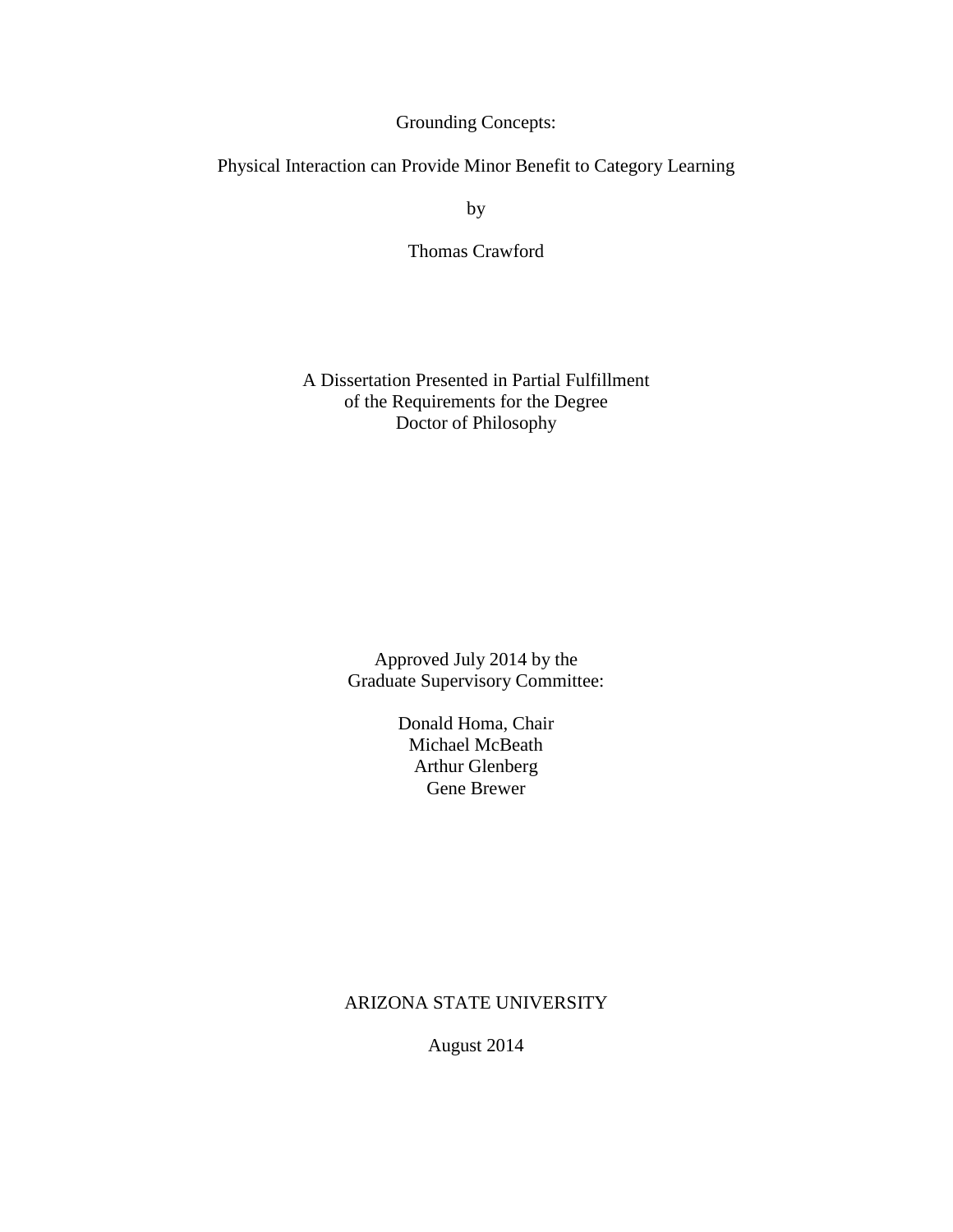## ABSTRACT

Categories are often defined by rules regarding their features. These rules may be intensely complex yet, despite the complexity of these rules, we are often able to learn them with sufficient practice. A possible explanation for how we arrive at consistent category judgments despite these difficulties would be that we may define these complex categories such as chairs, tables, or stairs by understanding the simpler rules defined by potential interactions with these objects. This concept, called grounding, allows for the learning and transfer of complex categorization rules if said rules are capable of being expressed in a more simple fashion by virtue of meaningful physical interactions. The present experiment tested this hypothesis by having participants engage in either a Rule Based (RB) or Information Integration (II) categorization task with instructions to engage with the stimuli in either a non-interactive or interactive fashion. If participants were capable of grounding the categories, which were defined in the II task with a complex visual rule, to a simpler interactive rule, then participants with interactive instructions should outperform participants with non-interactive instructions. Results indicated that physical interaction with stimuli had a marginally beneficial effect on category learning, but this effect seemed most prevalent in participants were engaged in an II task.

i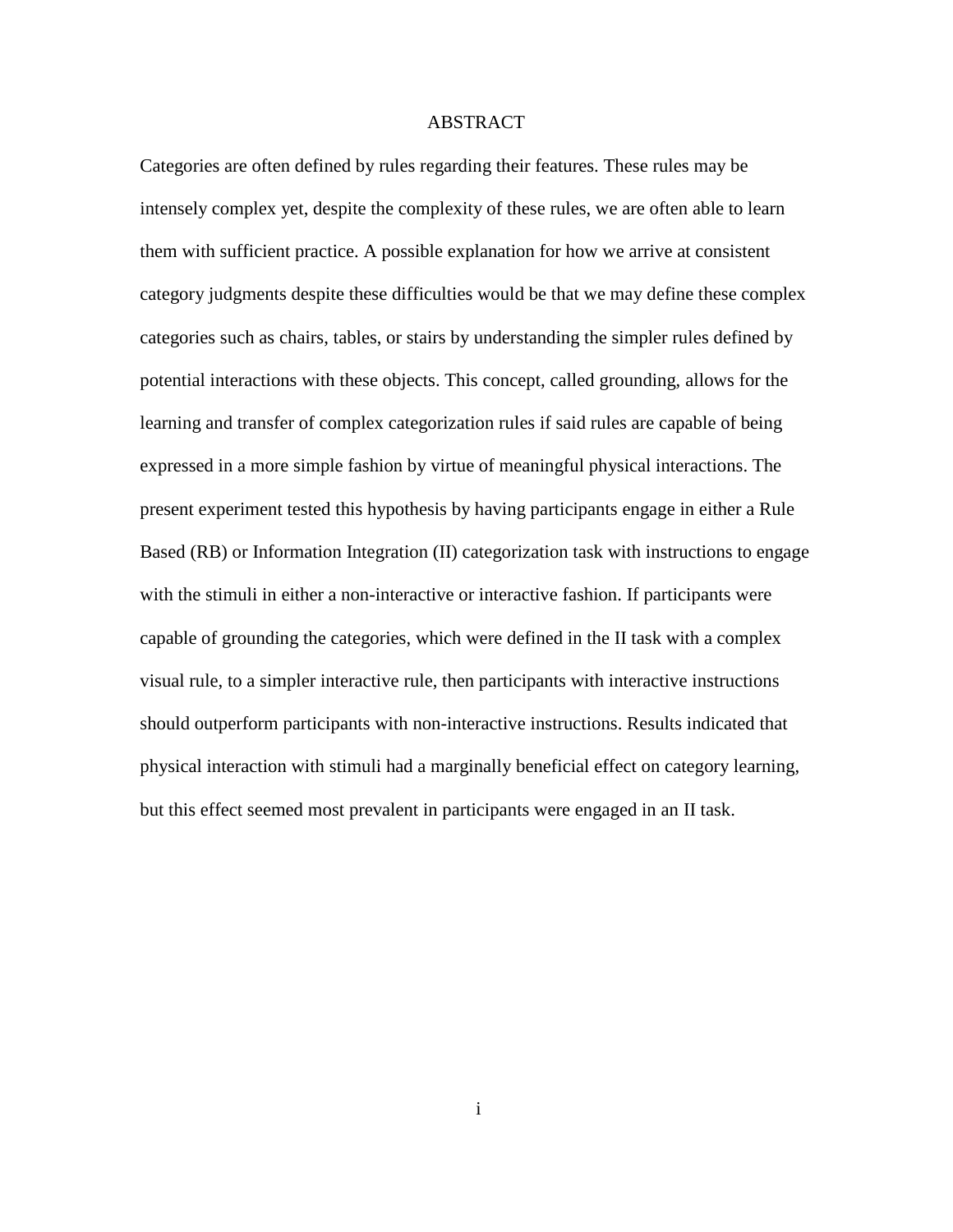## DEDICATION

To my father and mother, Jim and Sally, by who I am.

To my brother, Tyler, for his example of courage and conviction.

To Jeff Stone, for his unexpected friendship.

To Roger Millsap, for his kind wisdom.

To Jessica Chiri, for her faith and love.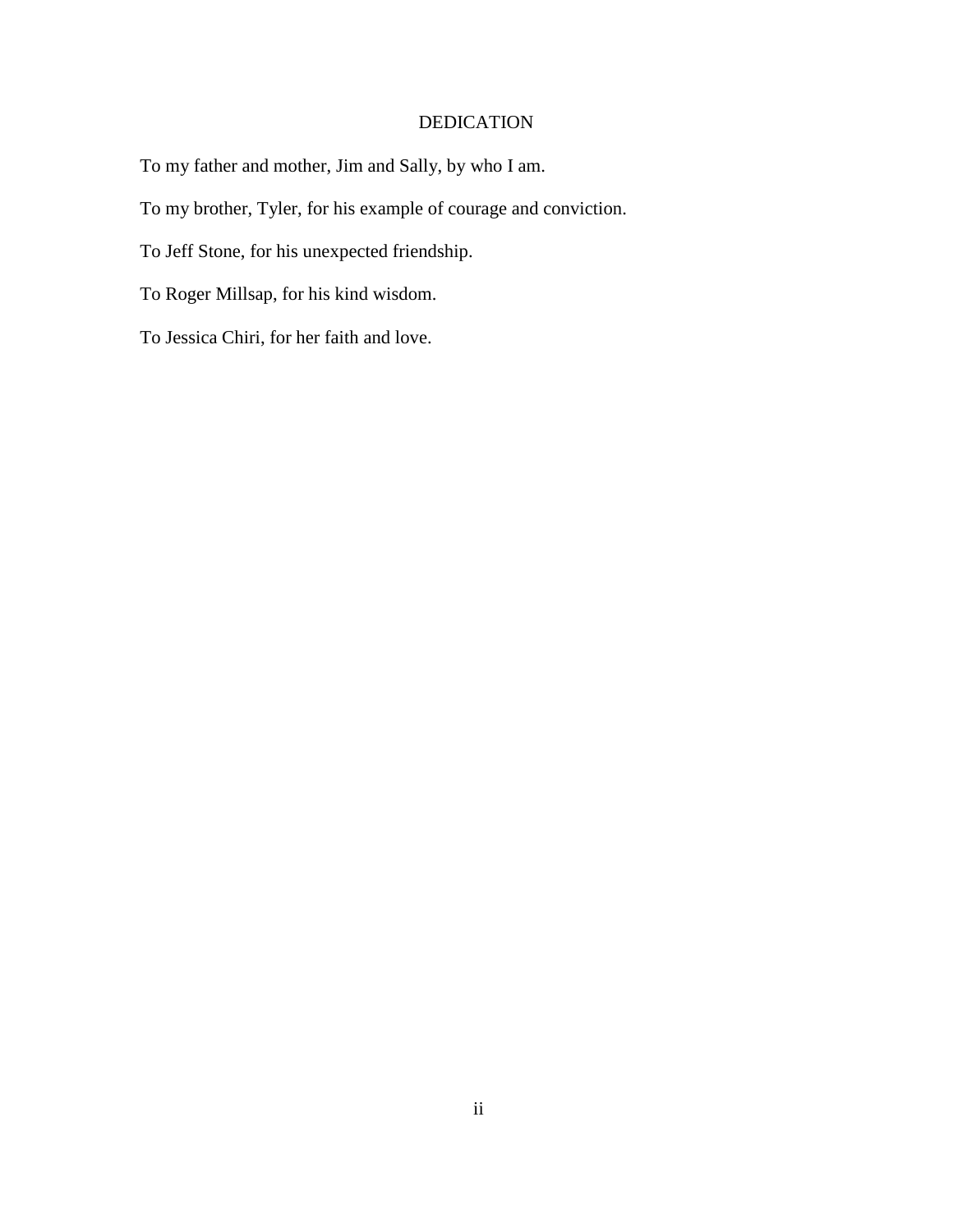## ACKNOWLEDGMENTS

The work presented here would not have been possible without the faith and support of Dr. Don Homa, my advisor, who encouraged my questions and questioned my methods. I also would like to thank the other members of my committee, Dr. Michael Mcbeath, Dr. Art Glenberg, & Dr. Roger Millsap for their guidance and support as well as Dr. Gene Brewer for his flexibility and compassion.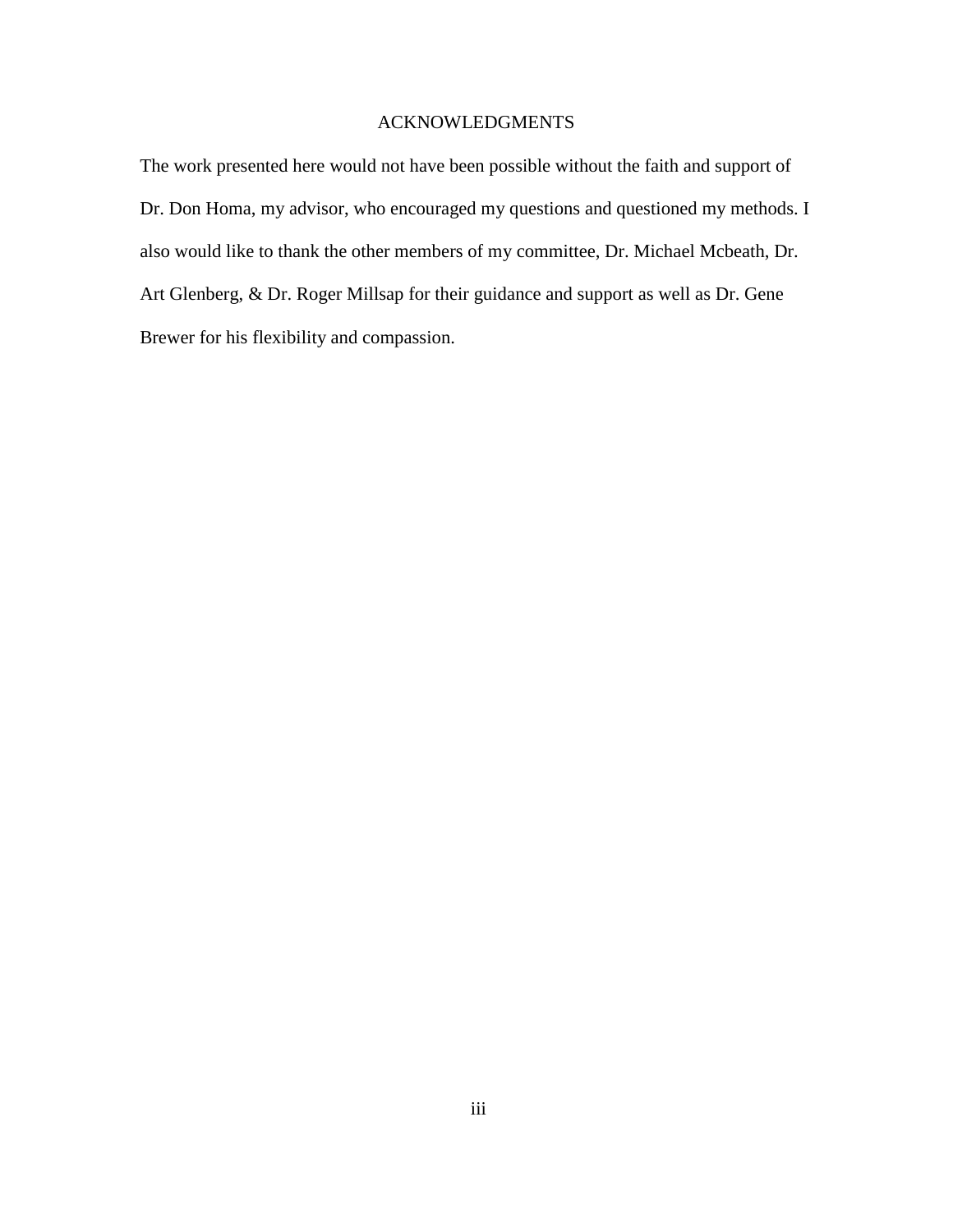# **TABLE OF CONTENTS**

| Page                                                   |
|--------------------------------------------------------|
|                                                        |
|                                                        |
| <b>CHAPTER</b>                                         |
| 1                                                      |
| Traditional Categorization: Simple and Complex Rules 1 |
|                                                        |
|                                                        |
|                                                        |
| 2                                                      |
|                                                        |
|                                                        |
|                                                        |
|                                                        |
|                                                        |
| 24<br>3<br><b>RESULTS</b>                              |
|                                                        |
|                                                        |
| $\overline{4}$                                         |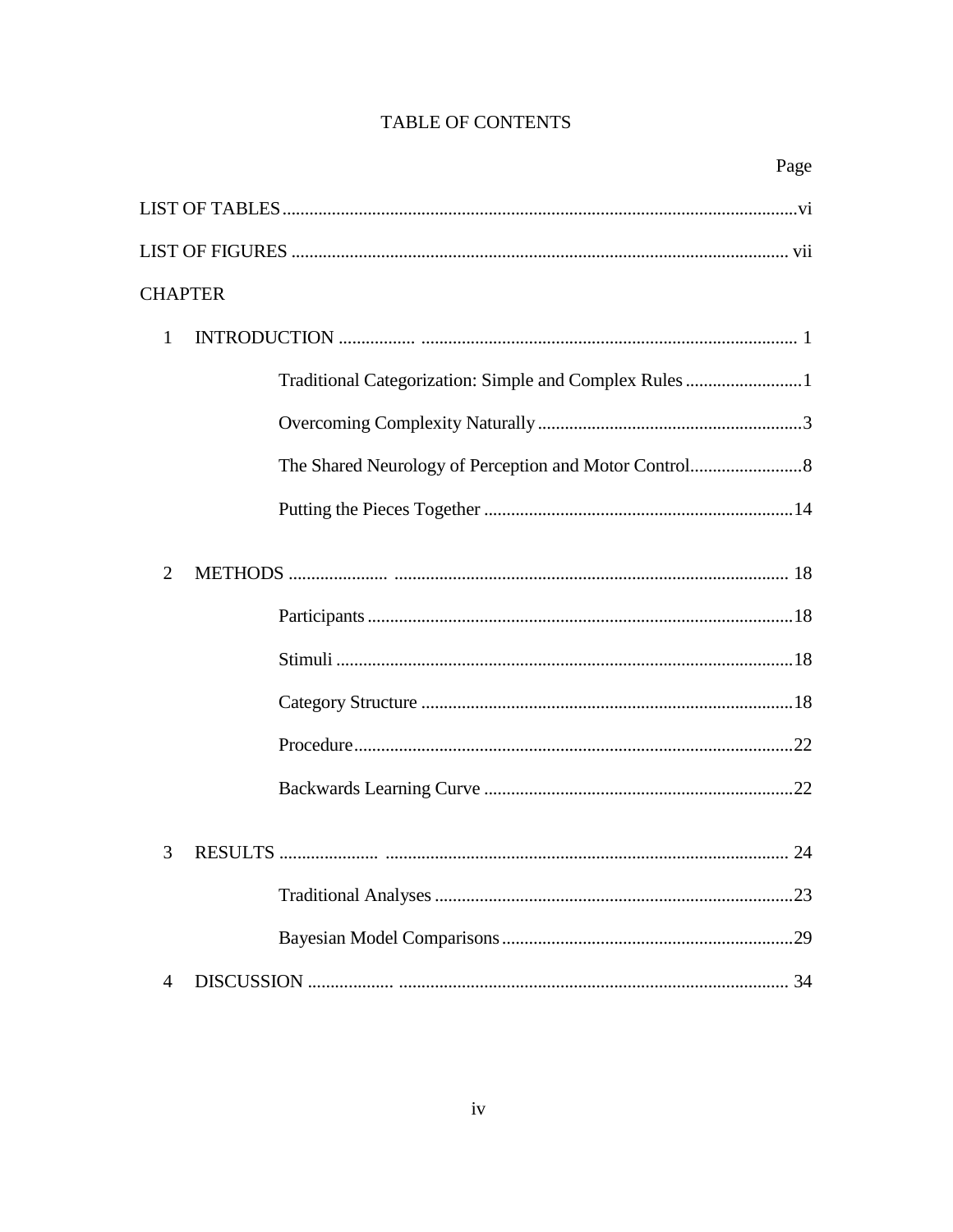| <b>CHAPTER</b>              | Page |
|-----------------------------|------|
|                             |      |
|                             |      |
|                             |      |
|                             |      |
| <b>APPENDIX</b>             |      |
| $\mathsf{A}$                |      |
| <sub>B</sub>                |      |
| $\mathcal{C}_{\mathcal{C}}$ |      |
|                             |      |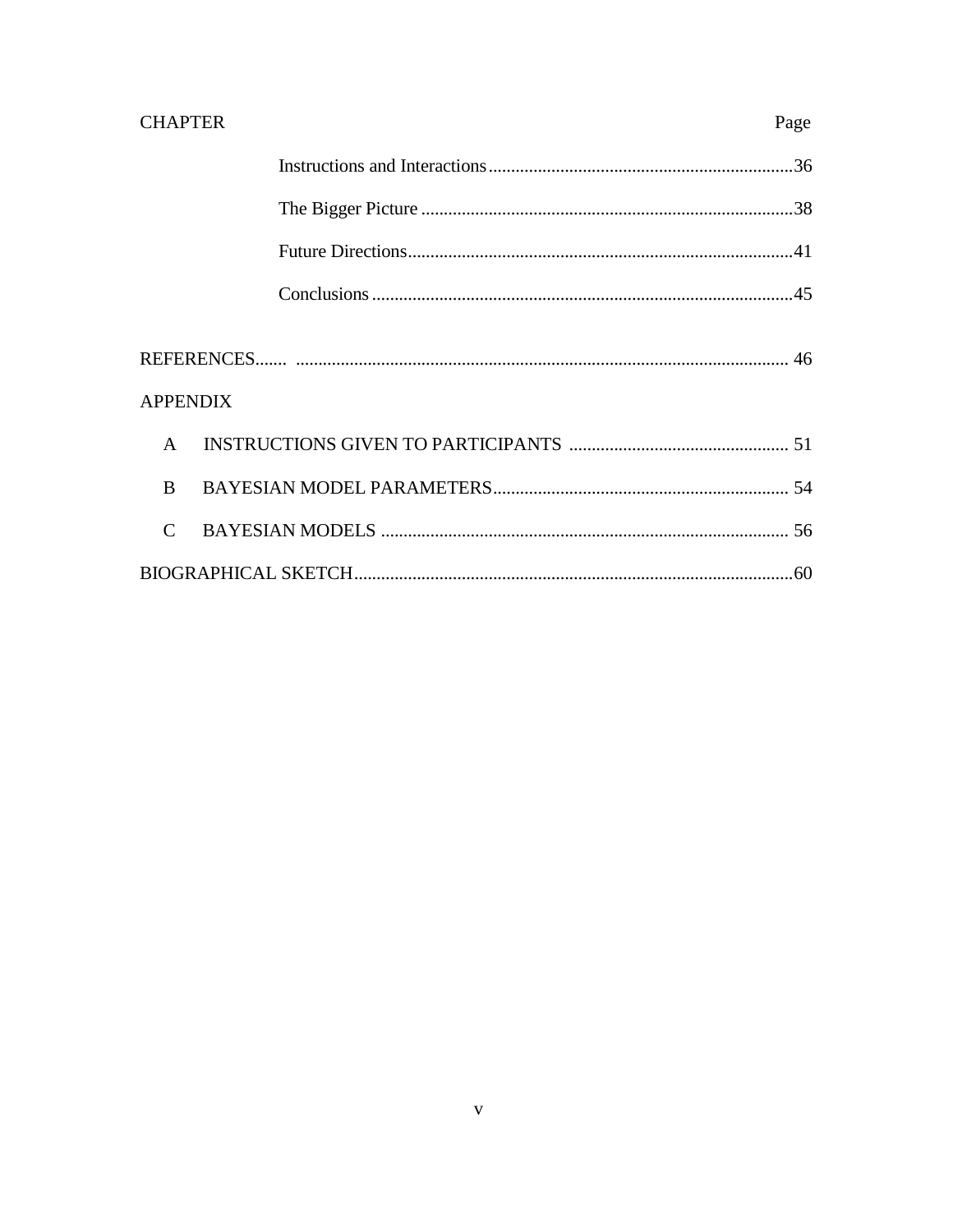# LIST OF TABLES

| Table | Page |
|-------|------|
|       |      |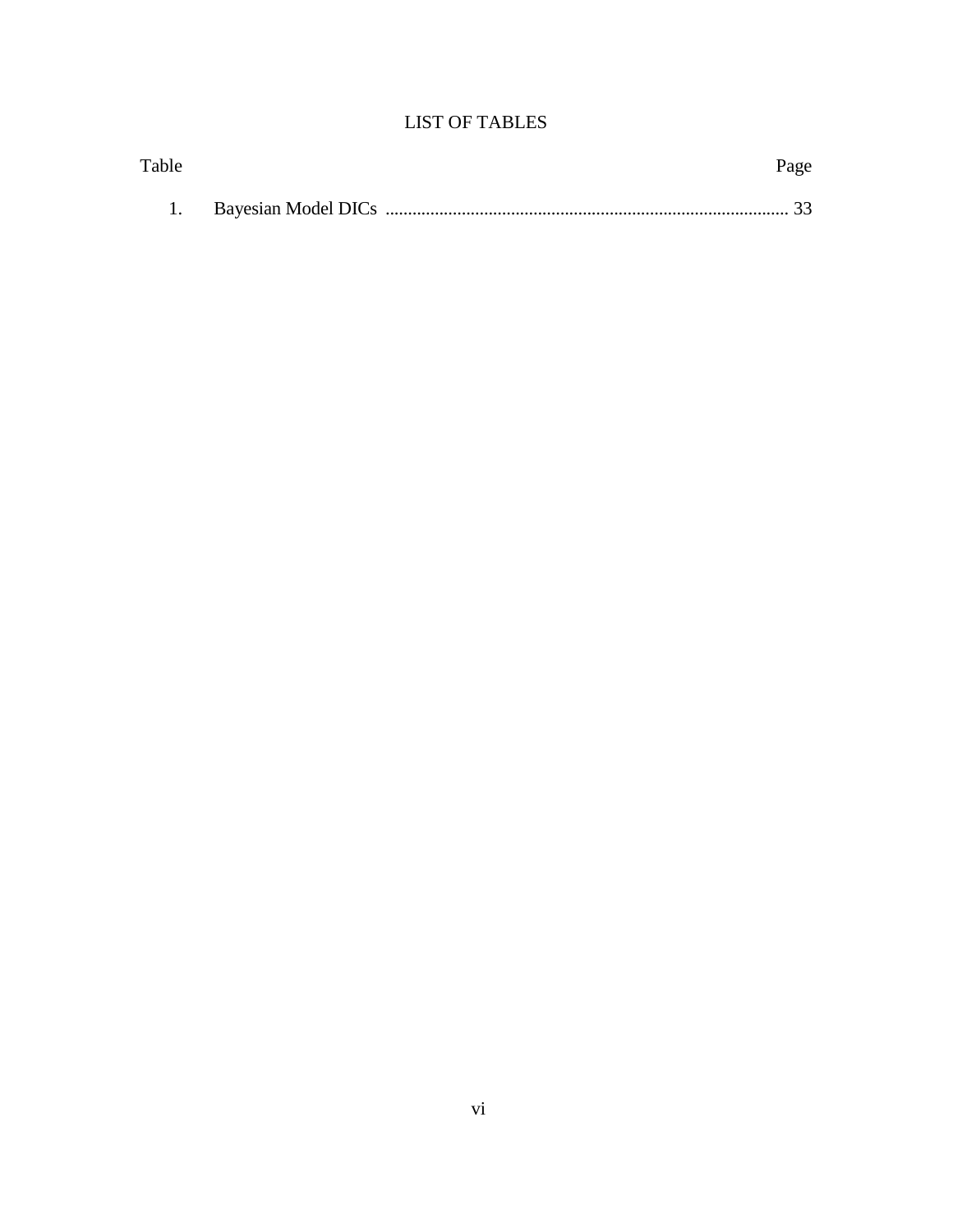# LIST OF FIGURES

| Figure |        | Page                                                                  |  |
|--------|--------|-----------------------------------------------------------------------|--|
|        | 1.     |                                                                       |  |
|        | 2a.    |                                                                       |  |
|        | 2b.    |                                                                       |  |
|        | 3a.    |                                                                       |  |
|        | $3b$ . |                                                                       |  |
|        | 4a.    |                                                                       |  |
|        | 4b.    | Information Integration Task Errors for All Instruction Groups  25    |  |
|        | 5a.    | Rule Based Task Errors for Interactive and Non-Interactive Groups  27 |  |
|        | 5b.    | Information Integration Task Errors for Interactive and               |  |
|        |        |                                                                       |  |
|        | 6a.    |                                                                       |  |
|        | 6b.    |                                                                       |  |
|        | 7.     |                                                                       |  |
|        | 8.     |                                                                       |  |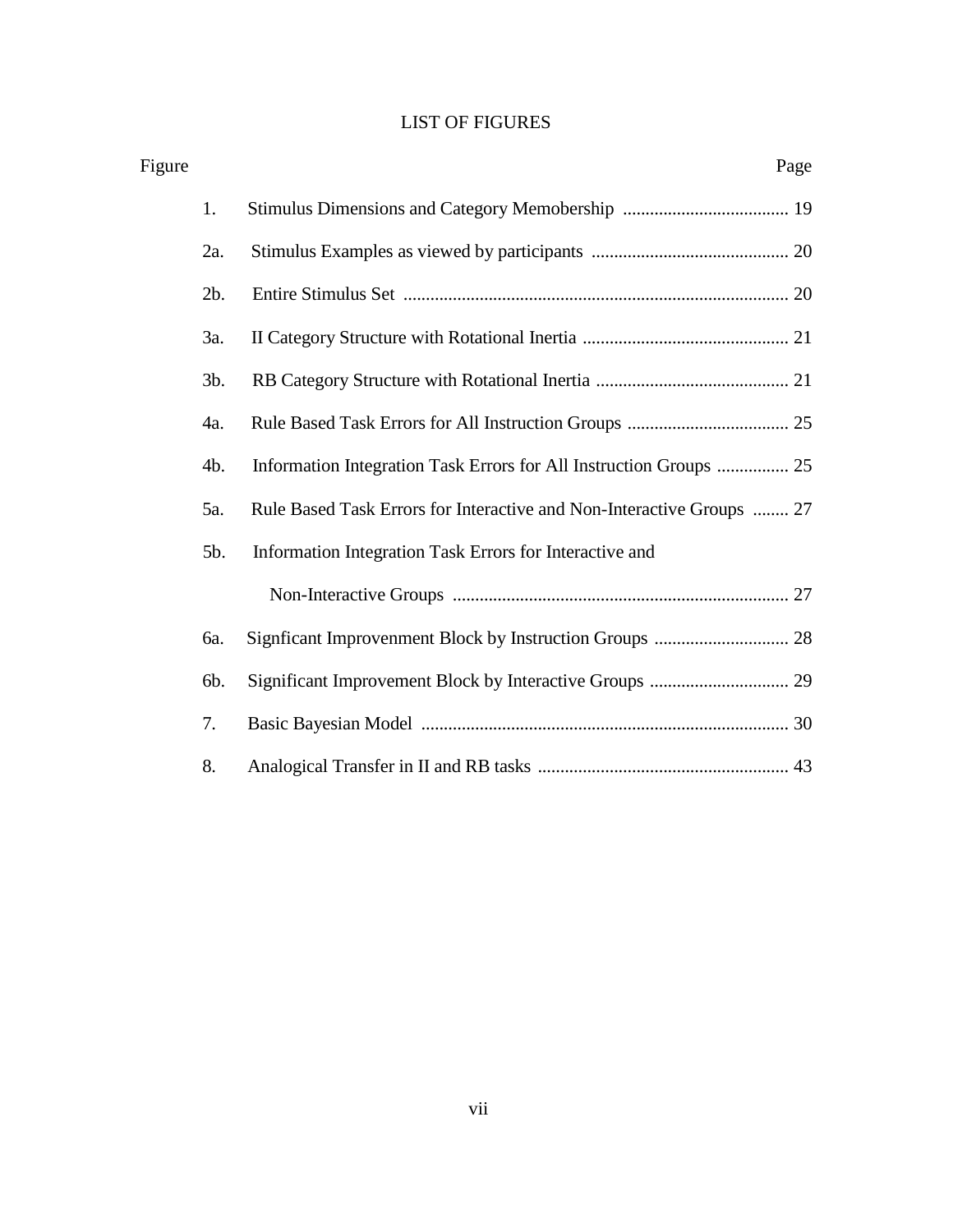## CHAPTER 1

## **INTRODUCTION**

For any given agent, learning can be broken down into several essential parts: the perception of a stimulus, a response, and feedback to that response. When a student taking a test provides an incorrect answer to a question, they are given a grade reflecting their correct and incorrect responses thus providing feedback on how well the student understands the topic. When a child reaches up to touch a stove, a parent may grab their hand, or perhaps the child experiences pain when he burns his hand, teaching the child the dangers of the stovetop. A child sees a dog bearing its teeth and shaking its tail and it only takes a single bite for the child to learn that a dog shaking its tail is not always friendly. The environments in which we find ourselves are defined by many dimensions which can vary greatly and the rules which determine a correct response to these stimuli and environments are not always simple. Actions with this environment often result in feedback which may be delayed, ambiguous, or even completely absent. The challenge, then, is to explain how we are capable of learning given such a difficult scenario.

### **Traditional Categorization: Simple and Complex Rules**

To better understand how we learn "complex" rules, we must also understand how we learn "simple" rules. One of the dominant methods of studying such categorization behavior utilizes two similar yet distinct tasks (Ashby & Gott, 1988). These tasks use stimuli, usually defined by only a few dimensions, which can be separated into different categories by some dimensional rule. When the rule is unidimensional (e.g., if stimulus has dimension  $X > 5$  then it belong in category A) it is called a Rule Based (RB) task. When the rule is multidimensional (e.g., if stimulus has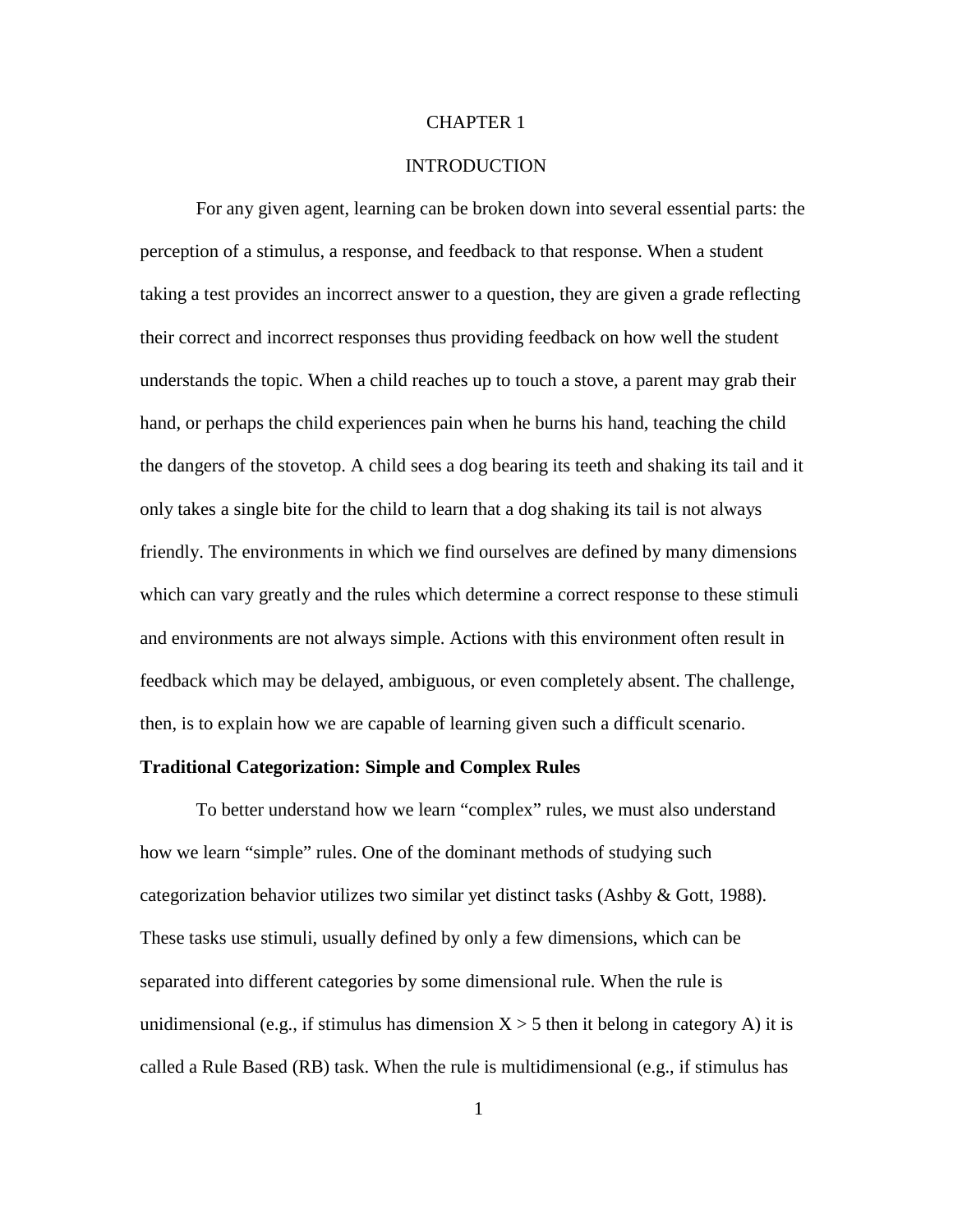dimension  $X >$  dimension Y then it belongs in category B) it is called an Information Integration (II) task. The tasks, while sharing similar cognitive processes such as attention and memory, have different constraints. Namely, the RB task requires only that participants understand one aspect of the stimulus while the II task requires that participants understand a relationship between two dimensions so that a stimulus may be correctly categorized.

As should be expected, Rule Based and Information Integration tasks differ over more than their dimensional definitions. Ashby, Queller, & Berretty (1999) had participants engage in either the RB or II task. Some participants were provided feedback on their categorization responses while others were not. Participants in the RB task were able to learn to correctly categorize stimuli regardless of whether they received feedback or not, while participants in the II task were only able to learn the multidimensional boundary when feedback was provided. They concluded that, in the absence of feedback, individuals will attempt to use the simplest possible rule and it should be noted that these effects are limited to situations in which only two category assignments are possible. A later study by Maddox, Ashby, and Bohil (2003) had participants engage in either RB or II tasks and participants were provided with either immediate feedback for their decisions or feedback that was delayed by 2.5, 5, or 10 seconds. While their results showed that participants made more accurate category judgments in the RB task over the II task, they also showed that participants engaged in the RB task were not affected by the delay in feedback. In contrast, participants in the II task found their performance significantly hindered by the delay in feedback.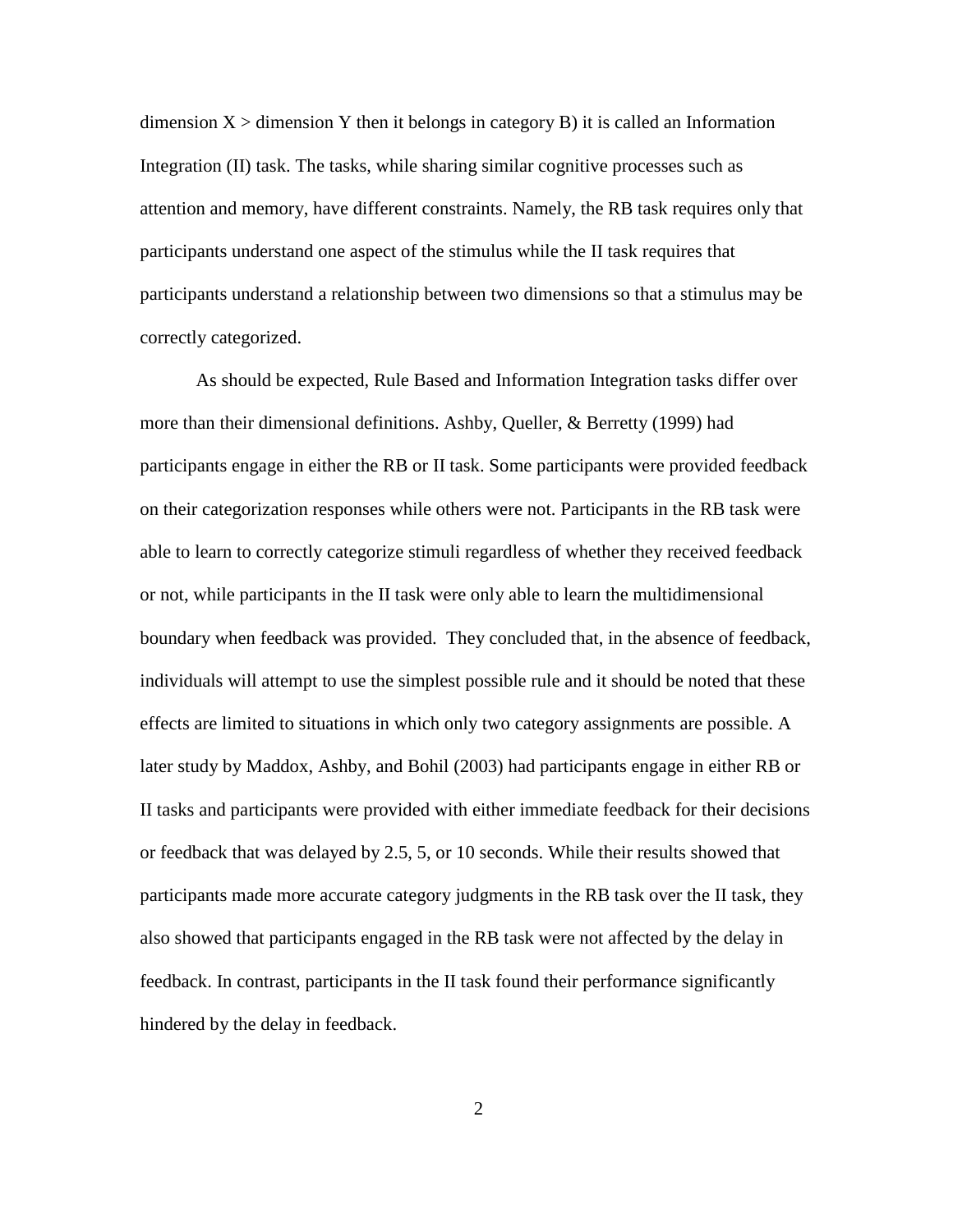Maddox, Ashby, and Bohil (2003) argued that the reason for these differential effects of feedback presentation on category learning between II and RB tasks was due to different underlying neurological mechanisms being utilized by each task. Specifically, they hypothesized that Rule Based learning depends upon executive attention and explicit hypothesis testing, a process which depends heavily on the prefrontal cortex, while information integration relies on an implicit procedural learning system which relies upon a dopamine reward based in the caudate nucleus. As such, the impairing effects of delayed feedback on learning in an II task are explained by the denying or delaying the essential neurological reward signal generated by feedback.

## **Overcoming Complexity Naturally**

This dependency upon feedback for learning to occur in an II task has the significant implication that learning complex categories likely requires both reliable and immediate feedback. Yet, we are likely to have experiences with objects and environments which may not always occur within the presence of an informed and responsive teacher, and naturally occurring feedback may not always be reliable or immediate. Despite these difficulties, there is evidence that we are capable of learning complex rules. Mervis and Rosch (1978) thought of humans (and other organisms) as learning agents within a massively complex environment which struggle to gain the maximum amount of meaningful information from their environment while utilizing the least amount of cognitive effort. An essential part of this argument arose from Rosch et al. (1976), which gave evidence of "basic level" categories; categories which are more easily distinguished from one another because they differ along (comparatively) easily perceivable dimensions and because the rules which designate these categories are related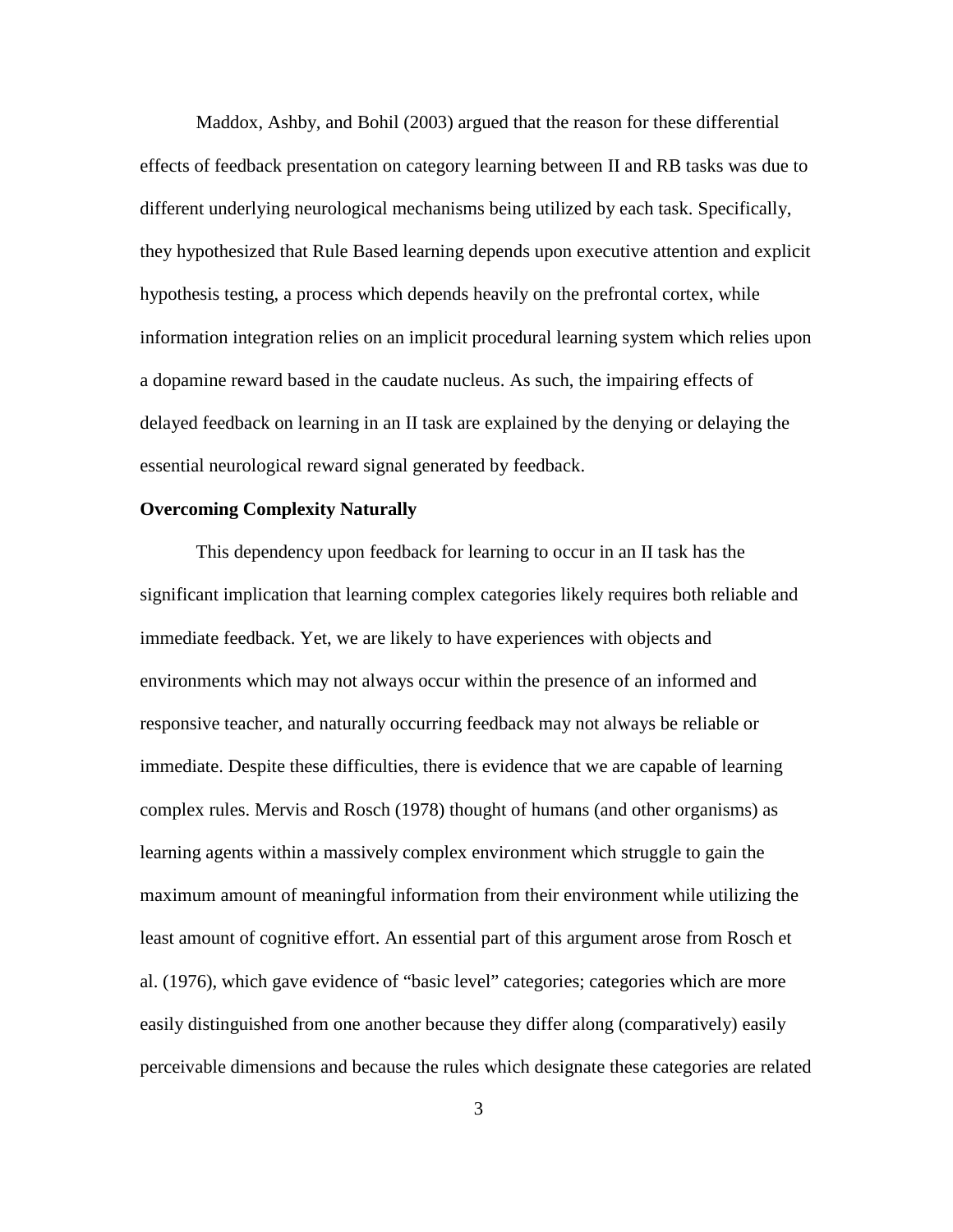to information meaningful to the individual. For instance, while a dog and a cat have many features in common (in comparison to, say, a bird), an observer with minimal experience is unlikely to confuse one for the other. However, an observer with minimal experience may have a hard time distinguishing between different breeds of dogs because the rules which distinguish the different breeds are either difficult to perceive and/or because little meaningful information is gained from the capacity to distinguish between them.

This theory of basic categories has accurately predicted that participants would categorize objects at the basic level faster than they would for super- or sub-ordinate levels of categorization (Murphy & Smith, 1982). For example, shown an image of a Golden Retriever, most individuals would identify the image as a "dog" rather than the sub-ordinate level category, "Golden Retriever", or superordinate level category, "mammal" or "animal". However, this tendency for basic level categories to be the primary level of categorization does not mean that other levels of categorization are inaccessible. Tanaka & Taylor (1991) had dog and bird experts engage in a series of tasks. First, experts and novices listed features for various categories of differing levels: subordinate, basic, and superordinate. Experts listed as many distinguishing, or unique, features for subordinate categories (breeds of dogs or species of birds) as they did for basic level categories; experts perceived subordinate categories to be just as distinct from one another as basic level categories. In a second experiment, experts and novices were shown images of various dogs and birds and asked to identify them as quickly as possible. Experts were significantly more likely than novices to respond with the subordinate category level responses (i.e., calling an image of a Golden Retriever a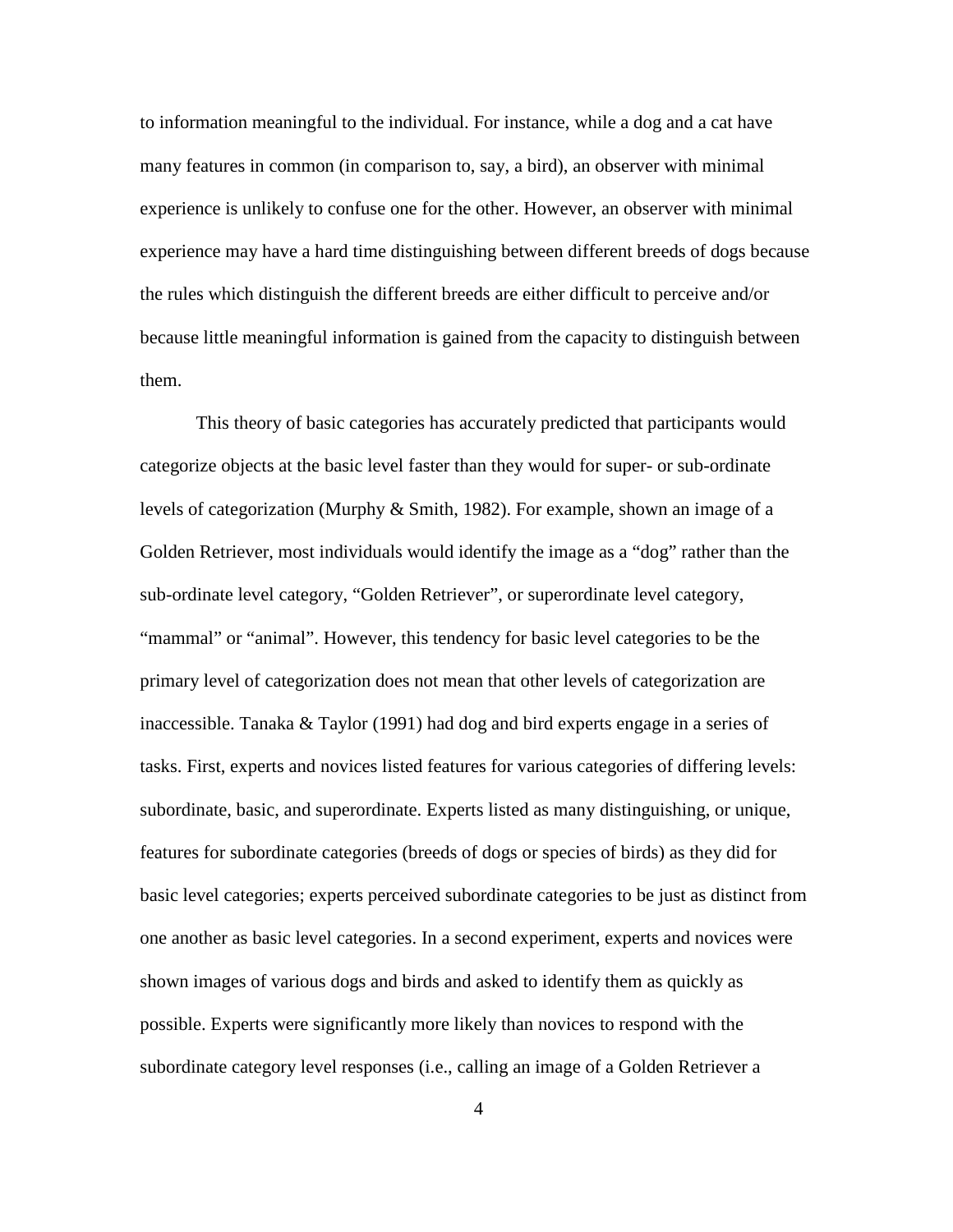Golden Retriever rather than just a dog). Lastly, when shown images of birds and dogs presented with a correct or false subordinate, basic level, or superordinate label, experts responded just as quickly to subordinate level labels as basic level labels. These findings imply that, the basic level of categorization is established by not only the dimensions of the stimuli perceived, but also the meaningful feedback we receive from the environment. As such, complex categories are not beyond understanding, given enough relevant interaction.

The finding of a basic level of categorization, a series of complex yet accessible and learnable rules, potentially poses a challenge to the findings of Ashby, Queller, and Berretty (1999) and Maddox, Ashby, and Bohil (2003) which, as previously stated, claim that complex rules are not learnable without feedback and are difficult to learn when feedback is interrupted or unreliable. There must be an underlying phenomenon by which basic level categories are easily learned without the use of an instructor; wherein feedback is provided by the environment itself by virtue of the individual's experience interacting with the environment. Such an example is provided by Warren (1984) who showed participants of varying heights projected images of stairs. The participants then responded if they believed the stairs were "climbable". As perceived stair height increased, shorter participants would eventually respond that the stairs were no longer climbable. Of note, there was a direct relationship between the probability that a participant would respond that a set of stairs were climbable and the ratio of the height of the stair to the length of the participant's leg. Warren concluded that such perceptual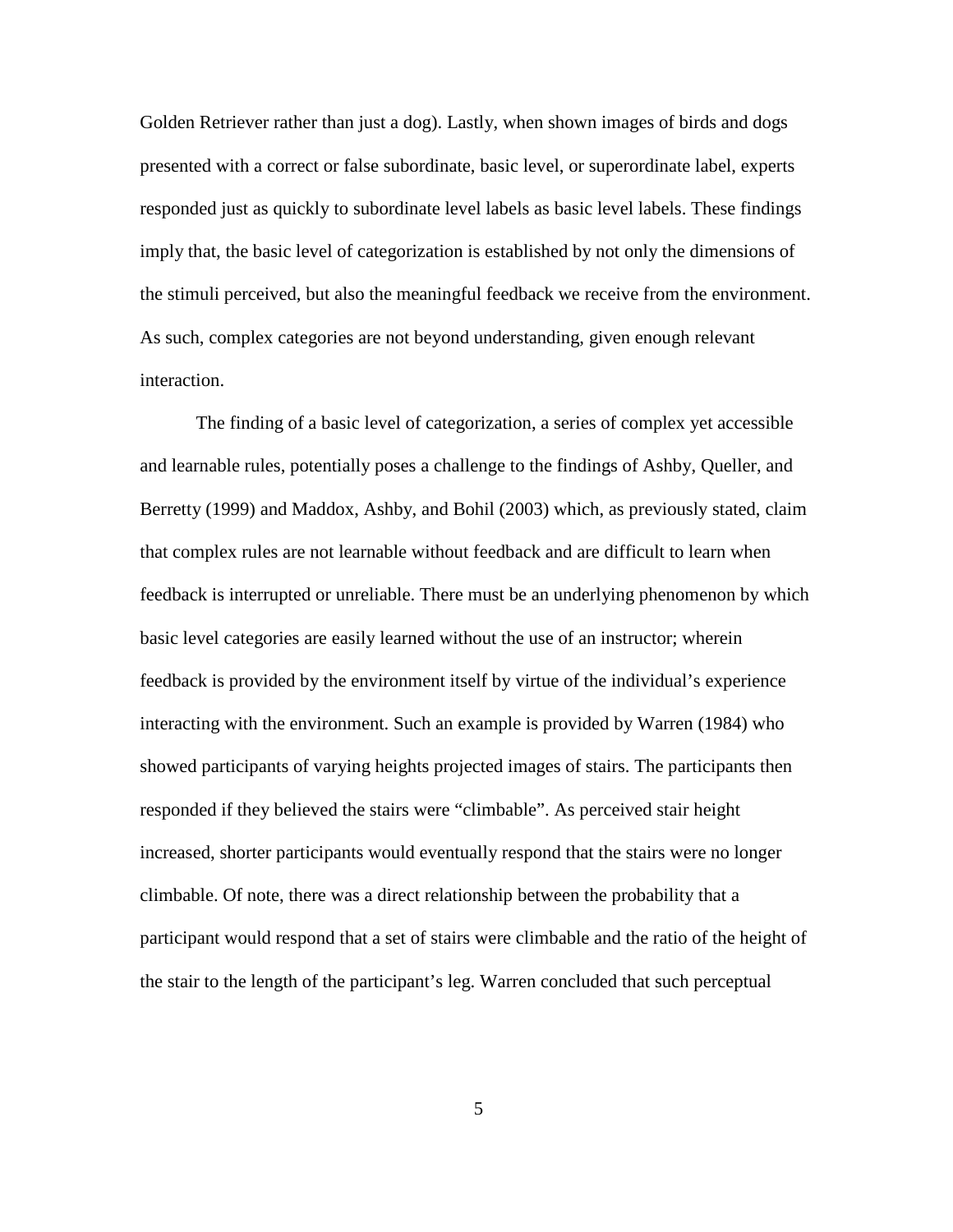categories exist as a function of the relationship of the agent and the environment, and are not simply due to the dimensions of the environment itself. Furthermore, these interactive categories were immediately perceivable to participants, due to the extent of experience they had interacting with stair-like objects.

This concept of immediately available information was extolled by Gibson (1966) who theorized that a perceptual system is constrained not only by the information which can be sensed in the environment but also by how the observer may act upon such information. These constraints allow for "direct perception" of meaningful information regarding the environment; the immediate perception of information within the environment which is useful to the agent. As an example, the slope of a terrain is considered to provide immediate information to the perceiver of whether it is traversable not only by virtue of the slope of the terrain but also by what the agent understands about its own ability to maneuver through space and along different slopes. These directly perceived possible interactions of the agent with the environment are called "affordances" (Gibson, 1986; Turvey, 1992) and are considered invariant: so long as the agent maintains its capacities to both act and to perceive and the environment continues to maintain its status (e.g. slope and firmness of terrain) the affordances of that environment do not change.

While these examples are related to physically interactive situations, affordances and invariants can also be expressed within the context of limited interactivity. Shepard (1984) tried to address the issue of mental rotation and motion ambiguity; two phenomenon which show that the individuals are capable of manipulating information and images internally. In order to explain these phenomena, Shepard proposed the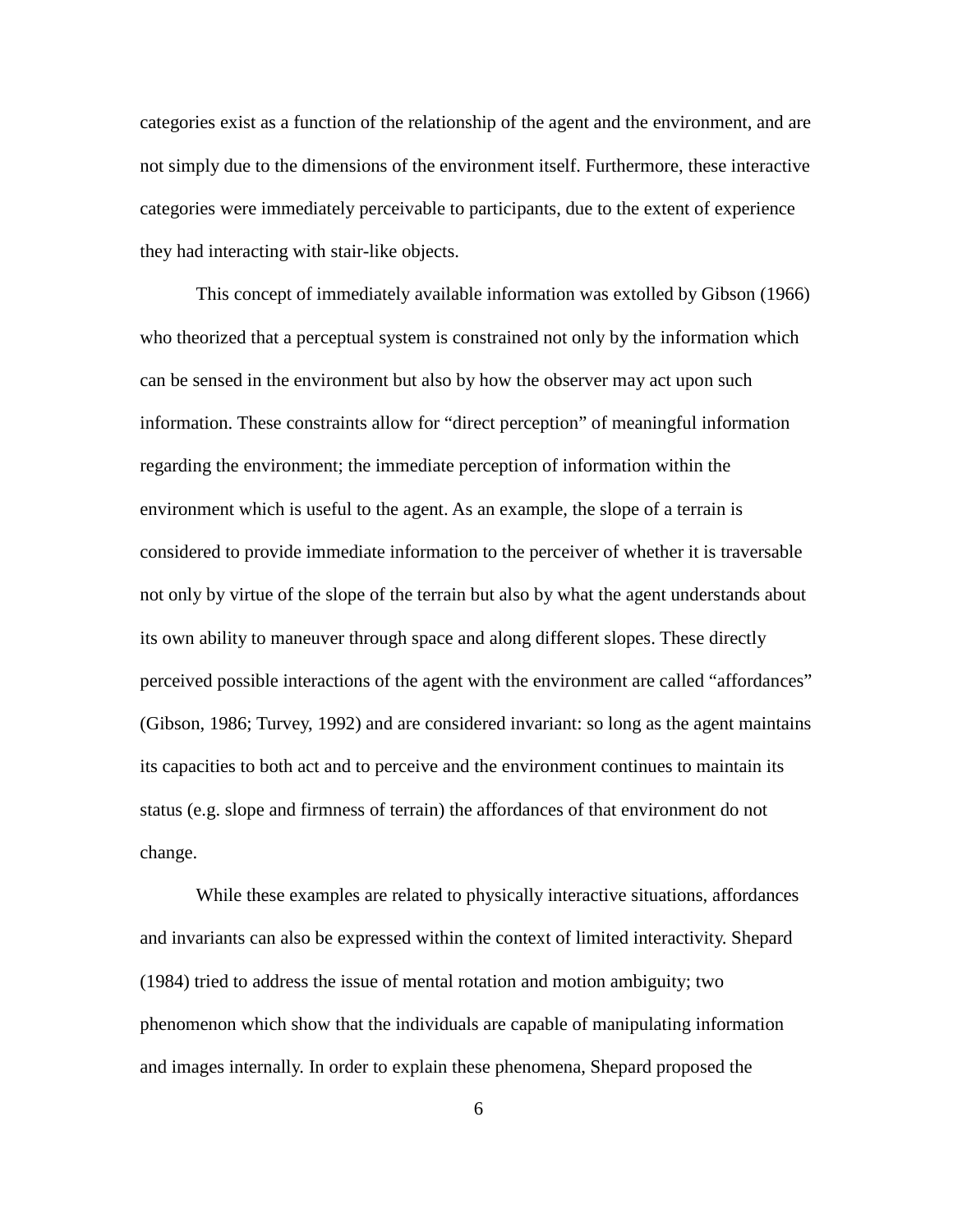concept of resonance, which allows for completely external events, partially external events, and even internally imagined events to be biased by the same constraints of the perceived (or imagined) environment and capabilities of the agent. For example, McBeath, Schiano, and Tversky (1997) showed participants symmetric and asymmetric polygons and asked participants to describe them. Participants were more likely to perceive symmetric objects as silhouettes of 3D objects which were being viewed head on, while asymmetric shapes were perceived as being profile or oblique views of similar 3D objects. According to the idea of resonance, these images resonated with the real world invariant that objects tend to be symmetrical about their axis of forward motion. Therefore, symmetric objects are perceived as facing the observer while asymmetric objects are perceived as not facing the observer because the supposed axis of symmetry is directed away from the observer.

This concept of resonance, that our perception of abstractions is still influenced by our capacity for physical interactivity, is strikingly similar to the grounding principle (Clark & Brennan, 1991) which assumes that even abstract concepts are based upon, not only the differences in perceived or imagined features, but also by individual's ability to interact with the perceptions. To illustrate, Anderson (2003) gave the example of a tree stump being referred to as a "chair". Despite the fact that a tree stump has very little in common with most encountered chairs, an observer would understand the reference because the tree stump affords the observer the possibility of sitting just as a chair would. In other words, the abstract concept of "chair" is given meaning, not by just the physical dimensions of a given stimulus, but the capacity that an agent has to interact with it.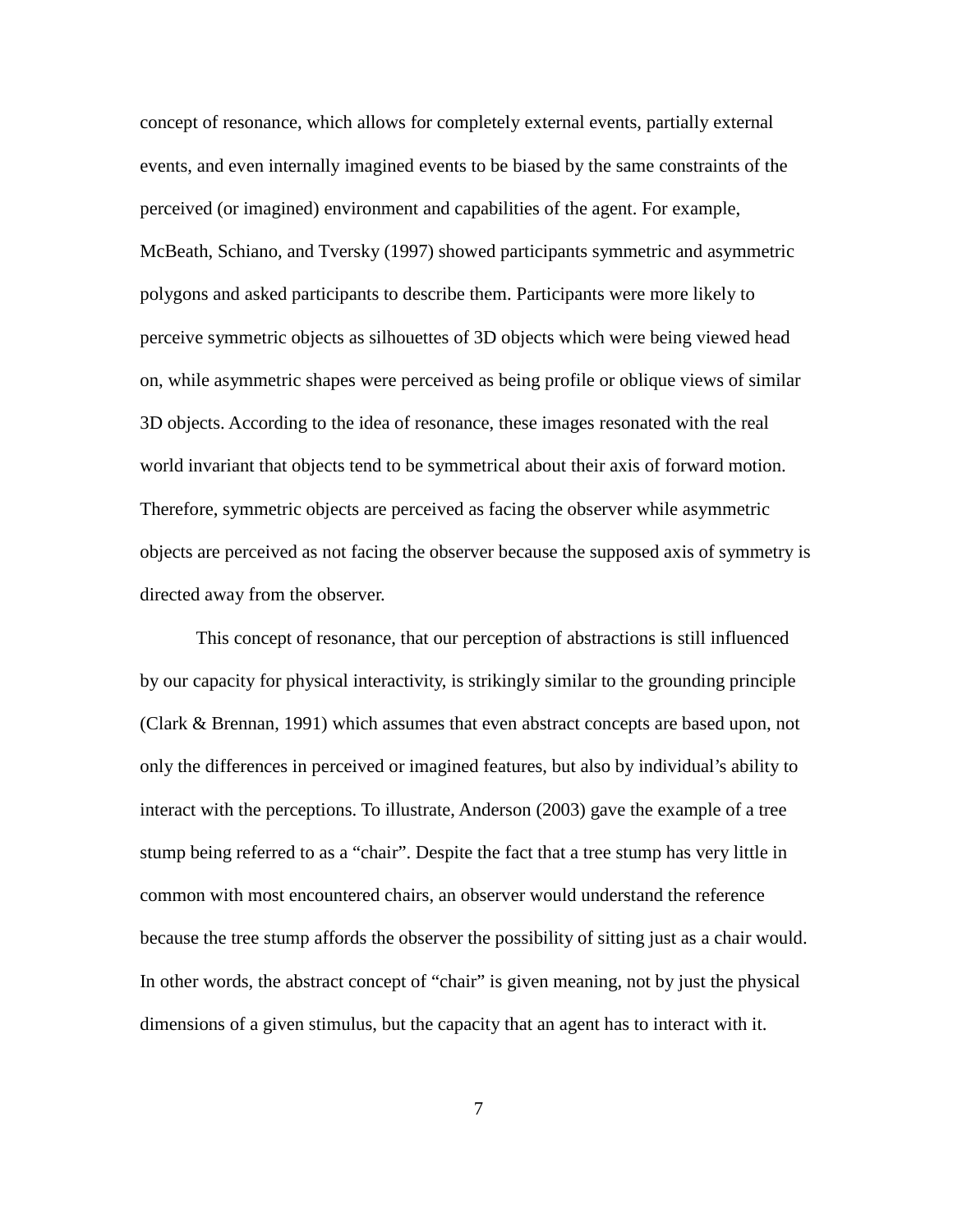The grounding principle also implies that any new thing, despite its possible physical dimensions, may be defined as a chair so long as it affords the agent the same sitting capacity of previously experienced chairs.

These claims are supported by research which indicates that, when participants are dealing with objects with which they have a history of interaction, the visual inspection of the objects also activates the motor capacities involved with interacting with that object (Creem & Proffitt, 2001; Glenberg, Robertson, Kashak, & Malter, 2003). These pieces of evidence suggest that our capacities to learn concepts and to generalize from experiences onto new stimuli are constrained not only by the features of the environment, but are also related to our capacity to interact with the environment. This benefit of interactivity should render individuals capable of understanding complex categories defined by both physical and abstract stimuli so long as the interactive relationship between the participant and the stimulus is made clear (Anderson, 2003; Gick & Holyoak, 1983; Goldstone & Wilensky, 2008).

### **The Shared Neurology of Perception and Motor Control**

The impact of interactivity on categorization is not limited to purely cognitive factors. There are also neurological aspects involved. Faillenot et al. (1997) utilized a variety of neuroimaging techniques to detect differences in neural activation patterns in both a visual recognition task (identifying when two objects were the same) and a motor task (grasping and moving one object at a time). These tasks were not done in any particular order. The researchers found that the intraparietal sulcus was activated for both the visual perception and the interaction with those objects. Jeannerod (2001) hypothesized that there was a motor simulation neural network within the brain that is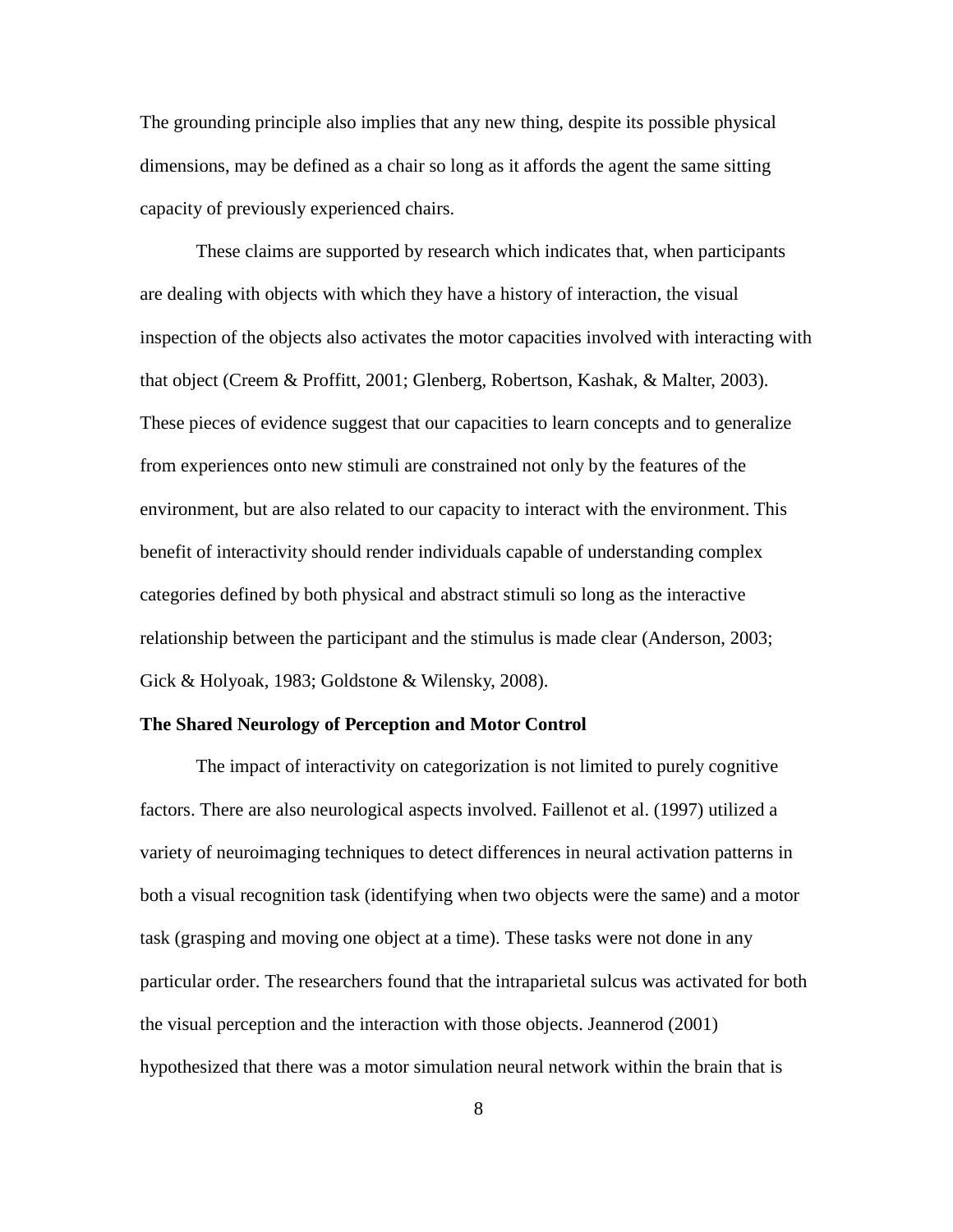activated, not only as part of perception and action, but also in regards to imagined actions. Supporting evidence for such a system can be found in work by Frak, Paulignan, and Jeannerod (2001) who found that, when an individual estimates the feasibility of grasping an object, reaction time increases as the object is rotated further away from an ideal interaction, similar to a mental rotation (Shepard, 1978; 1984).

This linking of action to cognition is not limited to simple object interaction tasks. Indeed, there is a body of evidence suggesting that both real and imagined action and other cognitive tasks, such as categorization, share neurological systems. Buccino and colleagues (2005) utilized Transcranial Magnetic Stimulation (TMS) to stimulate "hand" or "leg" areas of the motor cortex while participants listened to sentences containing actions utilizing hands or legs. They found that muscles within participants' hands and legs were activated when listening to hand and leg action related sentences, respectively. Furthermore, these responses were altered with the application of TMS to the specific motor areas of the brain while the sentence was being heard. These findings were expanded by Glenberg and colleagues (2008) who found motor activation and subsequent effects of TMS on motor activation during the comprehension of sentences with abstract actions (e.g. delegating tasks or issuing orders) as well as concrete actions. These findings indicate an intimate functional relationship between motor action and language processing.

While TMS offers the opportunity to alter brain function temporarily, the relationship between motor activation and sentence comprehension has been investigated in individuals with permanent damage to motor areas. Parkinson's disease, damages dopamine receptors and destroys them over time resulting in a gradual loss of motor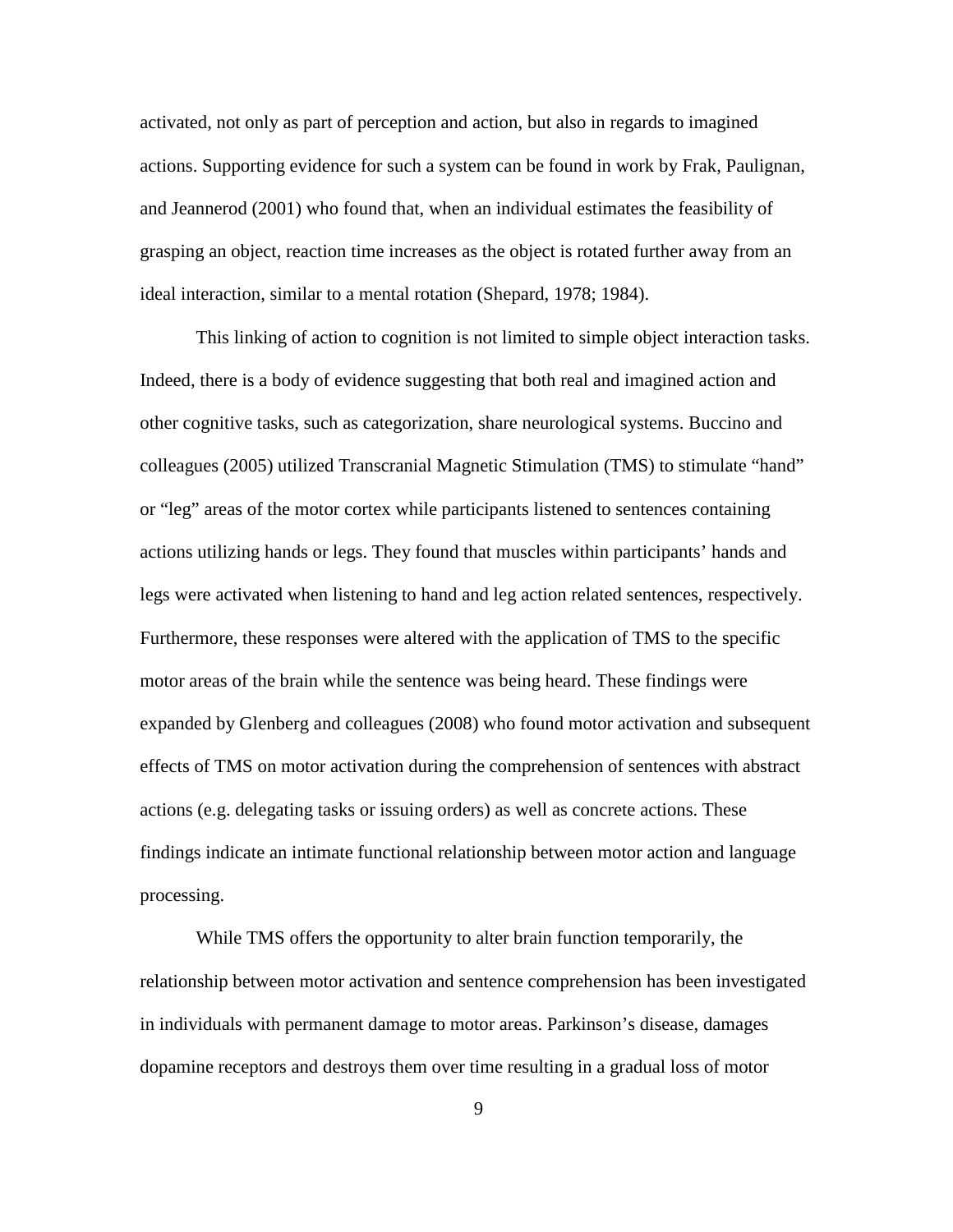control. Boulenger and colleagues (2008) found that individuals with Parkinson's disease, when off of their dopaminergic medication, have more difficulty understanding action related words but their medication status does not affect their understanding of concrete nouns. Further interactions between motor functions, action related neurotransmitters, and the brain's activation patterns and the comprehension of words are well established (see Mahon & Caramazza, 2008 for a summary). These findings indicate a strong link between actual and imagined motor control and cognitive capacities of the individual to process interactive stimuli.

This detrimental effect of damage to dopaminergic systems is not limited to interactions and interactive concepts. Parkinson's disease patients have been shown to perform comparably with normal participants when engaged in artificial grammar learning and in distinguishing category members from non-category stimuli (Reber & Squire, 1999), implying that damage to dopaminergic areas of the brain has little impact on perceptual learning tasks, such as information integration. However, Maddox and Filoteo (2001) compared Parkinson's patients to control participants in their capacity to learn RB and II tasks. They found that Parkinson's patients were just as likely to fail to learn in a RB task as controls, but were more likely to fail to learn in an II task than similarly aged controls. Maddox and Filoteo concluded that, although the basal ganglia (and its dopaminergic functions) are implicated in both RB and II task performance, different areas are utilized for each task; success in RB tasks depends upon the prefrontal cortex and the head of the caudate nucleus, while success in II tasks depends more upon the tail of the caudate nucleus (Ashby & Waldron, 1999). These findings imply that the learning of artificial grammar, RB, and II tasks all require unique neural pathways,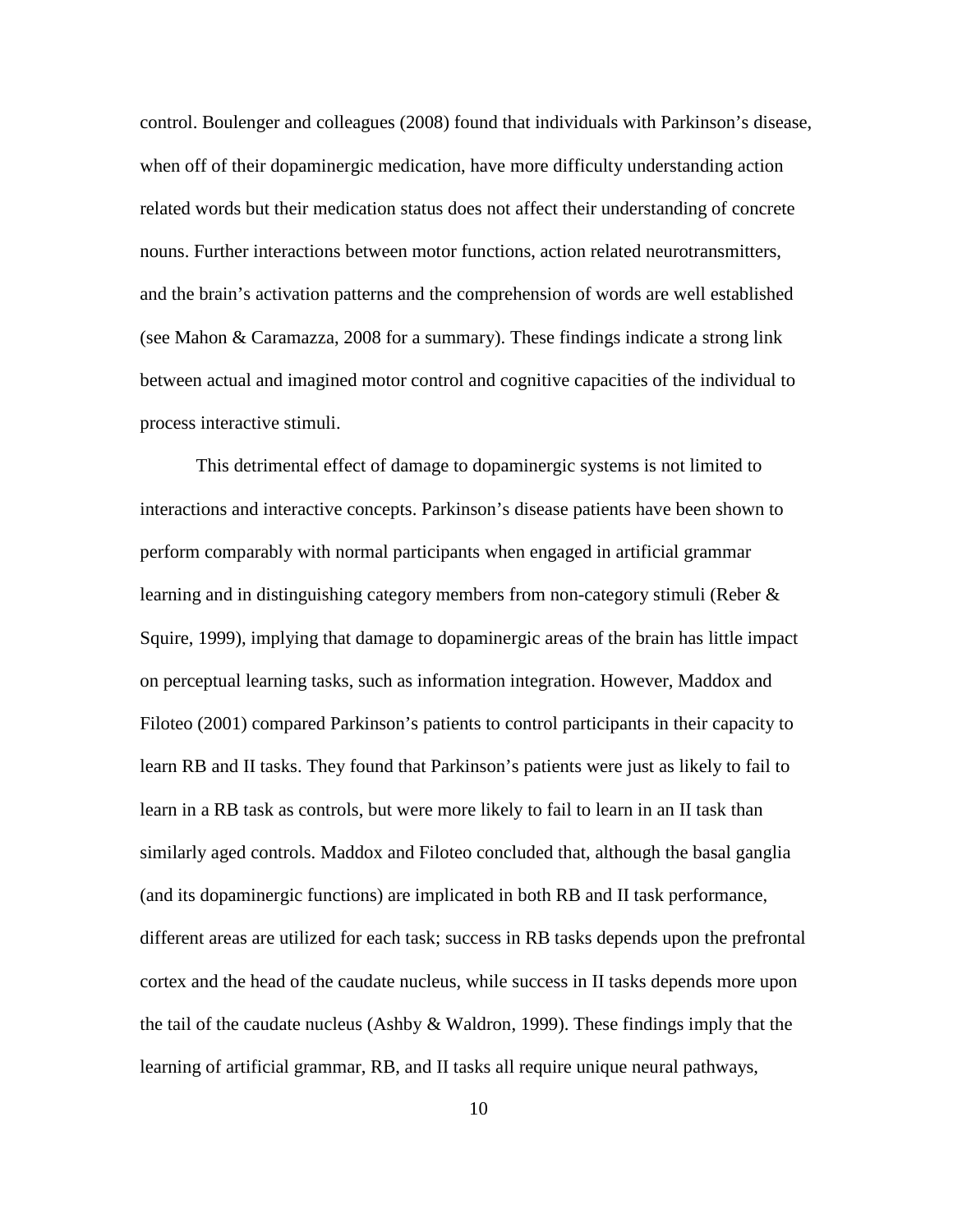despite their sharing multiple neural modules. Furthermore, the impact of Parkinson's disease on both motor control and category learning indicates that areas of the brain associated with motor control are also involved in the learning of category structures which, in turn, implies that these functions may be related.

The nature of this interaction between sensory motor regions in the brain and verbal cognition has been the cause of some debate as there have been several prominent theories which purport to explain these effects. The most radical of these theories, aptly identified as the *embodied cognition hypothesis* (ECH) (Glenberg, 1997), stipulates that all conceptual knowledge is inseparable from the motor and sensory systems of the individual; all memory and cognitive capacities of the individual are defined and constrained by their physical capacities to sense and interact with the environment. The weakness of this theory lies in its explanation of how we come to have and consistently utilize abstract concepts such as justice, beauty, or patience. Such concepts often do not rely on a single set of experiences actions: these concepts may be applied to a diversity of individuals, actions, or environments, yet the same concept is employed to encapsulate them. It should be noted that the presence of abstract concepts within individuals is nothing new in categorization literature (Posner & Keele, 1968; Minda & Smith, 2001; Homa, Hout, Milliken, & Milliken, 2011) and there is some evidence that the occurrence of such abstractions can arise from a cognitive system which stores such a vast array of individual experiences as unique exemplars (Nosofsky & Zaki, 2002; Zaki, Nosofsky, Stanton, & Cohen, 2003). However, the occurrence of abstract knowledge is still somewhat problematic to theories which stipulate a cognitive system which is rigidly constrained to interactivity.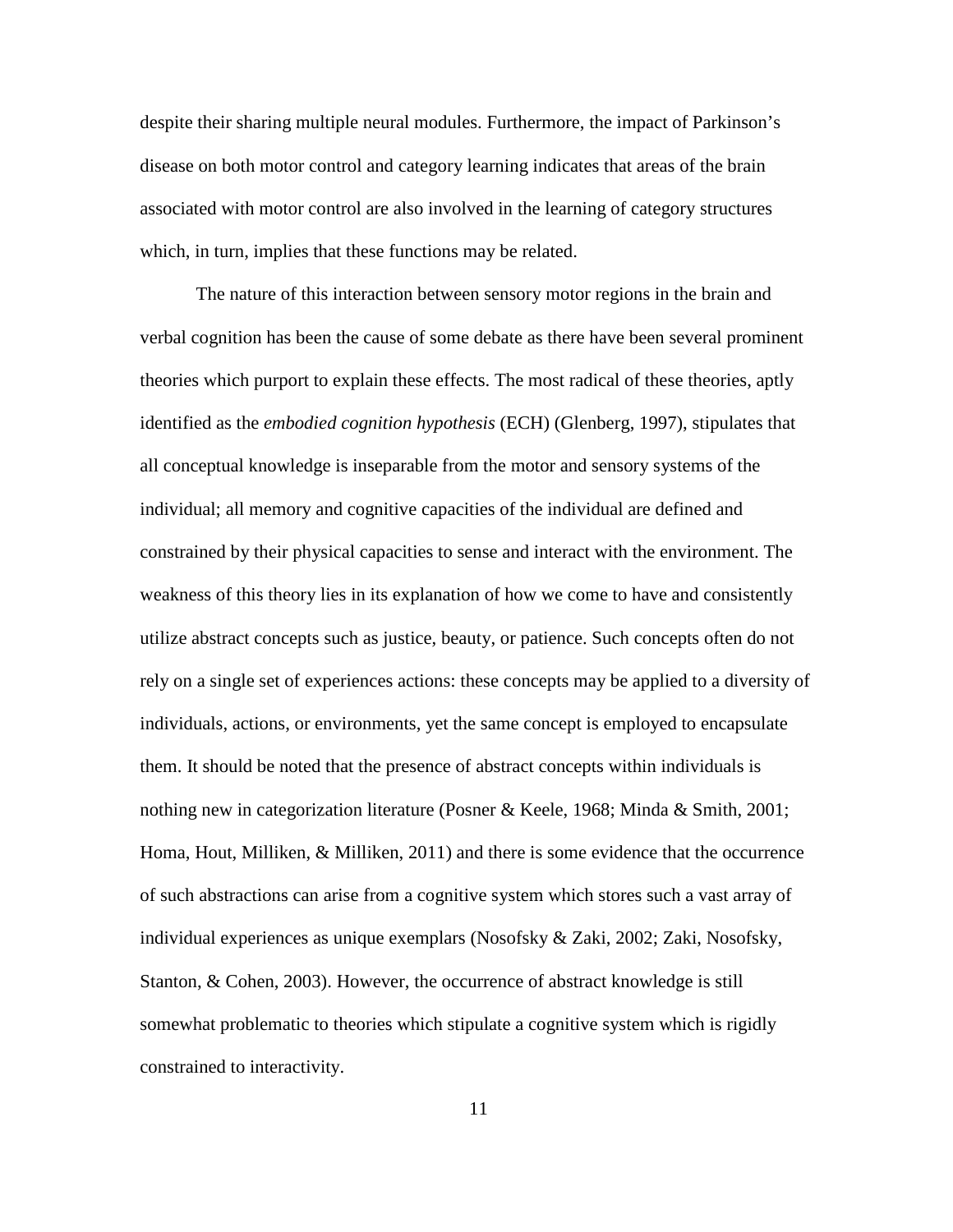To account for such abstract knowledge, two other theories have been posited which stipulate the existence of "disembodied" concepts within the cognitive system: that certain concepts cannot be reliably and directly understood or generated by motor activation alone (Mahon & Caramazza, 2008). The antithesis of the ECH is the disembodied cognition hypothesis (DCH) which stipulates that the relationship between motor activation and conceptual understanding is simple conditioning; concepts exist as abstract knowledge and the activation of the motor response system is a byproduct rather than a cause of the activation of that abstract knowledge. DCH, while explaining the finding that motor and sensory areas of the brain are activated during cognition (Hauk et al. 2004; Pulvermüller, 2005), fails to acknowledge the previously discussed impact of motor and sensory capacity on word recognition (see also Neininger & P Pulvermüller, 2003) or sentence comprehension (see also Glenberg & Kaschak, 2002). In essence, there is sufficient evidence to conclude that sensation and motor capacity are involved in concept formation and utilization, particularly when such concepts are active (e.g., hammer, kicking, chair). However, the embodied cognition hypothesis stipulates that concept use it constrained to specific instances and actions (Glenberg & Gallese, 2012) and therefore has difficulty explaining more abstract concepts such as justice or beauty which can be applied to multiple unique contexts.

Mahon and Caramazza (2008), in an attempt to explain all of these aspects of concept formation and utilization stipulated the Domain-Specific Sensory-Motor (DSSM) hypothesis which argues for the presence of abstract categorical knowledge which is grounded within, but not limited to, physical sensation and interaction. To explain this, they provide the following example regarding the concept "beautiful":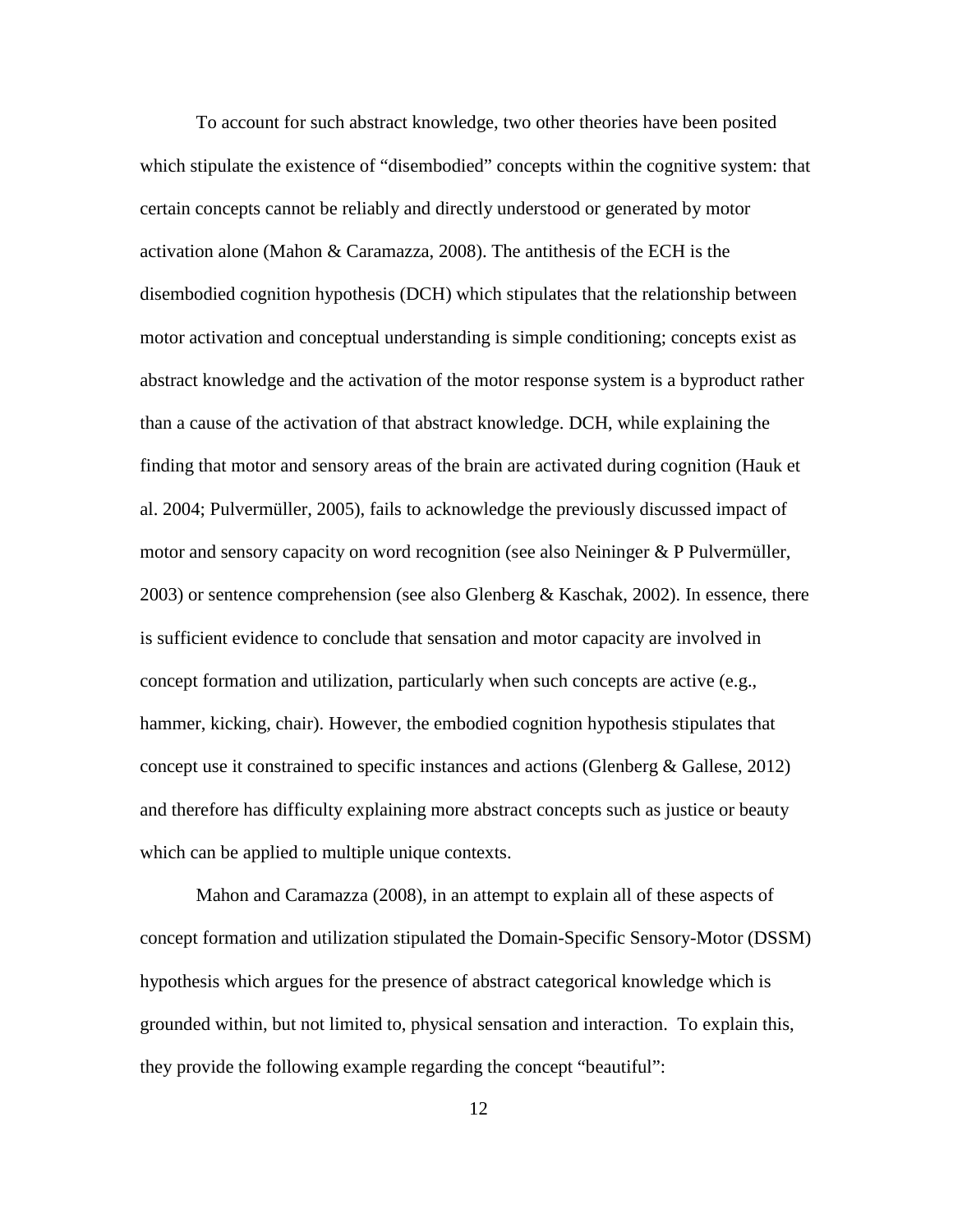Consider the concept BEAUTIFUL. There is no consistent sensory or motor information that corresponds to the concept BEAUTIFUL. The diversity of sensory and motor information that may be instrumental in the instantiation of the concept BEAUTIFUL is unlimited: the mountains can be beautiful, or an idea, or the face of the beloved. The 'abstract' and 'symbolic' representation BEAUTIFUL is given specificity by the sensory and/or motor information with which it interacts in a particular instantiation. Of course, this claim could be interpreted as indicating that anything that 'happens' to be activated in the mind/brain when a given concept is instantiated is 'part of' that concept. In this regard, the analogy to spreading activation during lexical access in speech production is relevant. So for instance, when a person says to another – you are beautiful – the activation of the phonological encoding system is not, in any sense,

'part' of the concept BEAUTIFUL. On the other hand, one may be inclined to say that the perception of the setting sun behind the beloved, is in a relevant sense, part of the instantiation of the concept BEAUTIFUL in the utterance – you are beautiful.

This example illustrates that, in the using of the concept of "beautiful" the individual accesses an abstraction which has been generated from a summed experience with other sensations which are also instances of "beautiful", even if those specific sensations are not direct facsimiles of the current experience. If applied to more "interactive" concepts, such as "hammer", the concept is grounded to specific instances of hammer interaction but the concept is abstract in that the instances need not be identical. Indeed, they can be extremely diverse; even a brick can be conceived of as a hammer just as a tree stump can be conceived of as a chair (Anderson, 2003).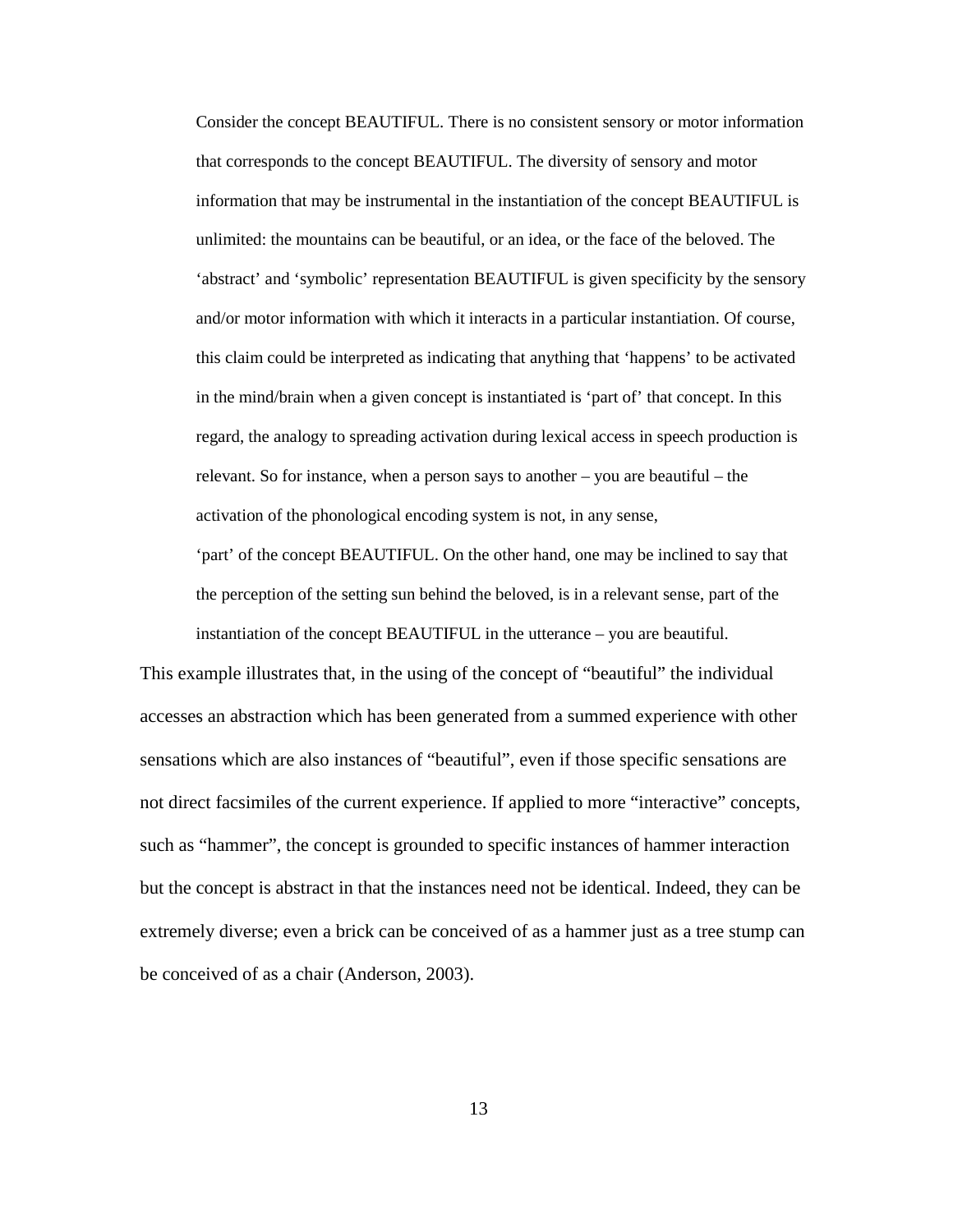If concepts are indeed grounded to our interactions and perceptions, then stimulus interactivity presents an opportunity to affect, and perhaps improve, category learning. If a visual stimulus is grounded to an interactive concept, such as weights which are separated into "heavy" and "light", then the presentation of a stimulus activates not only the visual but also motor areas of the brain associated with that stimulus (Martin, 2007). Indeed, the possibility that new concepts may be easier to learn if grounded in previously learned concepts was predicted by Seger and Miller (2010) who argued that, because brain activity involved in executive functions, motor capacities, and vision have a shared neurological workspace (basal ganglia), it is possible that activation of motor loops may facilitate in the learning process, even if those activations are the result of a resonance from imagined interactions.

#### **Putting the Pieces Together**

As has been shown, there is ample evidence to predict that there is an effect of stimulus interactivity with category learning and categorization behavior. First and most likely, there is good reason to believe that interaction may aide in participants' learning in an II task. While II tasks typically involve the difficult process of combining sensory information from two dimensions, interactivity offers a potential method to circumvent this difficulty, given the proper context. In essence, when the rule separating categories in an II task can be expressed as a simple, unidimensional, interactive rule such as when stairs, a complex visual rule, can be expressed as a unidimensional interactive rule such as stairs being "climbable" or "non-climbable" (Warren, 1984) or a ball being catchable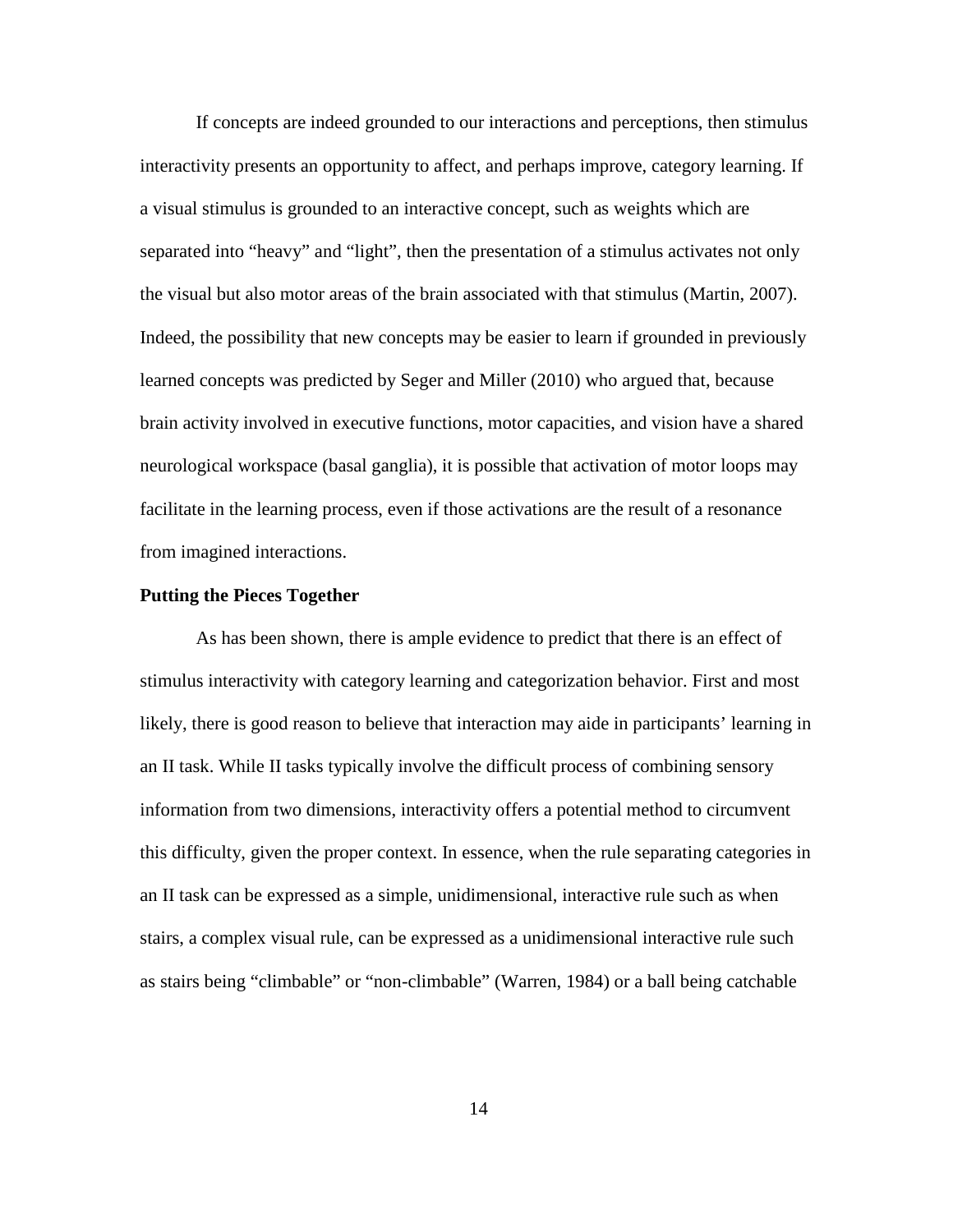or not catchable (McBeath, Shaffer, & Kaiser, 1995; Oudejans, Michaels, Bakker, & Dolne, 1996). This effect should occur even when interaction is only imagined (Frak et al., 2001).

Second, there is evidence that physical interaction may engage neurological systems upon which both RB and II task performance depend. This shared neurological workspace could imply that information from one system could be informative and instructive to the other. If so, it would be fairly reasonable to expect that physical interaction with stimuli should improve accuracy in both tasks. However, RB task performance is usually not difficult for participants (Ashby, Noble, Filoteo, Waldron, & Ell, 2003). Therefore, both participant learning and end categorization performance should be unlikely to improve as participant performance should begin at nearly peak levels. Also, the presence of additional, irrelevant information such as a co-occurring task has been shown to impair learning during a RB task (Waldron & Ashby, 2001) and, therefore, the presence of additional, non-diagnostic information gained from interaction may actually impede learning. As such, the inclusion of a task irrelevant interactivity may harm performance during the RB task, potentially even to the point of impairing learning.

The current experiment was structured to test if the grounding principle is applicable in category learning and, if so, when and to what extent. In opposition to this principle are the disembodied theories of category learning: that experience and stimulus dimensional values are all that determine accuracy in categorization and, furthermore, that the potential interactivity of a participant with the stimuli has no impact on their capacity to grasp conceptual structure. Participants engaged in a Rule Based task or an Information Integration task and were given one of four different instructions: (1)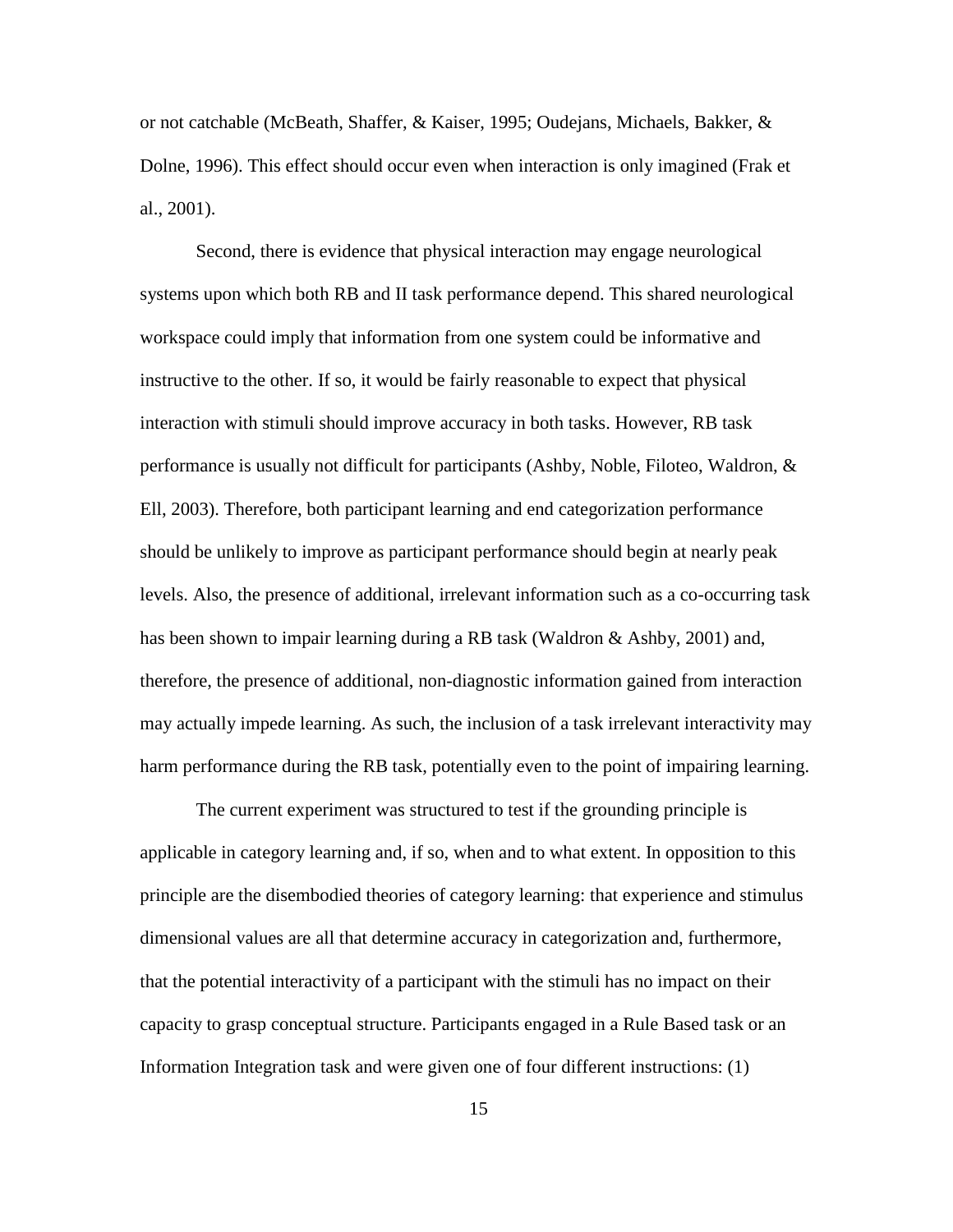visually inspect these stimuli and then identify them as members of category A or category B, (2) visually inspect these stimuli and then identify them as one of two types of children's toy (Type A or Type B), (3) visually inspect these stimuli and then imagine interacting with these objects and then identify them as members of category A or B, or (4) visually inspect these stimuli and then physically interact with the object and then identify them as members of category A or B. If embodied cognition is capable of impacting category learning, we should predict that, if participants can ground dimensionally complex categorization rules into simpler, interactive terms they should, therefore, be able to learn to categorize stimuli into those categories easier than participants who lack such grounding. On the other hand, traditional, non-embodied explanations of category learning would predict that interactivity would not alter the learning in the II task. Given the previously discussed difficulties in predicting the effects of interactivity on RB task performance, it was unclear if any benefit of interactivity was capable of overcoming the difficulty of additional, non-diagnostic information. As such, it was predicted that there would be no effect of interactivity on performance in a RB task.

To make specific hypotheses, it was predicted (1) that participant accuracy would increase across blocks and (2) participants engaged in the RB task would reduce the number of errors made within a block faster than participants engaged in the II task. Furthermore, if category grounding though embodied cognition aides in the learning of complex categories, but not simple categories, then there should be a significant interaction between block number, instruction group, and categorization task. Follow up model analysis comparisons will compare models which either treat responses from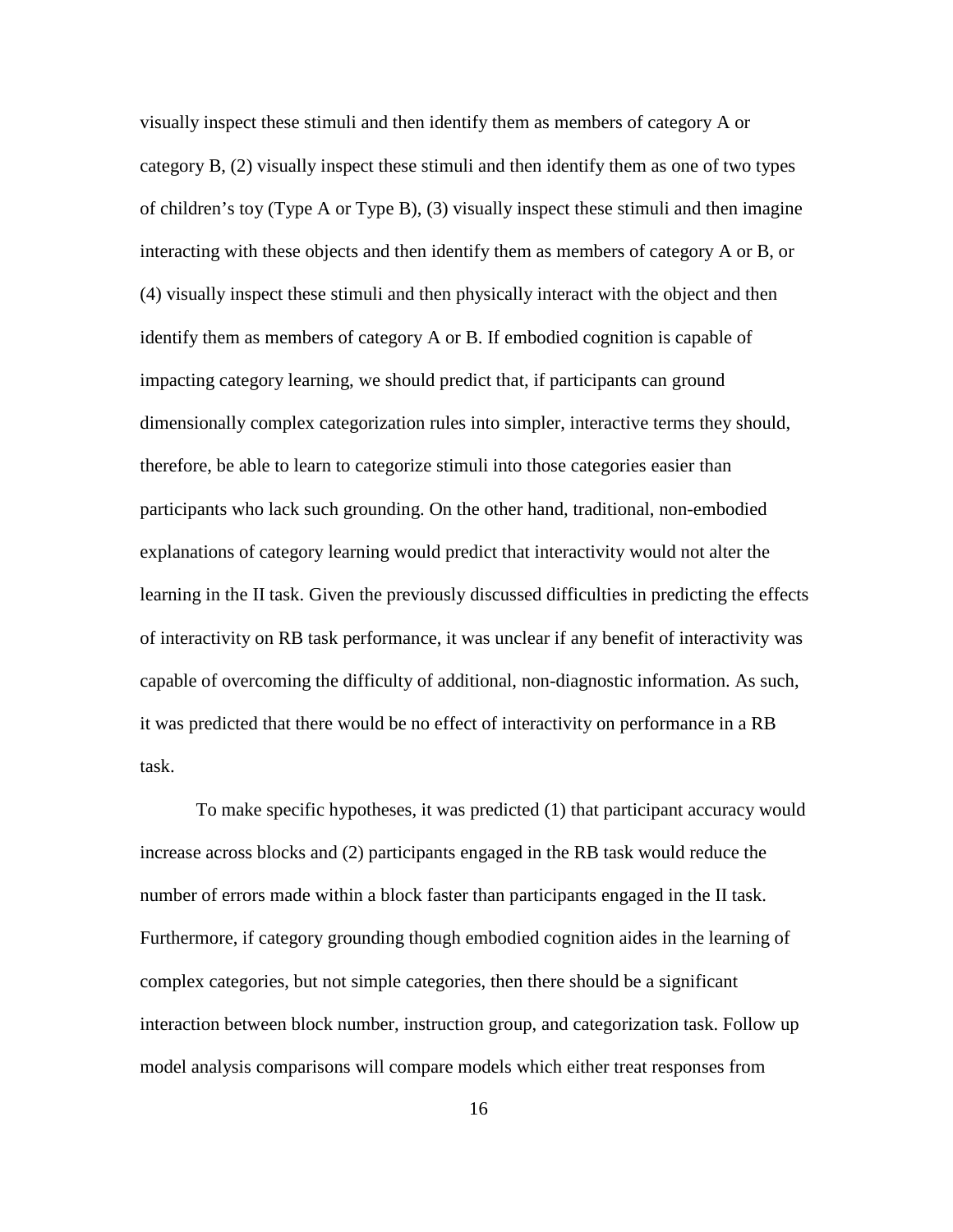participants in different instruction groups as responses from unique populations to models which treat all participants' responses the same. If category grounding aides in the learning of complex categories, then models which treat participant responses from interactive instructions as separate from participant responses from non-interactive instruction groups should fit the data better than models which treat those groups as the same.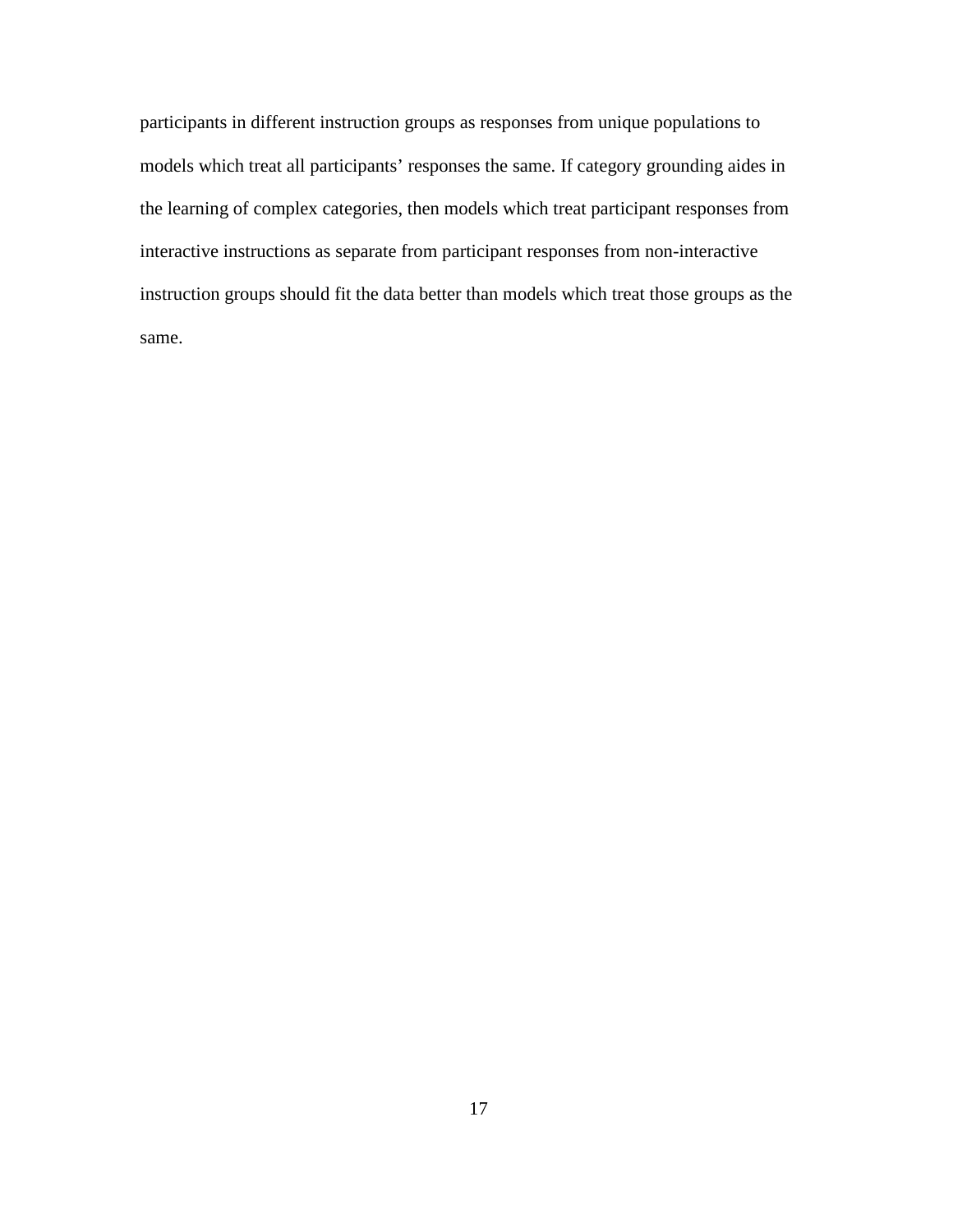## CHAPTER 2

#### **METHODS**

## **Participants**

Participants were 280 ASU undergraduate students sampled from the Psychology 101 student pool. These participants signed up for the study through the SONA system run through the ASU website. Participants were granted ½ credit hours of their participation. These credit hours are needed for the participants to receive a grade for their class.

## **Stimuli**

Stimuli were 20 wooden blocks each with a handle that was  $\frac{1}{2}$  in. x  $\frac{1}{2}$  in. x 1 in. These stimuli varied in length from 2 to 11 inches and in width from 1 to 4 inches. The stimulus dimensions are shown in Figure 1 and images of the actual stimuli are shown in Figures 2a and 2b.

## **Category Structure**

Category structure, as experienced by participants, was determined by the feedback they were provided. In the II task, the rule to distinguish between the two categories was (as shown in Figure 1) multidimensional. For this task, stimuli for which  $L > 9 - W$  (in inches) are members of category A, and stimuli for which  $L < 9 - W$ W (in inches) are members of category B. In the RB task stimuli with width greater than 2.5 in. were members of group A and stimuli with width less than 2.5 in. were members of group B.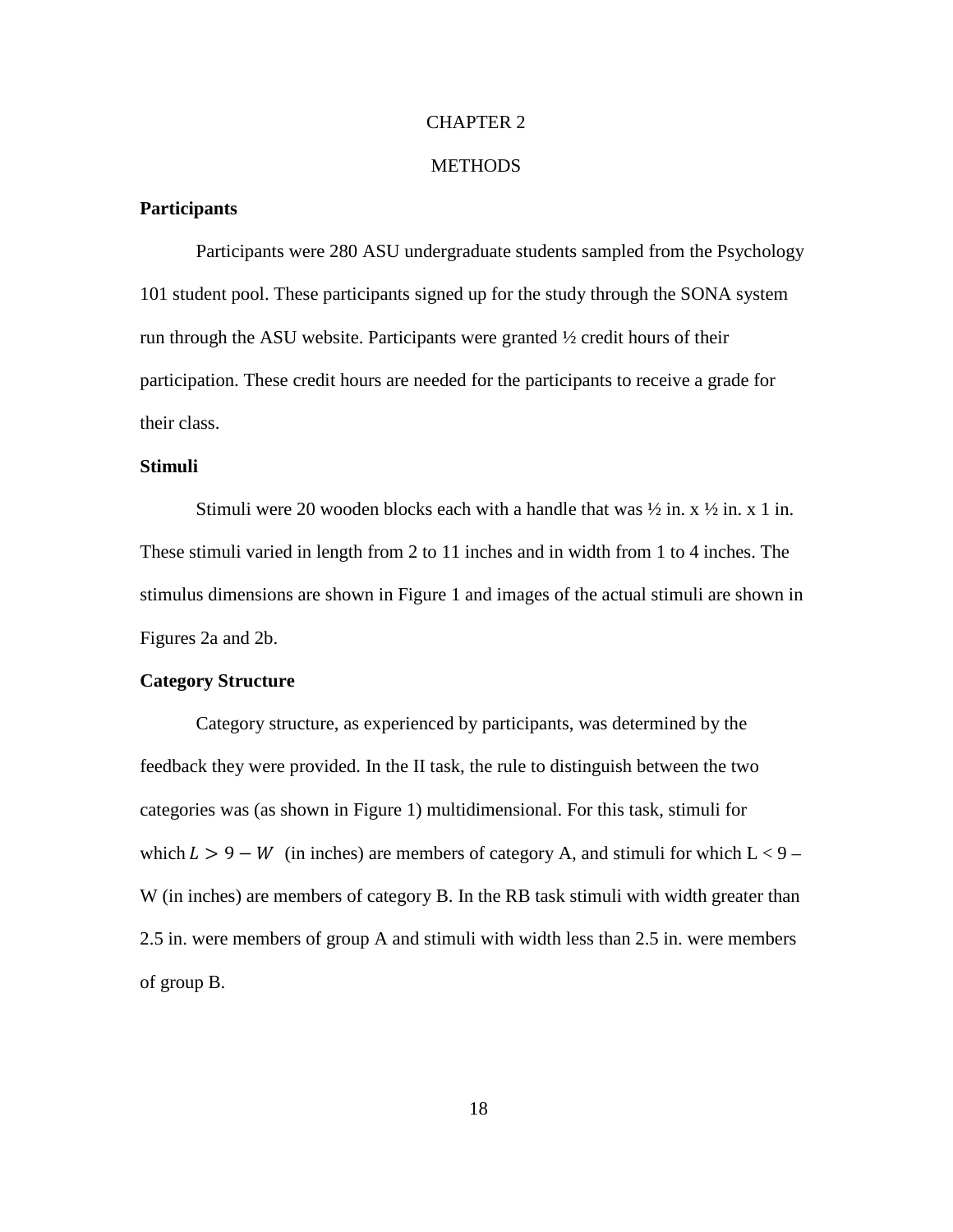

Information Integration Category Structure





Figure 1. Stimulus Dimensions and Category Membership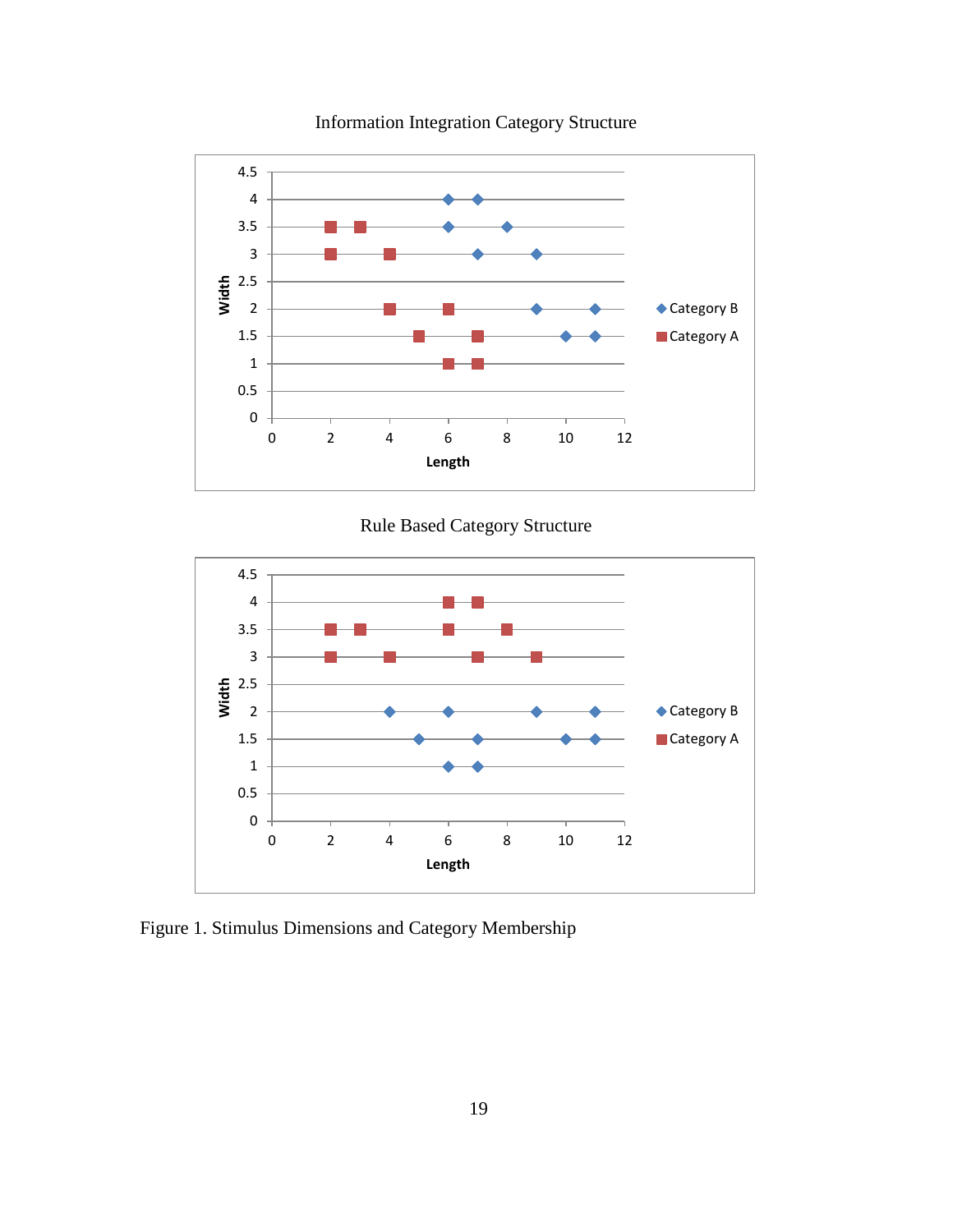

Figure 2a. Stimulus Example as viewed by participants



Figure 2b. Entire Stimulus Set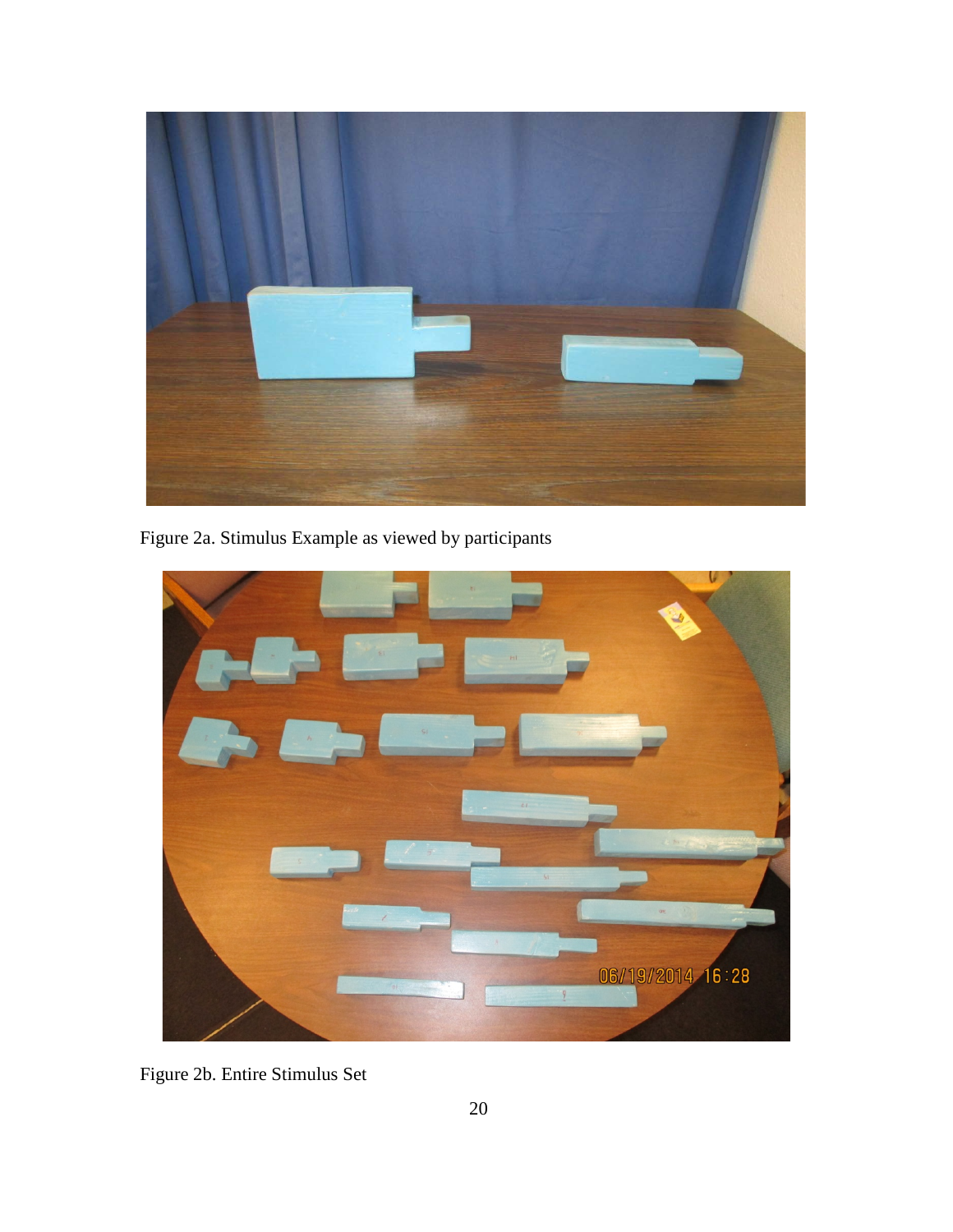

Figure 3a. II Category Structure by Rotational Inertia



Figure 3b. RB Category Structure by Rotational Inertia

It is important to point out that the dimensions of the stimuli in the II task generate two categories which are also distinguishable by total rotational inertia such that stimuli from category B require more torque to handle than stimuli from category A. This is shown in Figures 3a and 3b which show the two different category structures as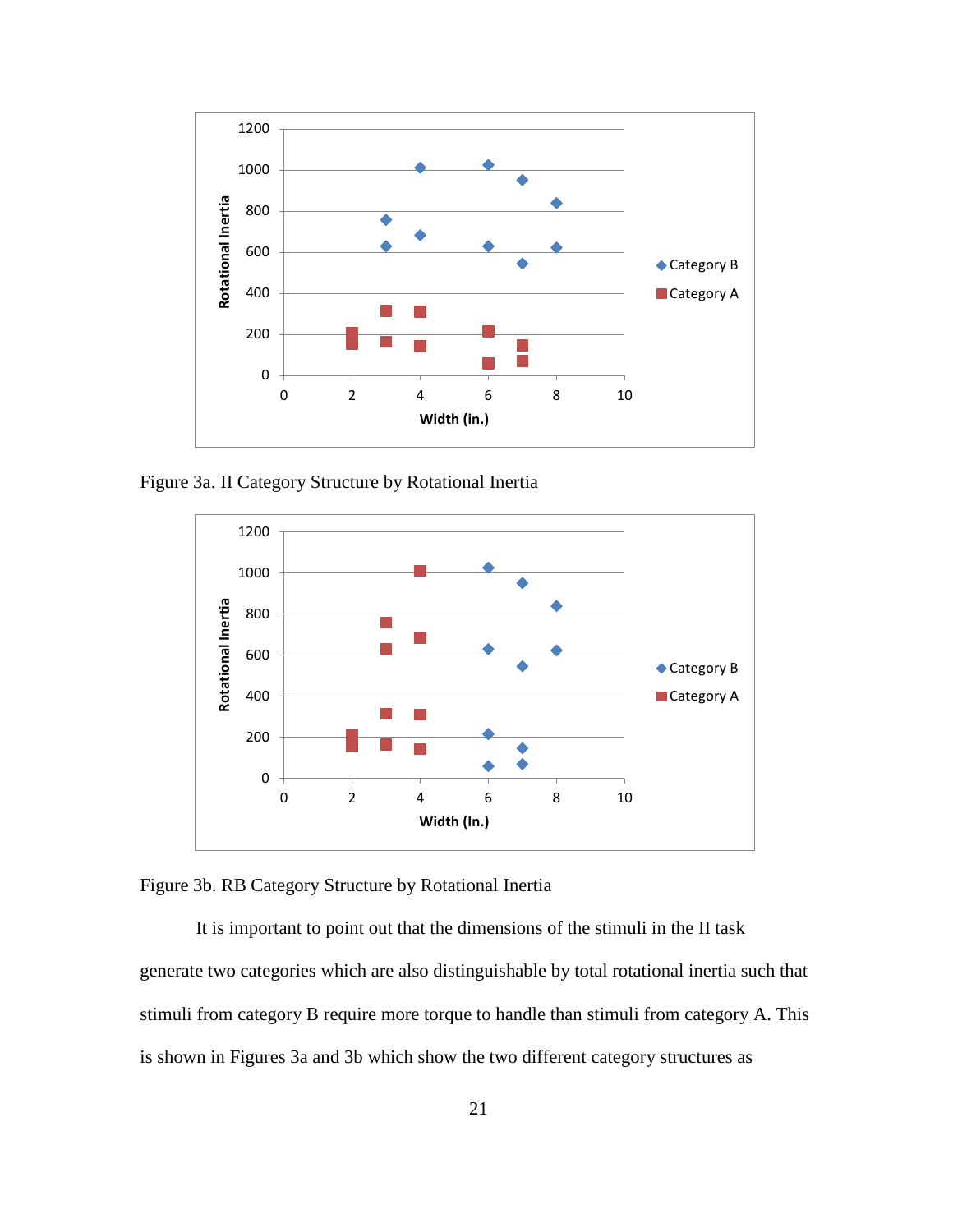defined by width and rotational inertia where rotational inertia was roughly estimated such that a cubic inch of material at one inch distance from handle would equal one unit of torque.

## **Procedure**

#### **Instructions**

Participants were first instructed that they will be learning to sort objects into two categories. They were then given one of four different instructions: (1) some were simply told that the stimuli belong to two different categories and they should look at the stimuli and then make their choice, (2) some were told the objects were simplistic children's toys but were instructed only to look at the stimuli, (3) some were told to imagine holding the stimuli by their "handles" and to imagine moving them around, while the object remained on the table, and (4) some were told to actually hold the stimuli by the "handles", pick them up, and manipulate them freely. The exact instructions may be found in Appendix A.

## **Learning**

Participants went through 6 blocks of 20 trials each. On each trial, a stimulus, selected randomly without replacement, would be placed on the table in front of the participant. They would then obey their instructions (see above) and make a category assignment. They were immediately provided feedback on their judgments and the next trial would begin. Between each block, participants were given a brief reminder of their instructions.

#### **Backwards Learning Curve**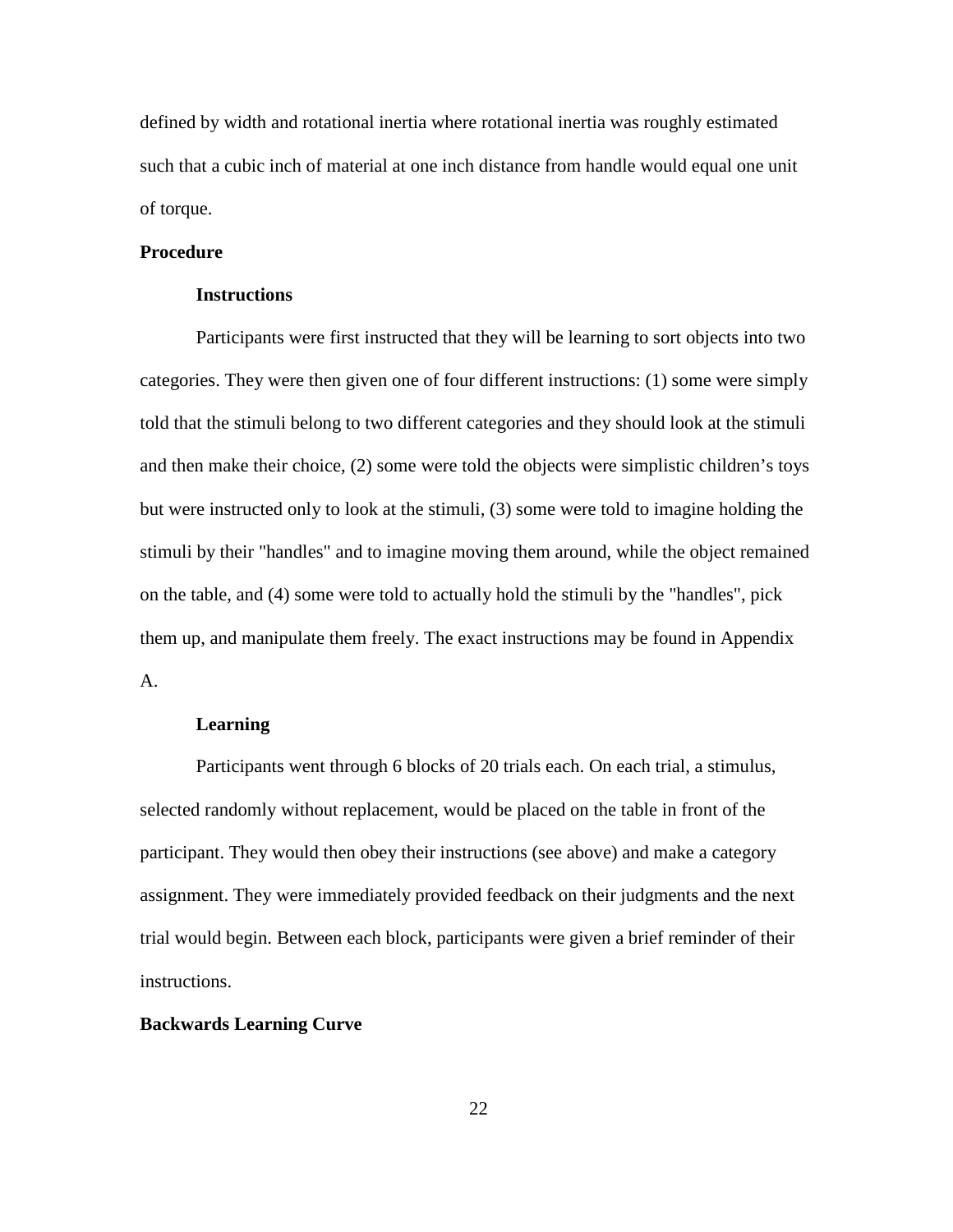Concerns regarding aggregate data have been a constant concern in cognitive psychology, including in Multidimensional scaling of similarity data (Ashby, Maddox, & Lee, 1994) and even categorization behavior (Maddox, 1999;). The basic concern within these writings, particularly within categorization literature, is that this averaging process leads to an incorrect understanding of the behaviors of individuals. In order to investigate the effects that the instructions would have on individual behavior, rather than aggregate behavior of their groups, individual participant data was analyzed with an exploratory Backwards Curve analysis (Hayes, 1953; Estes, 1956).

For this analysis, each participant was given a score dependent upon the block in which they made half or fewer errors than the previous block. It was assumed that, prior to any experience with the stimuli, the participants would perform at chance (10 errors).

The outcome of this analysis would assign to each participant a value between 1-7 defining the block in which that participant made a significant improvement in accuracy for their categorization judgments. To illustrate, a hypothetical participant, *w*, makes 4 errors on block one. He is given a score of 1 because he has made 50% or fewer errors than the initial estimate of chance performance (10 errors). Another participant, *x*, makes a total of 8 errors on block one and then 4 on block two. X is given a score of 2, because he has made 50% or fewer errors on block two than in block one. Participant Y makes 10 errors in block one, 12 in block two, then 6 in block three and is given a score of 3. However, participant Z makes 10 errors, then 9, 8, 7, 6, and finally 4. Despite having made fewer errors in each block than in the preceding block, he has never made a

significant improvement, and is therefore given a score of 7.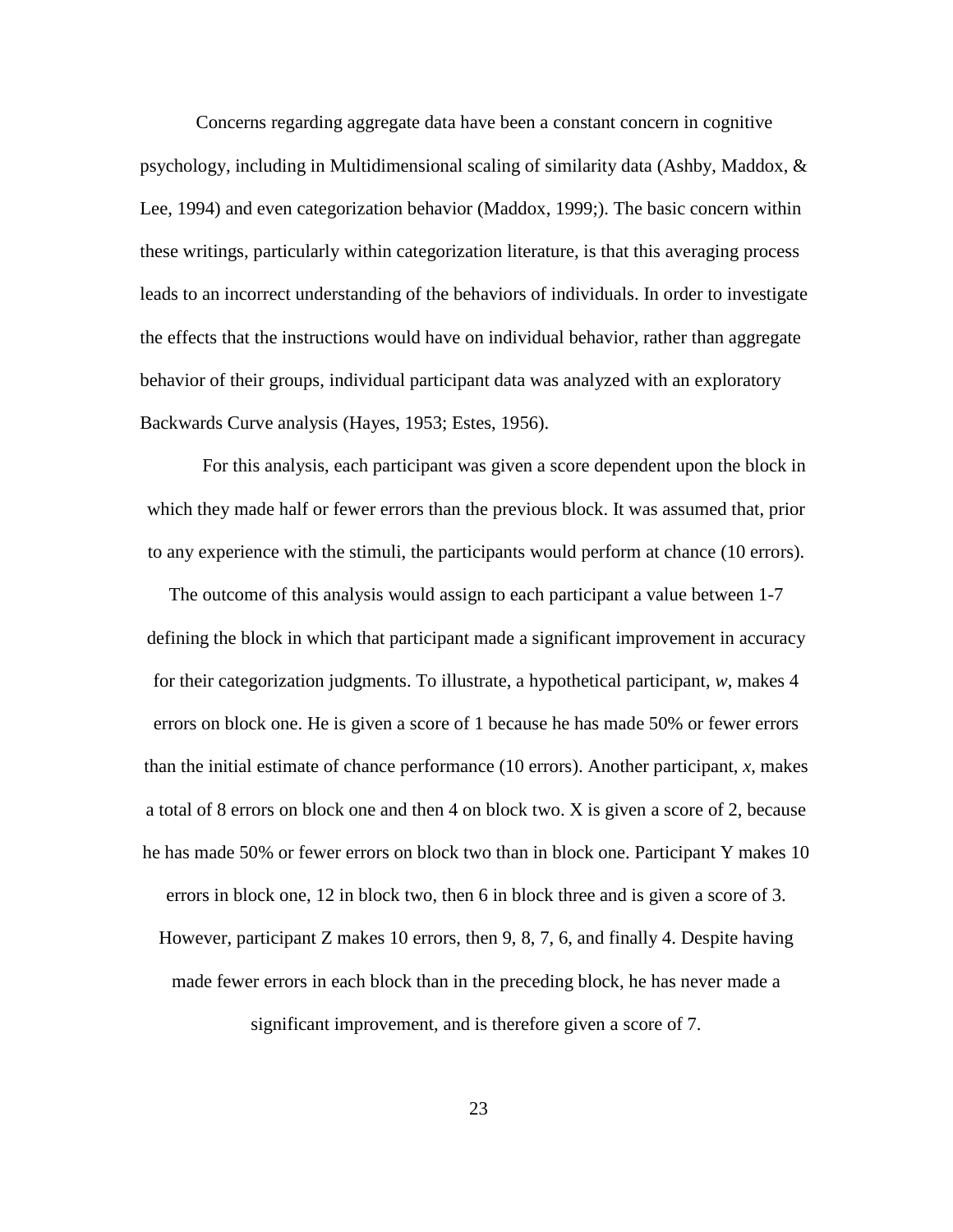#### CHAPTER 3

#### RESULTS

### **Traditional Analyses**

## *Instruction Groups*

Errors on blocks were subjected to a repeated measures analysis where block was treated as the repeated measure and participant instructions and category task were treated as between subject variables. As can be seen in Figures 4a and 4b, the results show participants made fewer errors across blocks (main effect of block),  $F(5, 268) =$ 138.740,  $p < .001$ ,  $\eta^2 = .721$  and participants made fewer errors in the RB task than in the II task, F(1, 272) = 112.153, p < .001,  $\eta^2$  = .292. These variables interacted, F(5, 268) = 7.825,  $p < 0.01$ ,  $\eta^2 = .127$ , such that participants made fewer errors faster in the RB task than in the II task. Lastly, the interaction between block and instructions was not significant F(5, 810) = 1.404, p = .138,  $\eta^2$  = .027, and the three way interaction between block, instructions, and task was also not significant,  $F(15, 810) = 1.217$ ,  $p = .252$ ,  $\eta^2 =$ .025. All other effects and interactions were non-significant.

#### *Interaction Groups vs. Non-Interaction Groups*

Exploratory analyses were done in which the groups with "interactive" instructions ("Interact" and "Imagine") were grouped together and the "non-interactive" instruction groups ("Kids Toys" and "A or B") were grouped together. As can be seen in Figures 5a and 5b, the results show participants made fewer errors across blocks (main effect of block),  $F(5, 272) = 138.073$ ,  $p < .001$ ,  $\eta^2 = .717$  and participants made fewer errors in the RB task than in the II task,  $F(1, 199) = 52.520$ ,  $p < .001$ ,  $\eta^2 = .290$ .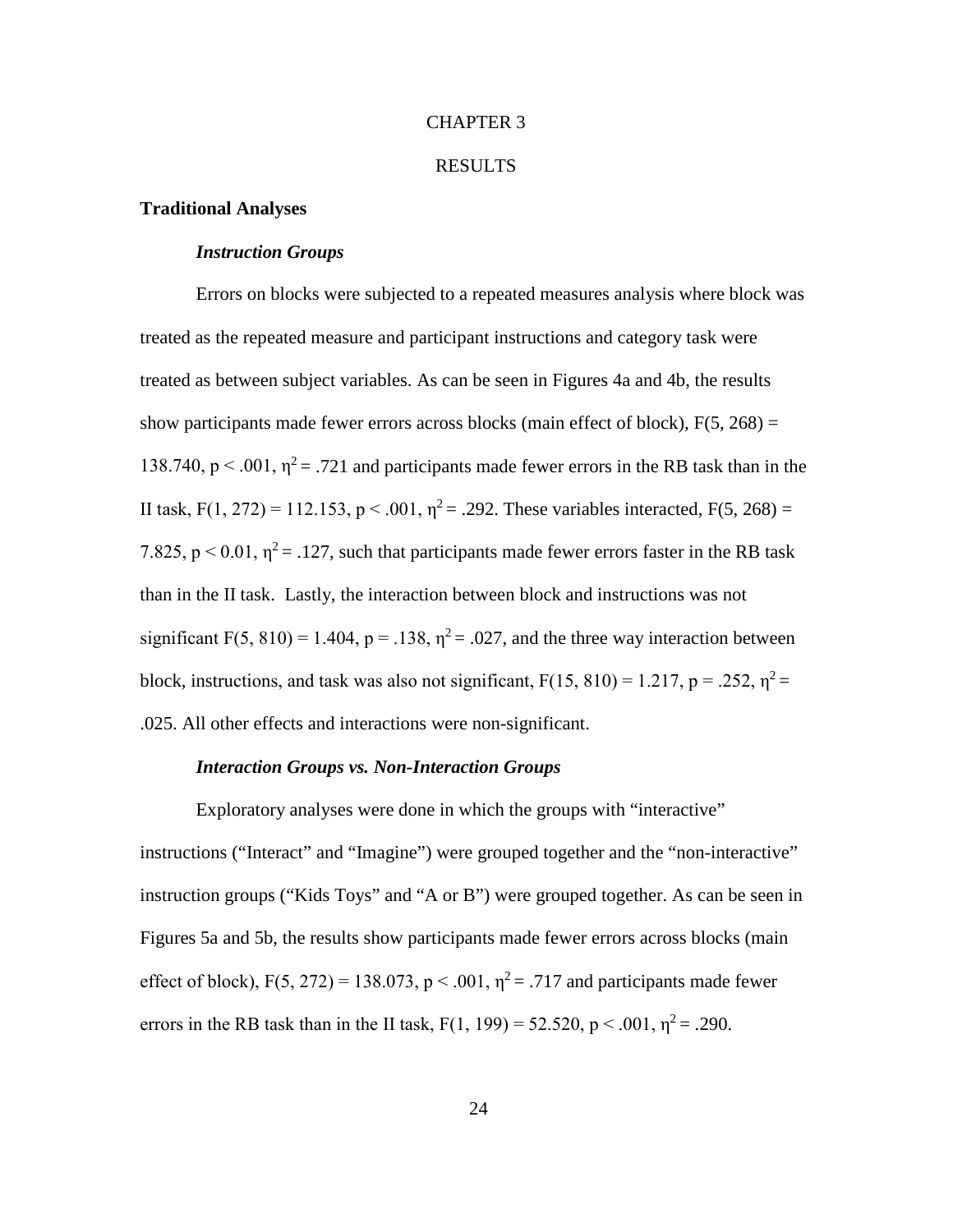

Figure 4a. Rule Based Task Errors for All Instruction Groups



Figure 4b. Information Integration Task Errors for All Instruction Groups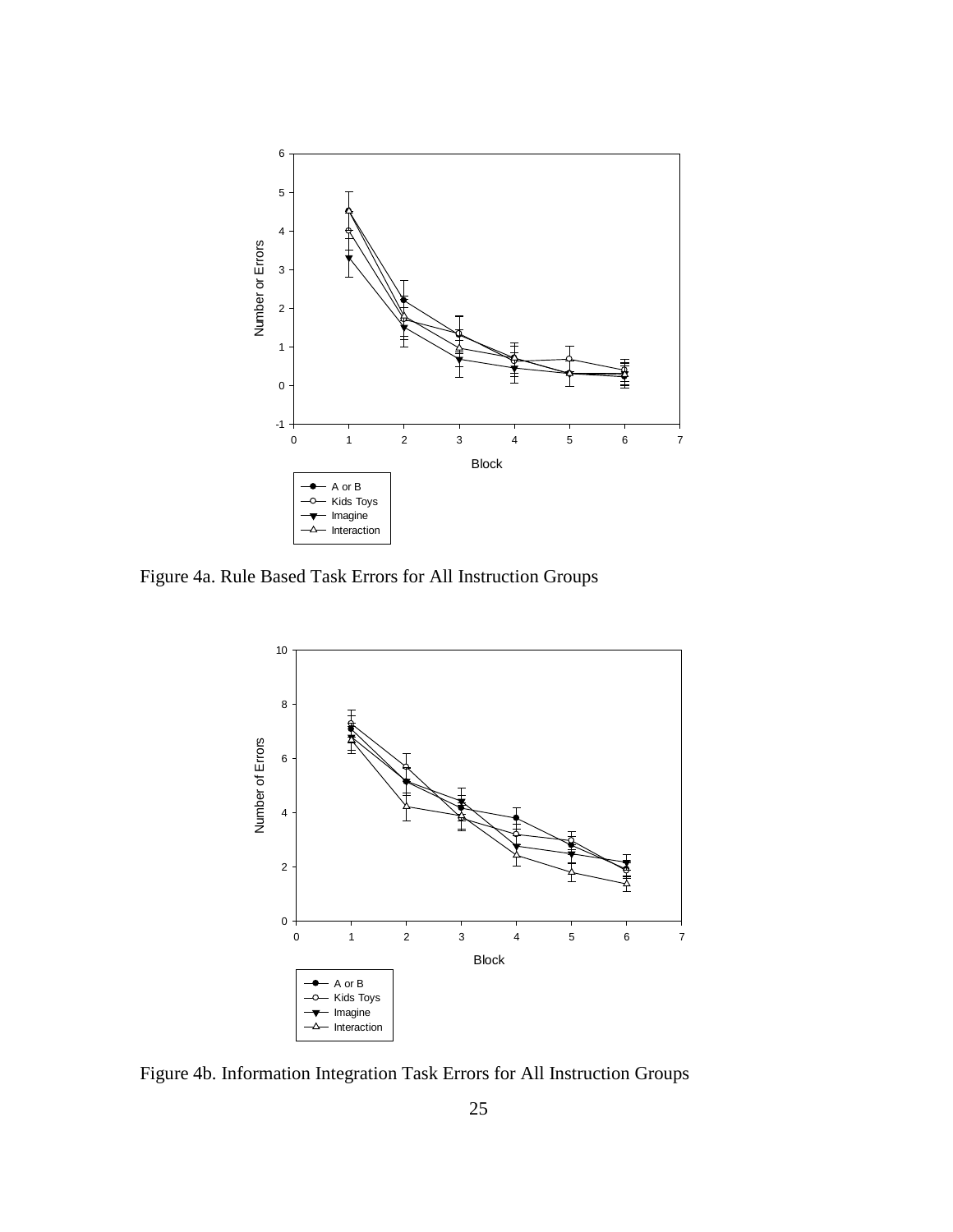These variables interacted,  $F(5, 272) = 7.913$ ,  $p < 0.001$ ,  $\eta^2 = .127$ , such that participants made fewer errors faster in the RB task than in the II task. Lastly, while the interaction between block and instructions was not significant  $F(5, 272) = 1.773$ ,  $p = .119$ ,  $\eta^2 = .032$ , there was a significant three way interaction between block, instructions, and task, F(5,  $272$ ) = 2.368, p = .040,  $\eta^2$  = .042. This interaction implies that participants' improvement across blocks was significantly affected by interactive definitions in the II task, but not in the RB task. Again, referring to Figures 5a and 5b, this effect was not linear (implying that the difference in learning between interactive and non-interactive stimulus definition groups was not that one was simply more accurate than the other). Post-hoc contrast analyses confirm that this effect is not linear,  $F(1, 276) = .163$ ,  $p = .687$ . All other effects and interactions were non-significant.

#### *Backwards Learning Curves: Instructions*

A univariate ANOVA was run comparing the Backwards Learning Curve data between instruction groups. Participants engaged in the RB made significant improvements in accuracy in earlier blocks  $(M=1.64)$  than participants engaged in the II task (M=3.48), F(1, 272) = 76.900, p < .001,  $\eta^2$  = .220. While there was no significant difference between instruction groups alone,  $F(1, 272) = 1.713$ ,  $p = .165$ ,  $\eta^2 = .019$ , there was a significant interaction between instruction group and category structure,  $F(3, 272)$  $= 2.654$ , p = .049,  $\eta^2 = .028$ . As can be seen in Figure 6a, participants engaged in the RB task did not vary highly as a result of instruction group, while instructions had a significant impact on participants engaged in the II task.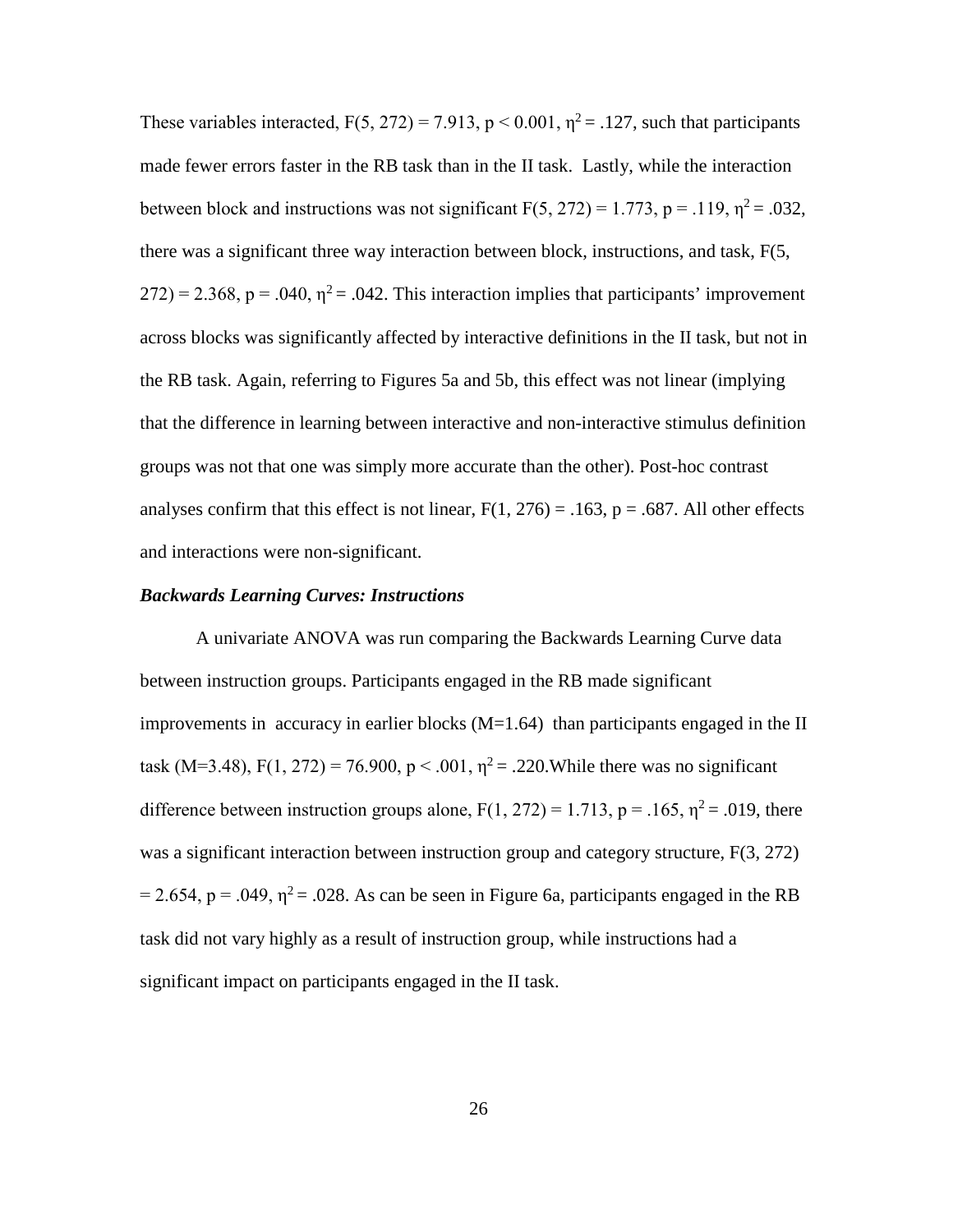

Figure 5a. Rule Based Task Errors for Interactive and Non-Interactive Definitions



Figure 5b. Information Integration Task Errors for Interactive and Non-Interactive Definitions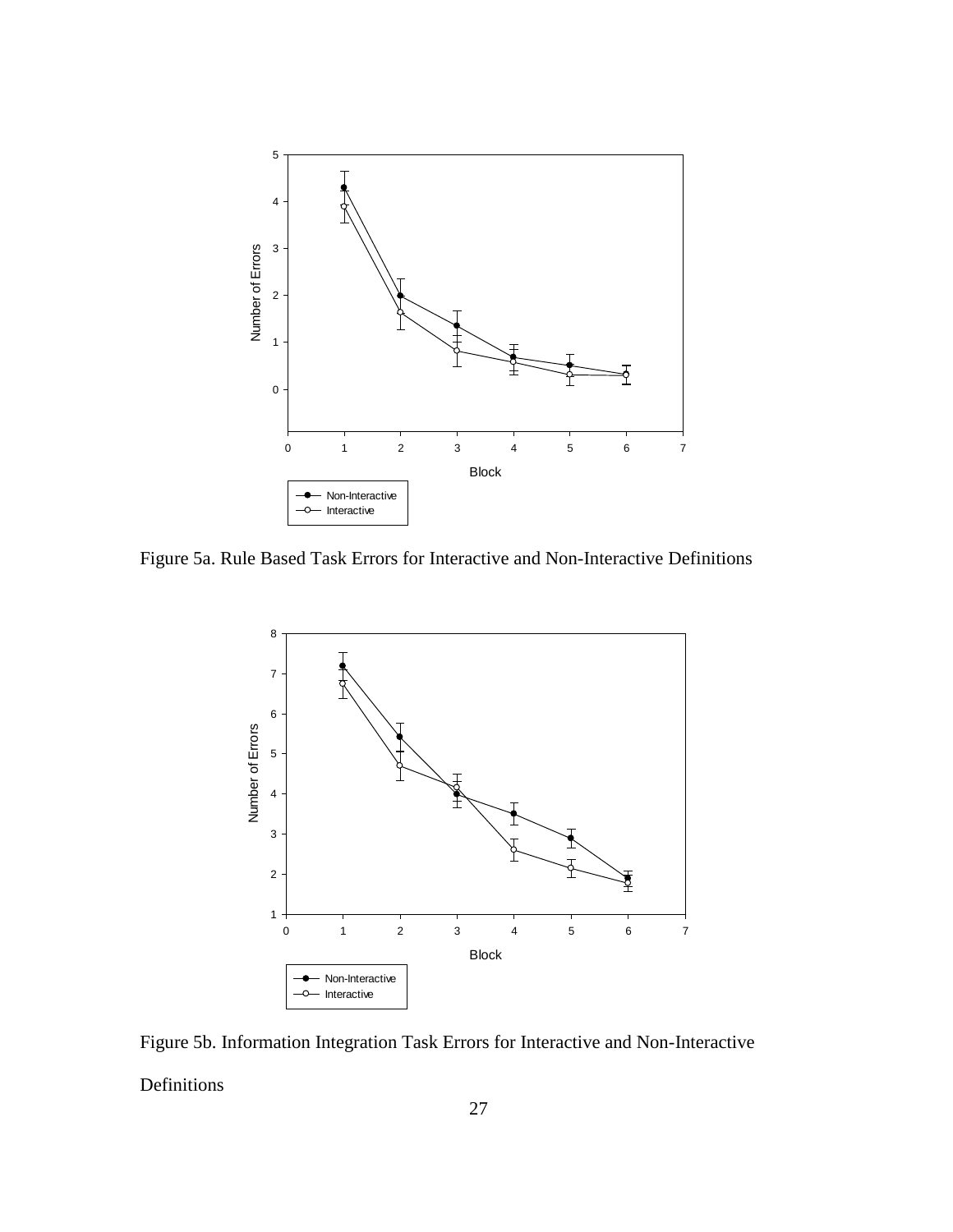## *Backwards Learning Curves: Interaction Groups*

Just as with the learning data, another analysis was done comparing the Backwards Learning Curve data between Interactive groups with non-interactive groups (See Figure 6b). Just as before, participants engaged in the RB task made significant improvements in their accuracy earlier than participants engaged in the II task, F(1, 276) = 75.554, p < .001,  $\eta^2$  = .215. Participants with Interactive stimulus (M=2.36) made marginal improvements (not significantly) earlier in learning than participants with noninteractive definitions (M=2.76), F(1, 276) = 3.560, p = .060,  $\eta^2$  = .013. There was no interaction between stimulus definition group and task,  $F(1, 276) = 0.549$ ,  $p = .549$ ,  $\eta^2 =$ .002.



Figure 6a. Significant Improvement Block by Instruction Groups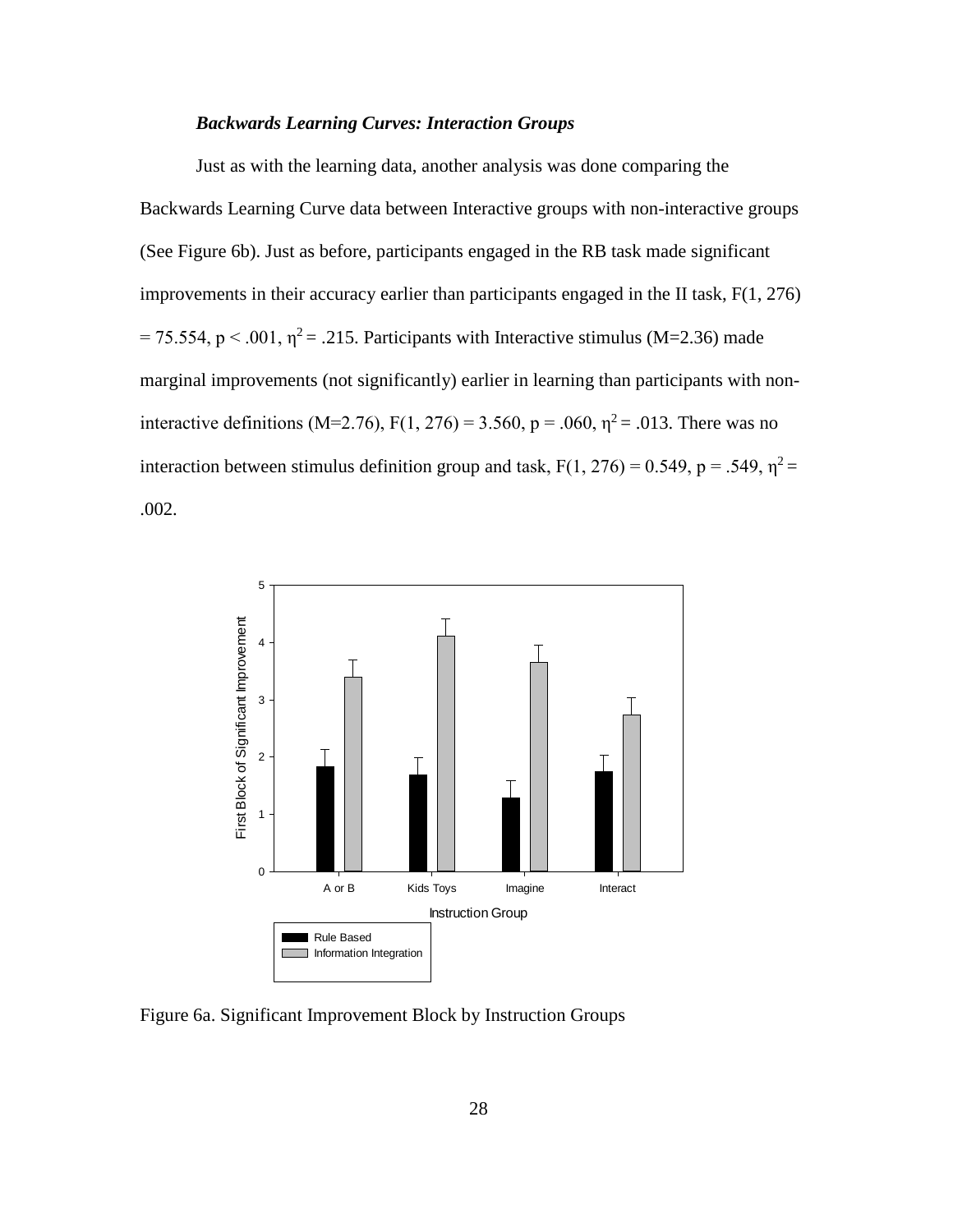

Figure 6b. Significant Improvement Block by Interaction Groups

## **Bayesian Model Comparisons**

To further investigate these results, three different Bayesian models were measured for the degree to which they fit the results presented. All models are based around the same basic structure shown in Figure 7. In essence, the function of each model is to attempt to predict, given the parameters and their interactions with one another, the number of errors a sampled participant will make within each block. As such, the model has a number of interacting parameters. The simplest parameter, N, is the number of trials (and therefore possible errors) in a given block. This value is fixed at 20. The next parameters to consider are  $T_1$  through  $T_6$ . These parameters are meant to imply the degree of accuracy of the participants sampled in blocks 1 and 6, respectively. These parameters are multiplied by the total number of possible errors, N, to predict the number of errors in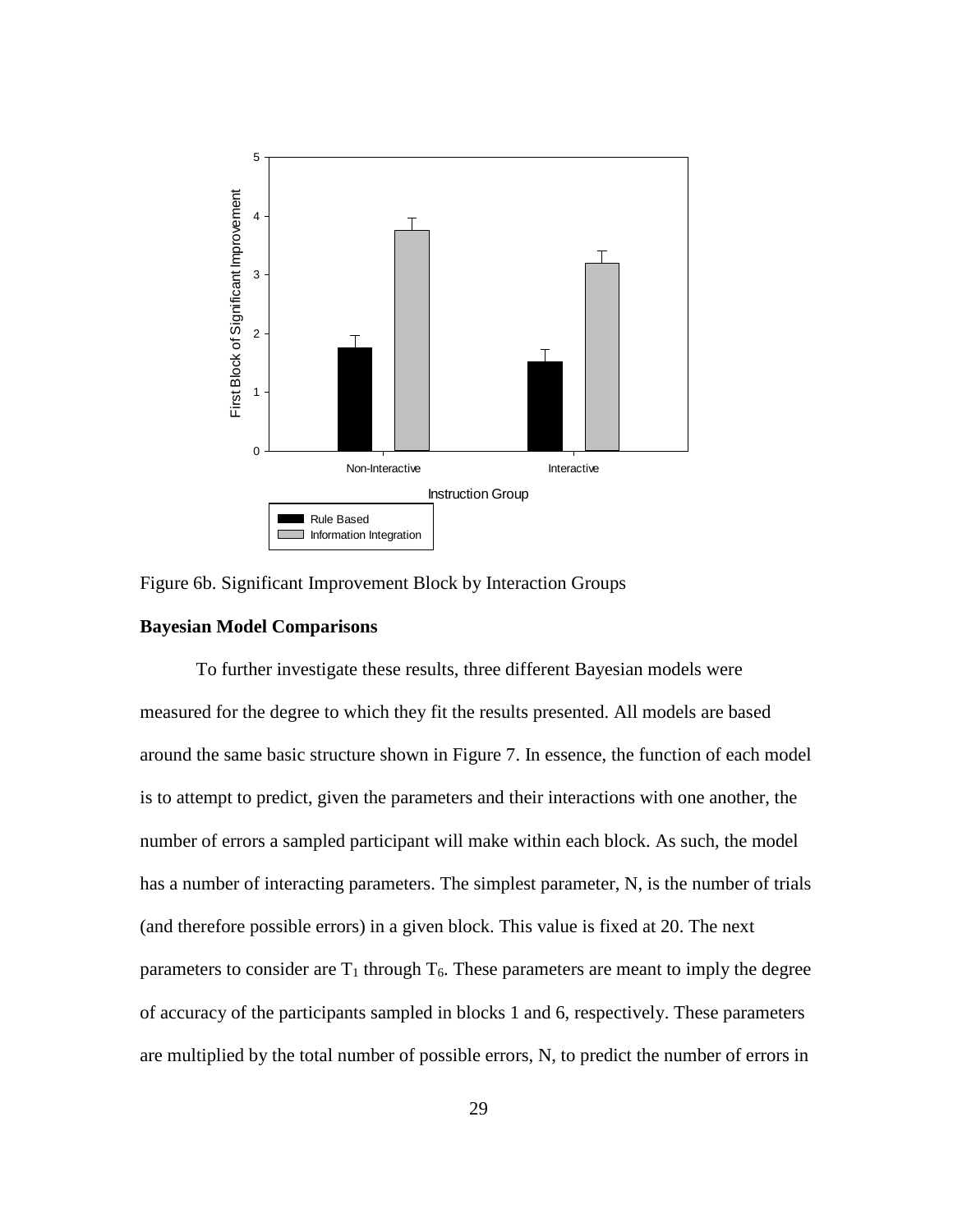each block. As such, the greater the value of T, the more errors the model predicts that participants will make in that given block. T is not a fixed value, and is instead given a distribution of possible values; a beta distribution, bounded to be between 0 and 1 (100% accuracy and 0% accuracy respectively). Finally, this predicted number of errors is expected to vary, and so the predicted outcome from the interaction of  $N$  and  $T$  is given a precision of τ, or tau. This precision can be more easily understood if conceived of as variance, where the variance of the estimated number of errors is equal to  $1/\tau$ . As such, the greater the value of  $\tau$ , the more accurate the model assumes its predictions will be. Tau is given a gamma distribution, which is bounded between 0 and infinity, (which prevents the model from predicting negative variance) and assumes that lower values are more likely than higher values (assumes greater variance than less). In sum, the basic model attempts to predict the number of total errors on a given block of trials (Y) by integrating the other parameters of the model, N, T, and  $\tau$ .



*Note.* Priors, including the distributions utilized for each parameter are given in the appendix.

Figure 7. Basic Bayesian Model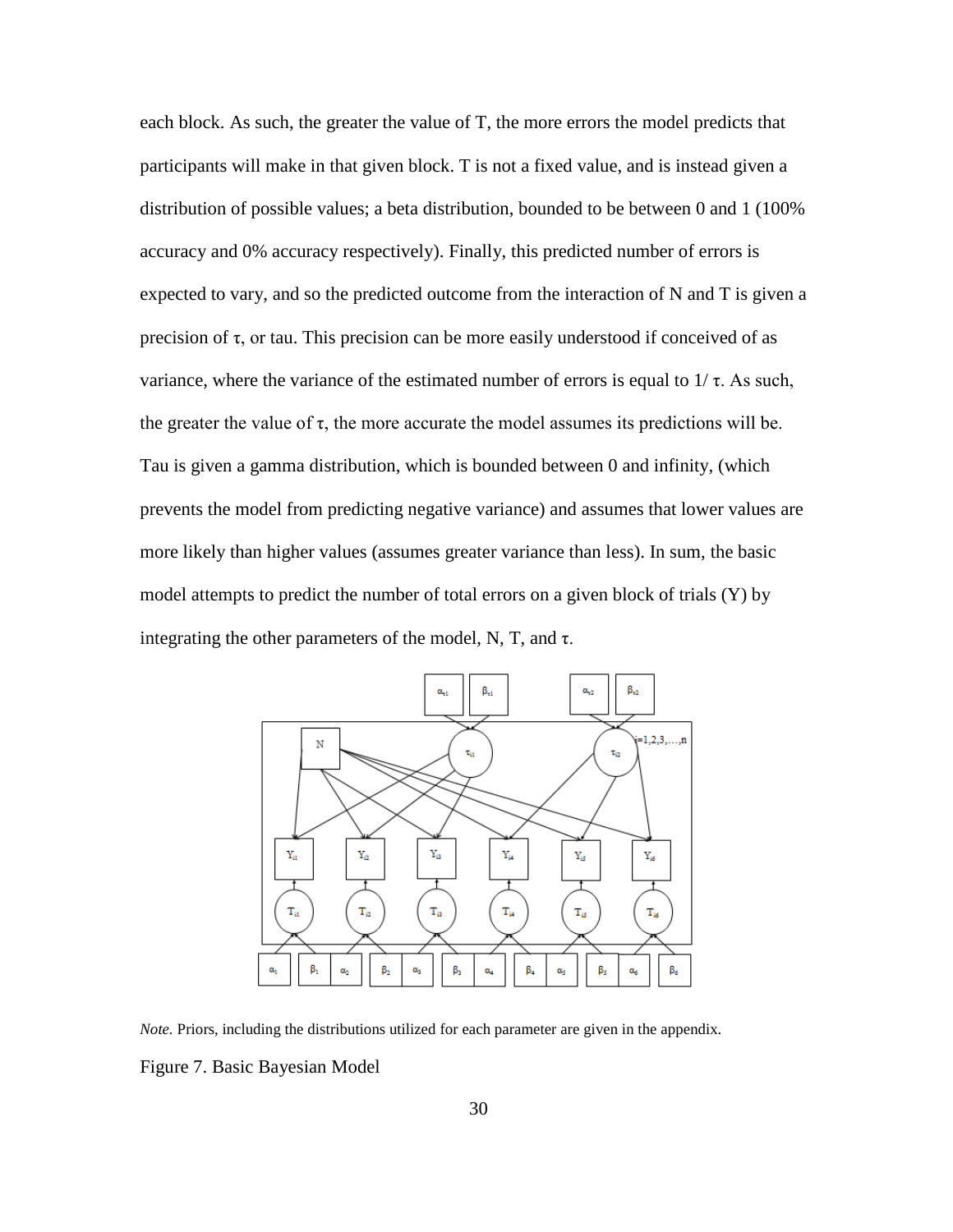As a reminder, the basic process of Bayesian inference takes these prior distributions of possible values for a given variable (in this instance T) and updates them depending upon the distribution of probable scores given the data. WINBUGS, the software used for this modeling, uses Gibbs sampling to construct this posterior distribution. In brief, this method assigns values to the variables being analyzed (for the AGSL this means T for block 1, T for block 2, etc.). The software then attempts to choose a new value for one of the variables, say T1, by (1) choosing a random new value for T1 and then (2) sampling from the data. If the new value for T1 or the current value of T1, combined with the values for the other variables, T2-T6, fits the sampled data better, the model updates T1 to the new value. If not, it keeps the old value. The software then attempts to update the next variable in the sequence, T2 using the same methods and the new, or old, value of T1. This continues on through each variable until all variables have been updated. One run through all variables is considered a single "sample". After a large number of samples have been taken, what is left is a distribution of possible values for each variable and with the best fitting values being more likely to be sampled; thereby giving those parameter values the highest probability density with similar values also having high probability.

The measure used to determine model fit is the Deviance Information Criterion (DIC). A model's DIC is a measure of how well the variable values sampled from the distributions deviate from the data. The lower the DIC, the better the variables approximate the data. The DIC also incorporates a measure called ' $p<sub>D</sub>$ ' which increases a models DIC for each parameter added. This, in essence, penalizes models for adding extraneous parameters to account for variability. The procedure, then, is to have a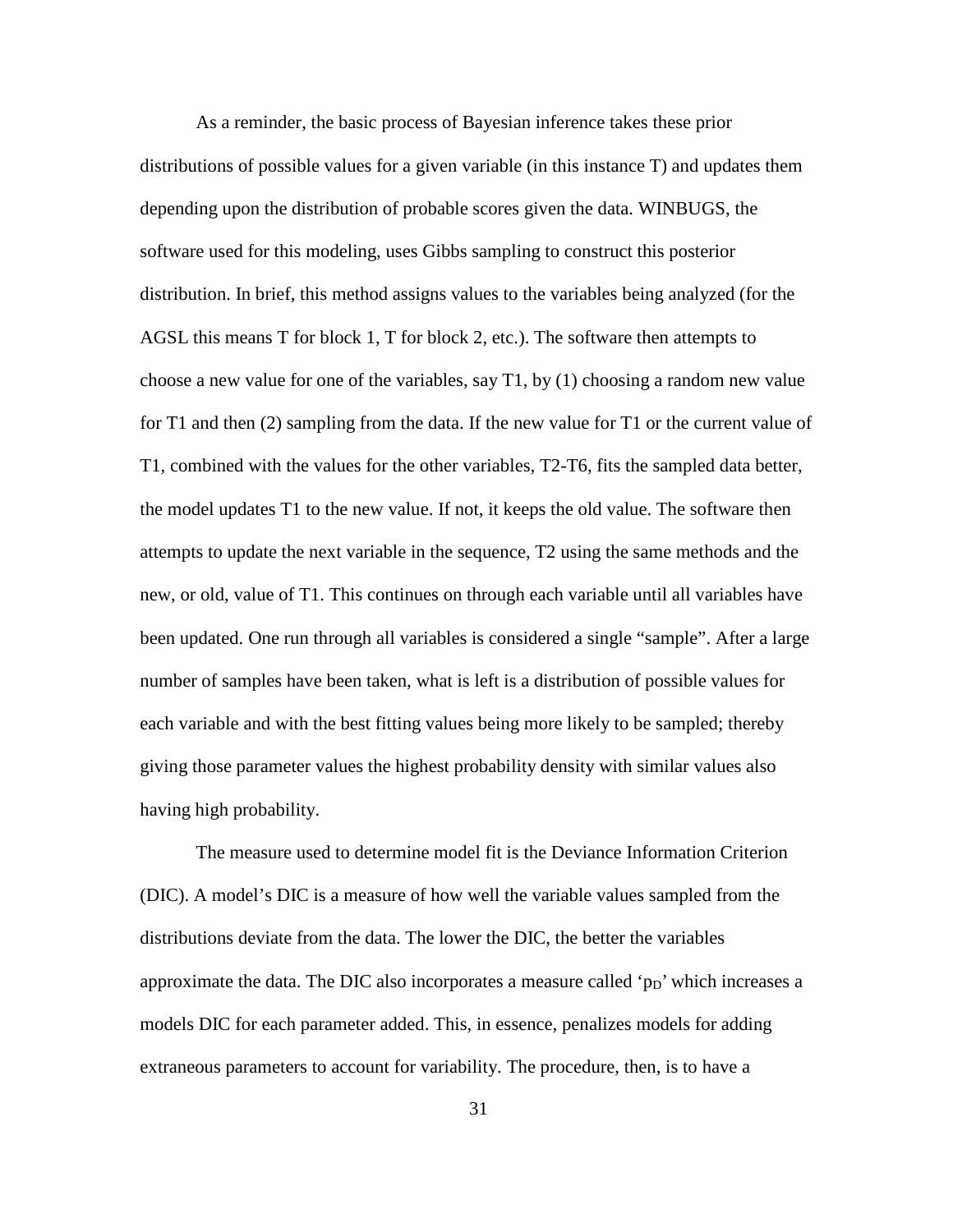measure of DIC for each model such that the model with the lowest DIC is considered to be the best model fitting the data.

The three models analyzed using these methods were different from one another not in the basic construction of the model, but in how many iterations of the model were utilized to fit to participant responses and how participants' data were entered into those versions. The hypotheses of the present experiment questioned if interaction, even imagined interaction, would allow for participants to learn complex categories faster than participants who lacked any interactive insight. The first model is called the "All Groups Same Learning" (AGSL) model, and it assumes that there was no difference between participants learning over blocks as a result of instructions. It uses only the basic model and it lumps all participant responses for a given block into the same distributions regardless of their instruction group. The second model is called the "All Groups Different Learning" (AGDL) model. It stipulates four different iterations of the basic model for each instruction group. The third model is the "Interactive Groups Different Learning" (IGDL). It utilizes two iterations of the basic model which samples participants' errors for a given block depending upon whether they were given interactive ("Interact" or "Imagine") or non-interactive ("Kids Toys" or "A or B") instructions. These three different models, their assumed distributions, and their priors are detailed in the appendix.

## **Multiple Sampling Chains**

When generating each model, each parameter was given a random initial value. In order to prevent these initial values from biasing the final distributions, each model was given three different sets of initial parameters, or 3 "chains". These chains were first run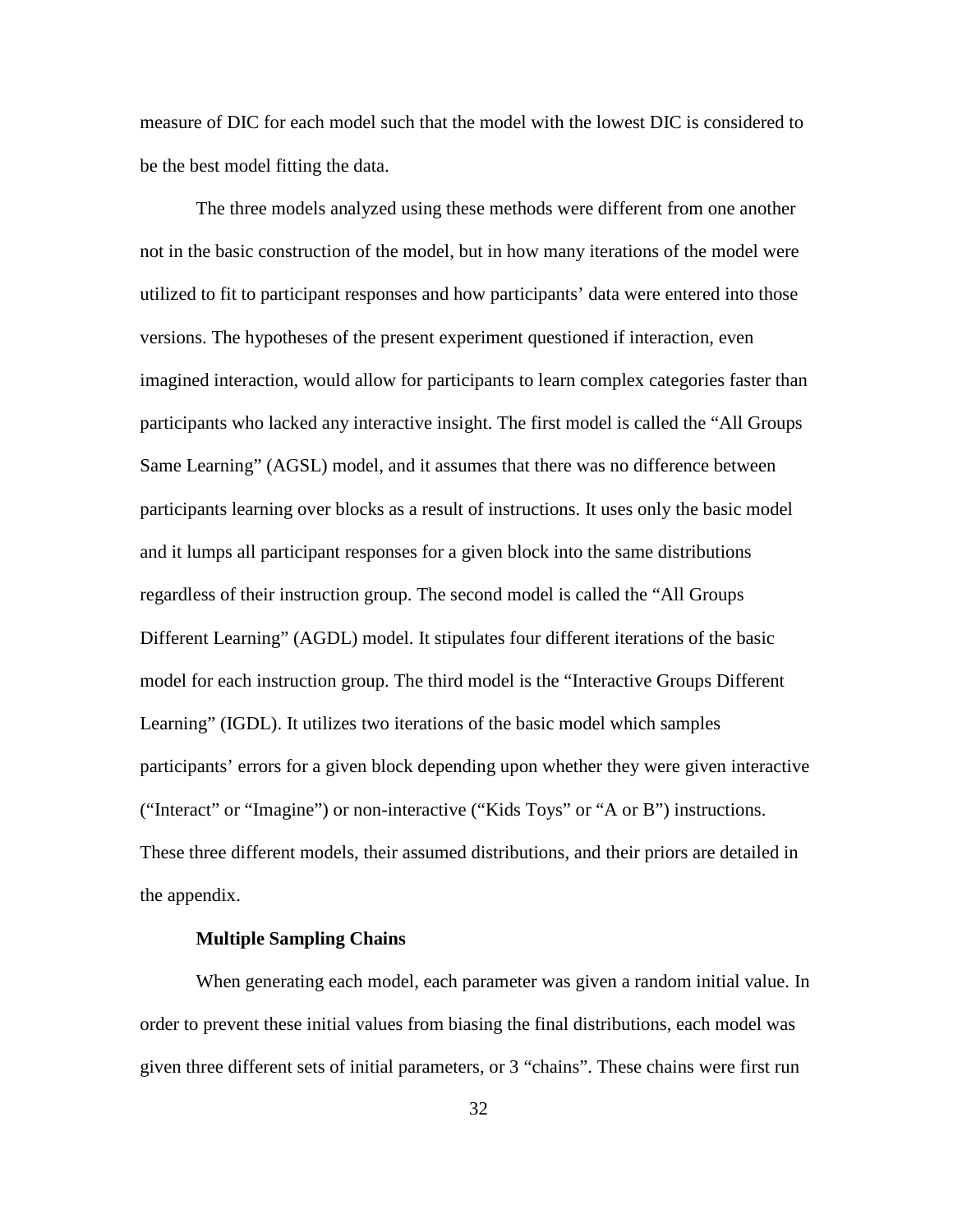through 10,000 samples after which it was assumed that they were no longer biased by their initial starting values. These 30,000 samples (total) were not included in any analyses. Then an additional 100,000 samples using these three chains (for 300,000 total) were run to generate the posterior distributions and to gain the measure of the DIC.

### **Bayesian Modeling Results**

As can be seen in Table 1, AGSL had the lowest DIC, followed by the IGDL and finally the AGDL for not only the RB task but also for the II task, regardless of whether or not the data contained only participants who reached the learning criterion. It should be noted that the IGDL model always fit the data better but the additional parameters of the IGDL model increase its DIC such that the AGSL was always considered to be the better model to describe the data gathered.

Table 1. Model DIC

| Model       | D <sub>Bar</sub>    | p <sub>D</sub> | <b>DIC</b> |
|-------------|---------------------|----------------|------------|
| <b>AGSL</b> | 4178.970            | 7.969          | 4186.940   |
| <b>AGDL</b> | 4179.820            | 25.301         | 4205.120   |
| <b>IGDL</b> | 4175.660            | 13.864         | 4189.530   |
|             | <b>RB</b> Task Data |                |            |
| Model       | $D_{Bar}$           | p <sub>D</sub> | <b>DIC</b> |
| AGSL        | 3383.270            | 7.737          | 3391.010   |
| <b>AGDL</b> | 3386.690            | 22.365         | 3409.050   |
| IGDL        | 3382.770            | 12.946         | 3395.720   |

II Task Data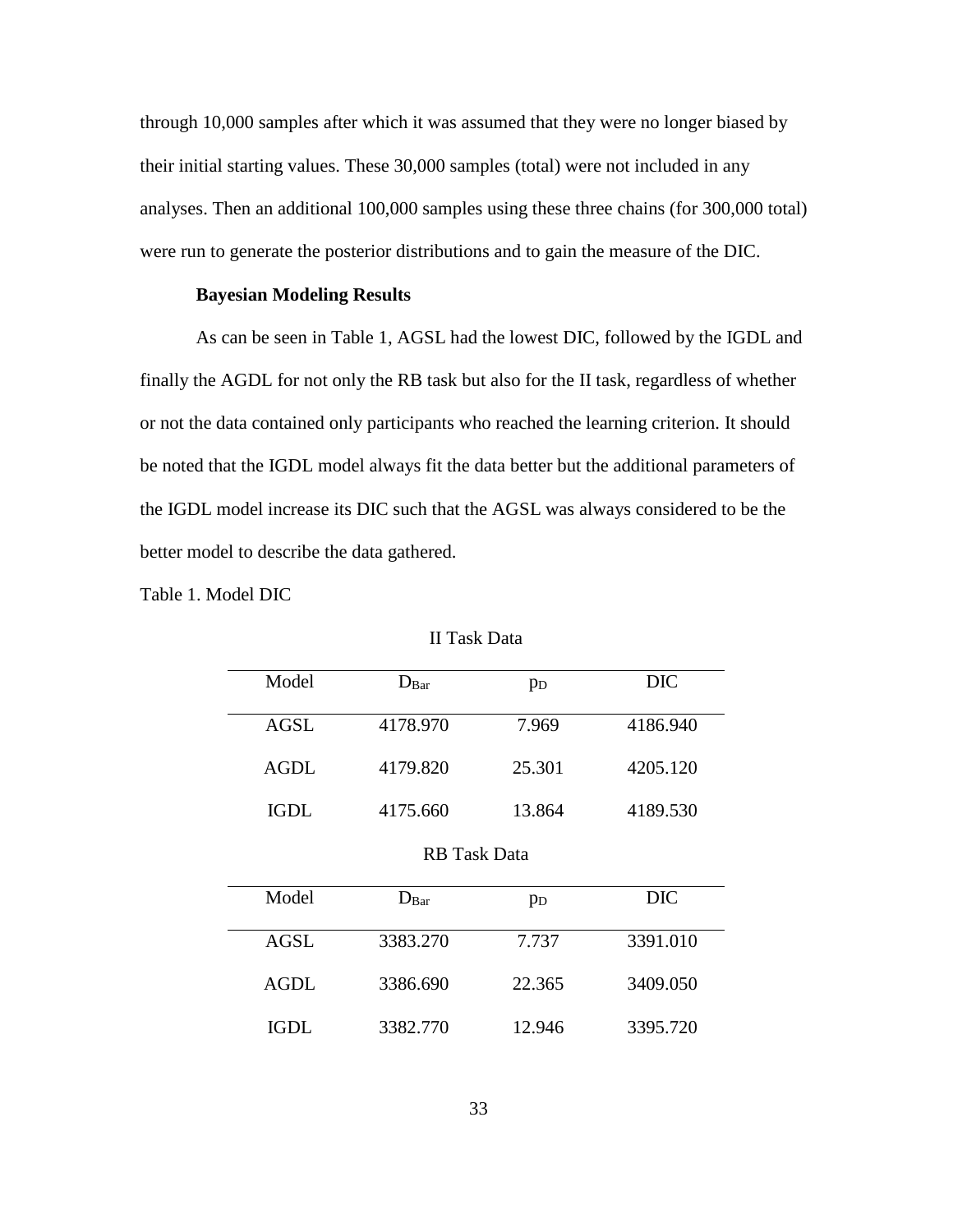## CHAPTER 4

## **DISCUSSION**

The present experiment was designed to determine if stimulus interactivity, imagined or otherwise, would aide in the learning of complex categories. While averaged accuracy of participants showed no significant beneficial effect of interactive instructions on learning, individual analysis of participants' improvement across blocks revealed that participants with interactive instructions made significant gains in learning during earlier blocks than participants with non-interactive instructions. Furthermore, while the Bayesian model comparisons showed that the AGSL model was the best fitting model, the IGDL model was actually a better predictor of participant accuracy and is described as a less fitting model only due to the additional parameters of the model. These results seem to indicate a consistent, albeit minor, effect; that stimulus interactivity provided a small benefit to category learning.

By no means should one consider this study and its results a full-throated confirmation of this potential benefit. Rather, this claim should be considered with the understanding that this study was aimed at detecting the presence of an effect given the most basic of experimental constraints. The only real differences between the present experiment and other similar categorization experiments conducted with the same category structures (e.g., Ashby & Gott, 1988; Maddox, Ashby, & Bohil, 2003) was the nature of the instructions and the use of physical rather than computer generated stimuli.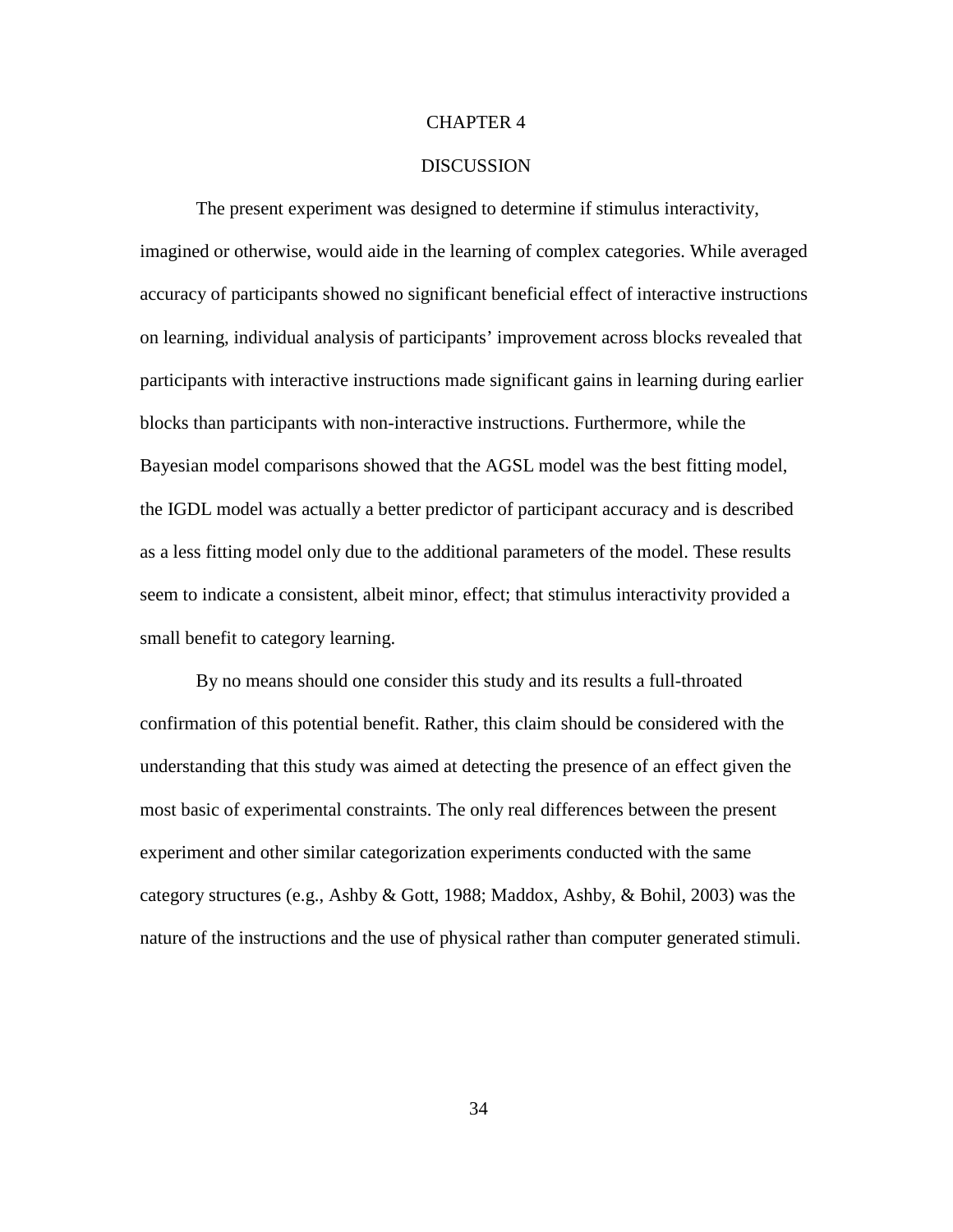Yet, these simple differences resulted in a non-trivial impact on participants' categorization accuracy. It is, therefore, likely that there exist more impactful alterations to instructions and to the stimulus dimensions, which may allow participants who interact with stimuli a more potent benefit to category learning and concept formation.

That being said, the structure of the categories in the II task was designed such that interactivity would allow participants easy access to an interactive, unidimensional rule, rather than having to rely on a difficult to learn multidimensional visual rule. Therefore, it is not unreasonable to have expected that participants with interactive access should have learned to categorize at similar rates when engaged in either the II or RB tasks. However, when considering just those participants with interactive instructions, participants engaged in the RB task made their first significant improvement an entire block sooner ( $M=1.743$ ) than participants engaged in the II task ( $M=2.743$ ). While this difference is too large to claim that participants in the two groups made significant improvements in categorization accuracy with similar amounts of experience, it should be noted that, participants who were given different instructions, showed larger differences in learning between task types (RB vs II). For participants with A or B instructions, participants engaged in the RB task made their first significant improvement in accuracy nearly two blocks sooner ( $M=1.829$ ) than participants engaged in the II task ( $M=3.400$ ) and similar effects are found when considering participants with Kids Toys instructions  $(M=1.686 \text{ vs } M=4.114)$  and with imagined interaction instructions  $(M=1.286 \text{ vs } M=4.114)$ M=3.657). We can, thereby, say with some small amount of confidence that participants who actually interacted with the stimuli were able to access the unidimensional rule of torque when engaged in the II task, making the learning of category structure easier.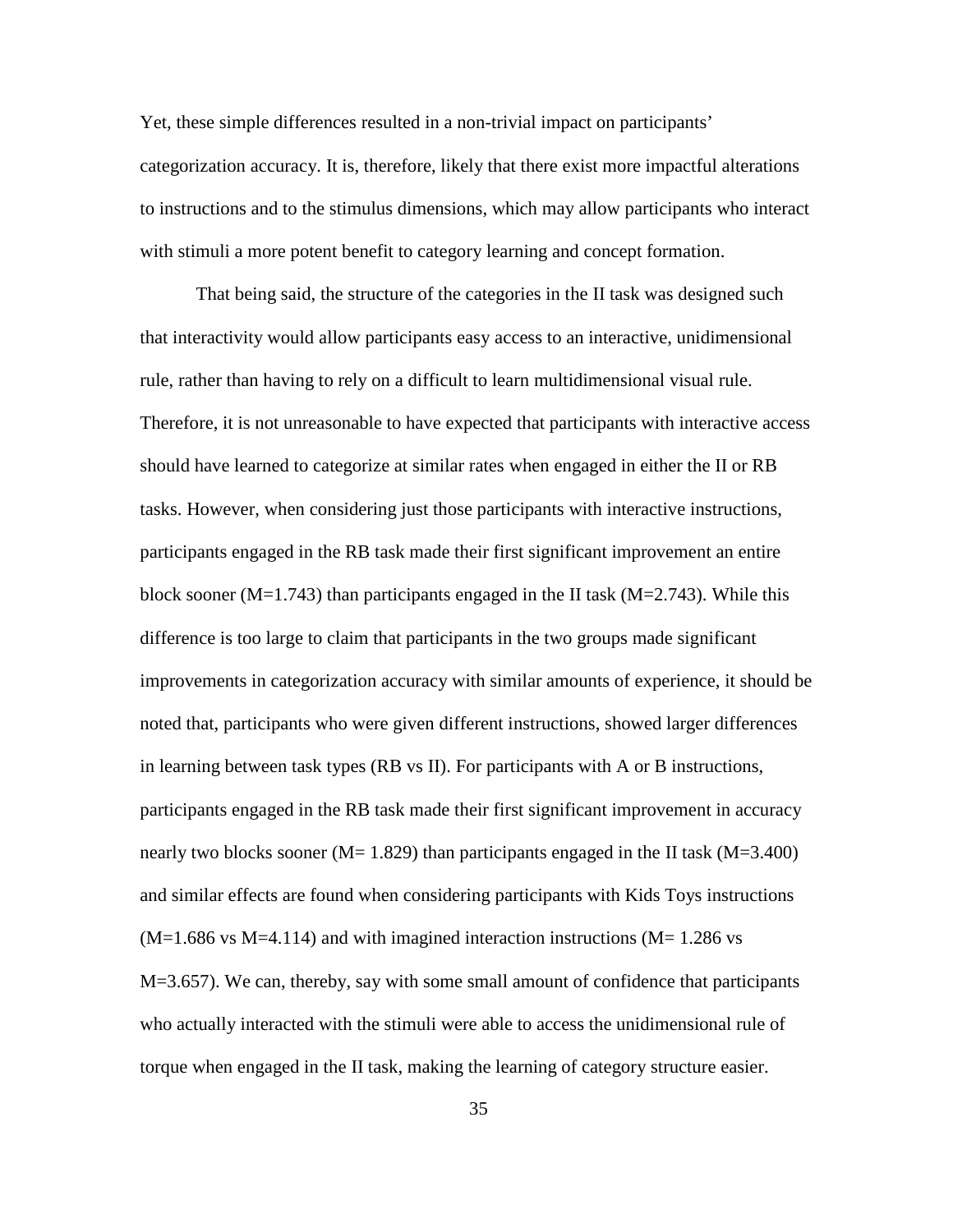## **Instructions and Interactions**

The qualitative self-report of participants also supports this claim. Among those participants who engaged in the II task, many who received interactive instructions reported categorizing stimuli according to some measure of torque or weight; they used the difficulty they experienced when manipulating the stimuli in their judgments of category membership, rather than visual information. In contrast, very few participants, even among those who were instructed to imagine picking up the objects, made similar reports. They instead often offered overall object size (e.g. B's are bigger than A's) as an explanation for their categorization decisions. It should be noted that there were some participants who engaged in the II task who also reported using stimulus "weight" in their judgments outside of the interaction instruction group. However, these cases were much less frequent.

Perhaps surprising, instructions seemed to impact the self-reported explanations for categorization behavior for participants in the RB task as well. Several participants in both the imagined and actual interaction instruction groups reported using an interactive categorization rule of "difficulty to pick up". In this paradigm, stimuli in category B (the thinner category in the RB task) were perceived as more difficult for participants to pick up due to an insufficient distance between the handle and the table for the participants' thumbs to fit under to allow for lifting the block. Again, just as with the reports from the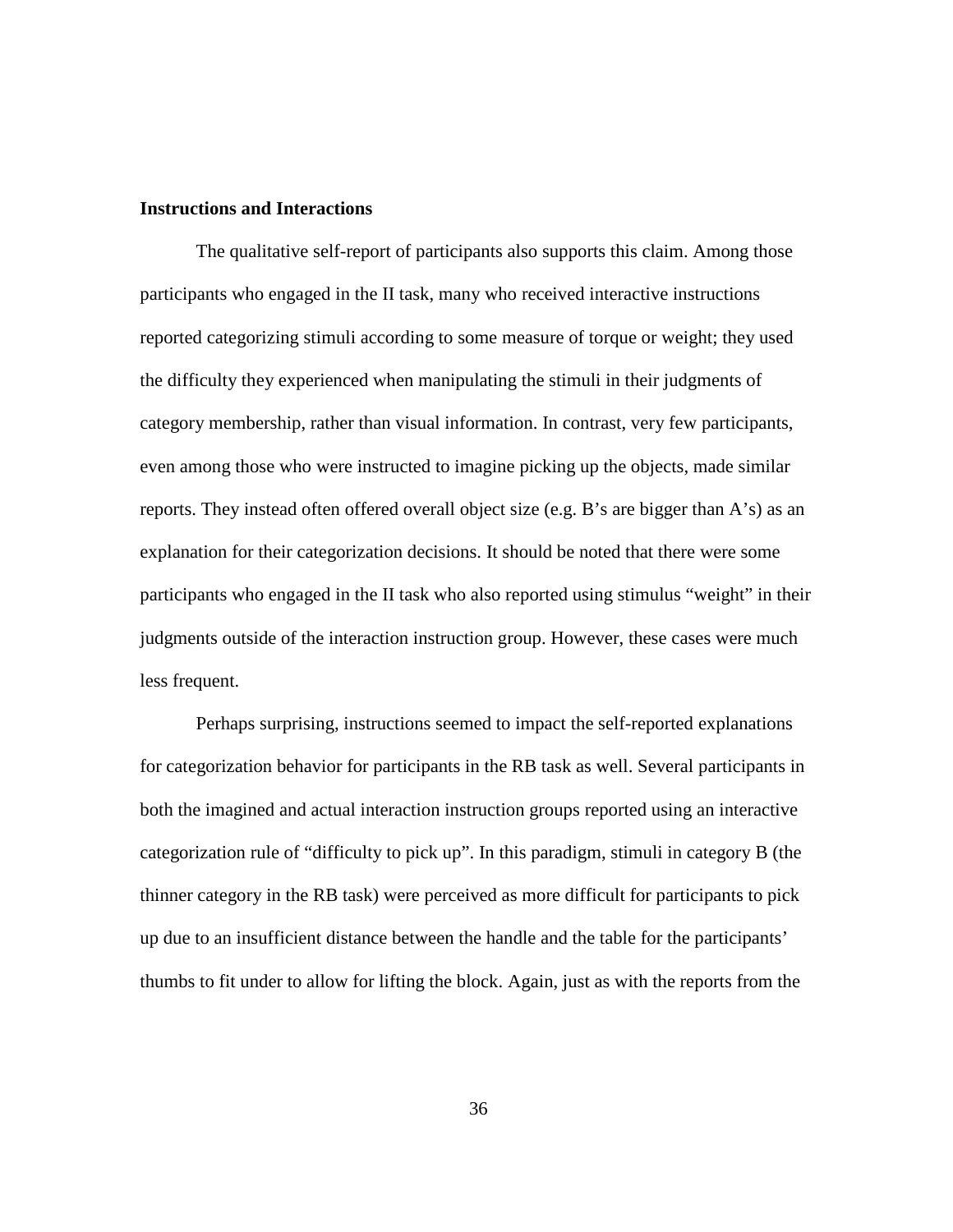II task, this effect was not universal, with many participants in both the imagined and actual interaction instruction groups reporting using the visual rule of stimulus width to determine a stimulus' category membership.

This illuminates what is likely the aspect which most cripples the formation of any bold conclusions for the current experiment: for those participants engaging in the II task, the unidimensional, interactive rule was not universally perceived and learned by participants who could physically interact with the stimuli. This is an important factor in establishing the context of current marginal results. It suggests a significant difference between the perception of the stimuli from the current experiment and the perceptions of stimuli such as stairs (Warren, 1984) or passable gaps such as doorways (Warren & Whang, 1986). One of the critical differences between these examples and the present experiment was that the categories in the present experiment are defined by an interactive definition which delimitates a level of difficulty, rather than the boundary between possible and impossible action. This represents a qualitative distinction between the present experiment and previous experiments regarding the immediately perceived affordances or non-affordances of the environment.

The nature of affordances is that they are immediately perceived aspects of the environment based not only on the dimensions of the environment but also upon the *capacity* of the agent perceiving them to interact with them (Gibson, 1979). In essence, affordances are binary dimensions: they either exist or do not. A surface is either considered stable, solid, and angled properly so that it can be traversed, or it is not, and this is immediately perceived by the agent, guiding its action. If cognition is to be grounded by way of these affordances, such as in the example of the chair, it may be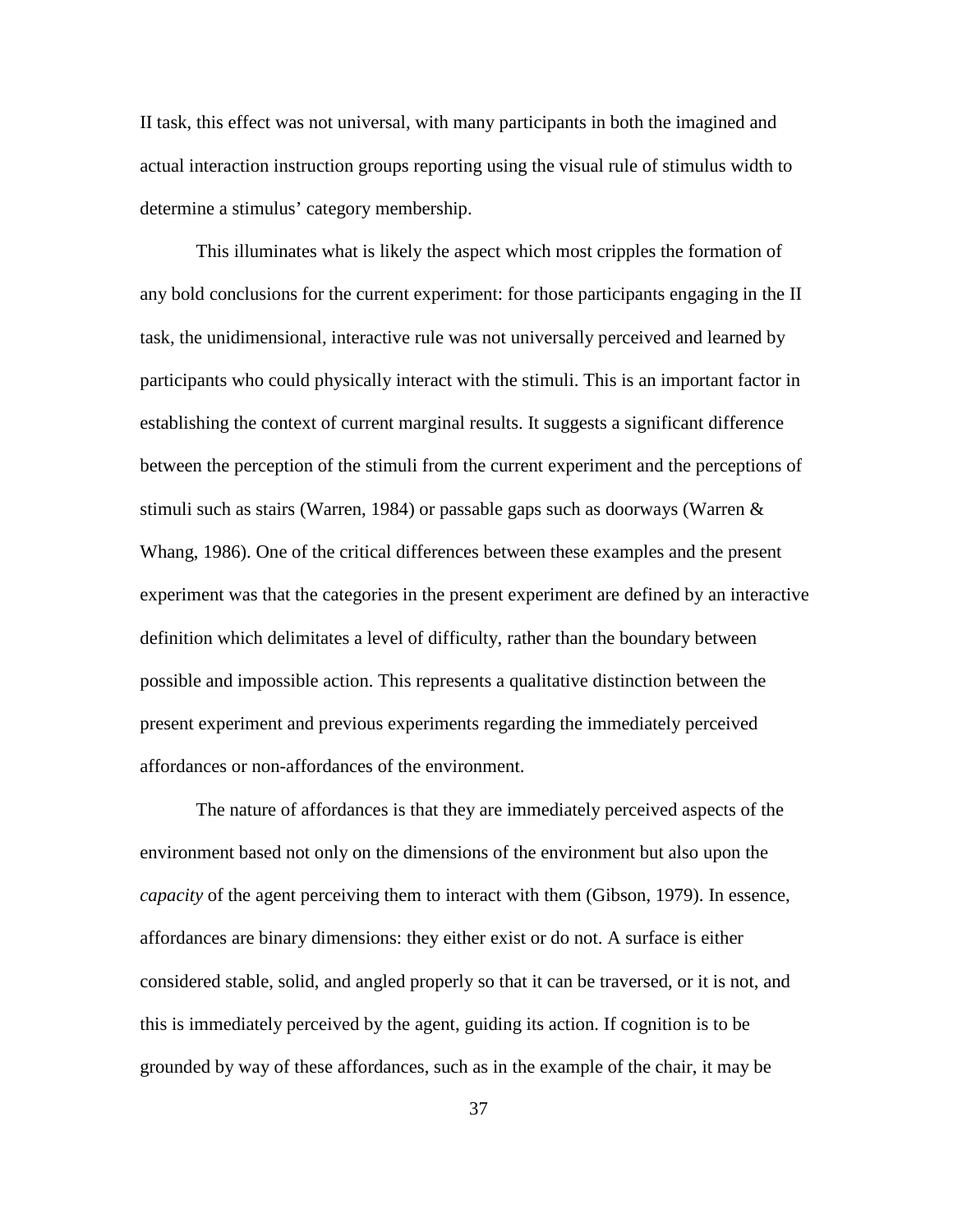difficult for such a system of perception and action to deal with complex category boundaries which are not interactive absolutes; the "ease of action" is not as easily perceived as the "capacity for action".

Yet, while it is a reasonable explanation that the weak effects expressed in the current experiment are due to this distinction between ease of action and capacity for action, it forgoes the fact that we are capable of understanding that certain tasks are easier than others. It is easier to hit a thrown ball with a bat if the ball is traveling at 25 miles per hour than if it were traveling at 95, yet the capacity for both actions exist. We are just as capable of sitting down on a tree stump which is 3 feet wide as a tree stump 1 foot wide, although we understand that one is easier to balance on than the other (as well as being more comfortable). In essence, it is possible that complex stimuli and environments may be definable by unidimensional, interactive rules, some of which are absolute while others are relative. However, it is a safe assumption that we learn and utilize absolute boundaries, such as the capacity for action, differently than relative boundaries, such as ease of action. Whether this is a function of perceptual input or feedback is at this time unclear. However, given the findings of Tanaka and Taylor (1991), these boundaries, even absolute boundaries, may only become clear with extensive experience.

#### **The Bigger Picture**

Taken in whole, the results of this experiment indicate important aspects regarding the relationship between stimulus interactivity and categories and concepts by which we define those stimuli. First, given that instructions had differential impacts on participants' category learning as a result of category structure, it is concluded that stimulus interactivity has a strong connection to categorization behavior when categories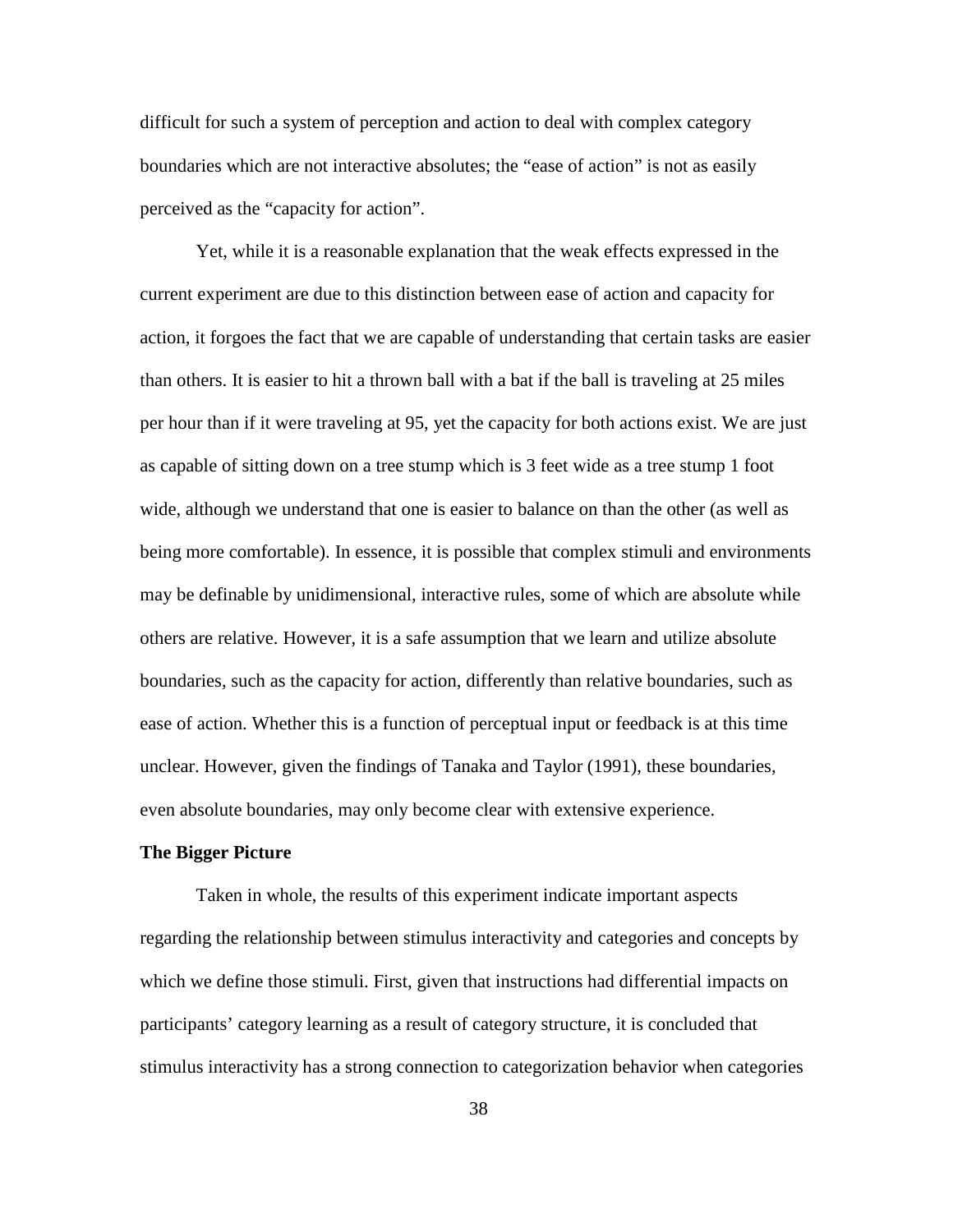and concepts are intimately tied to interactive capacities between the stimulus and the agent. However, when dealing with category structures which are not well defined by interactivity (such as the RB task in the present experiment) or instances in which interactivity is not explicitly used in the construction of categories, interactivity is not related to concept formation or use.

While it tempting to derive conclusions on the strength of the various embodied cognition theories given the present results, such a step would not be wise at this time. The current results do show that individuals are more likely to incorporate interactivity into their category definitions when they are allowed to actually interact with the stimuli. However, this does not necessarily eliminate the viability of disembodied cognitive explanations. The interactive category rule in the II task is unidimensional, and should, therefore, be dominant (Ashby, Queller, & Berretty, 1999). As such, rather than considering the finding that some participants with interactive instructions utilized the interactive rule to be a surprising result, it could actually be considered odd that participants with interactive instructions did not utilize the simpler rule more reliably. We must also consider the knowledge that a great deal of support for embodied theories of cognition rely on tasks using imagined interactivity, such as the imagined grasping of objects (Frak, Paulignan, & Jeannerod, 2001). In the present experiment, however, participants who imagined lifting and wielding these objects in the present experiment showed no to little benefit to categorization accuracy in the II task, compared to participants who actually interacted with the objects. This is more a curiosity than a strong test of embodiment and indeed the sum of these findings do not allow for a strong confirmation or disconfirmation of embodied theories of concept learning and use,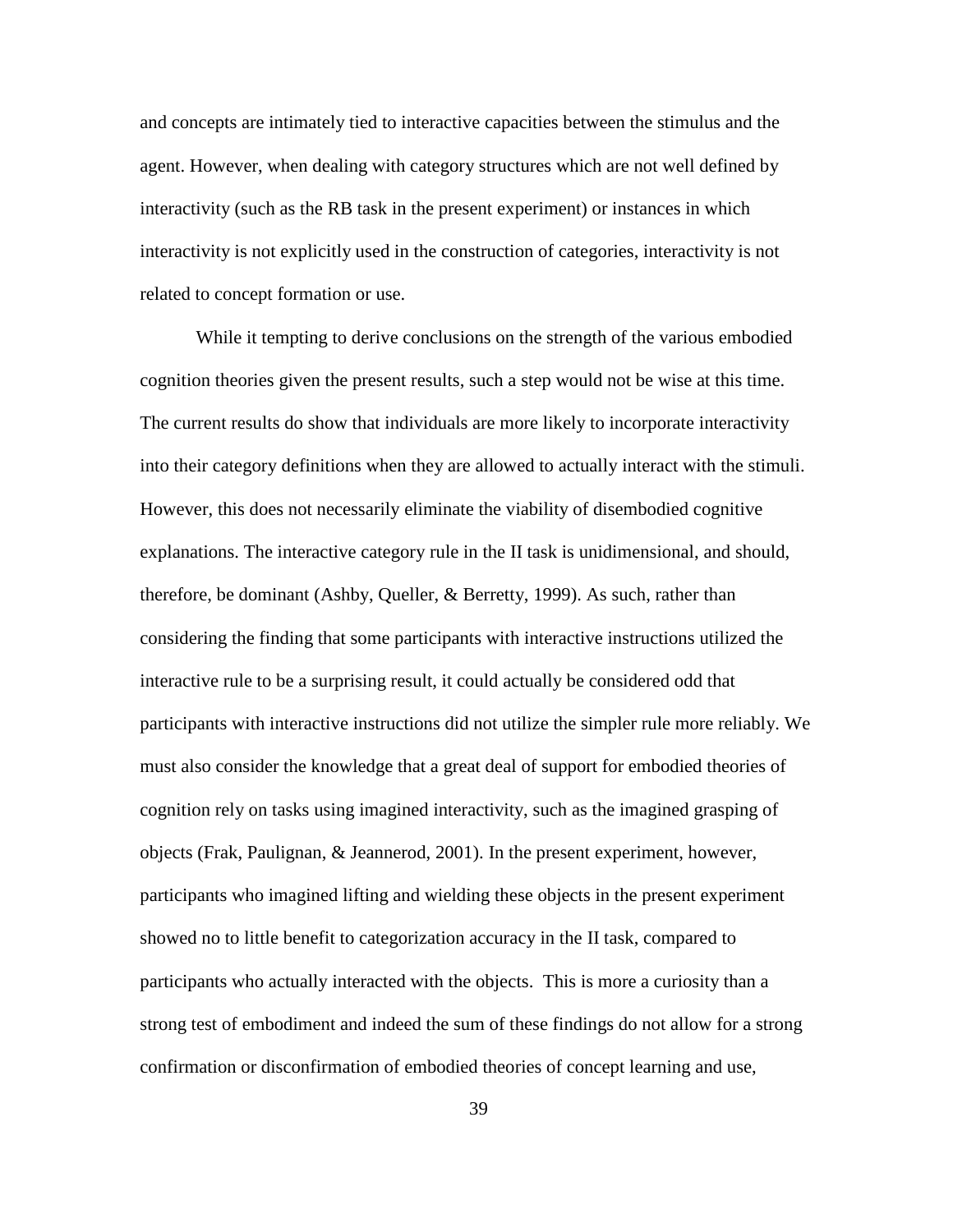allowing only the conclusion that stimulus interactivity may be used in concept learning in instances where interactivity is not only active, as opposed to imagined, but also uniquely informative (II task).

However, determining graspability is innately tied to physical interaction while mere identification does not necessarily require interactivity. Therefore, it is possible that imagined interaction may yet yield results similar to actual interaction when it comes to affecting category learning, but this may be limited to instances in which the goal of the interaction with a stimulus is more than identification. For example, one of the vital points for learning the differences between chairs and tables, which share a great deal of important characteristics both physical (solid, sturdy, above ground level, etc.) and interactive (e.g., a surface to support weight that also allows objects placed on it to remain in place), is that they are used to support different objects; namely that chairs are meant to support people while tables are meant to support objects. Individuals may, therefore, benefit from using imagined interactions when learning to differentiate between these two concepts. In fewer words, imagined and actual interactions may show similar effects on concept formation when concepts are defined by an interactive goal which depends upon a dimensional rule rather than when the concept is defined by the dimensional rule alone.

If the goal or intent of interaction is vital to concept formation, then the impact of interactivity on concept formation may well be found within such interactive concepts such as hammers, stairs, and chairs. However, it is still unclear if interaction, with or without intention or goals, will have any impact on the learning of more abstract concepts such as "beauty" or "justice". While it may be the case that interactivity is the progenitor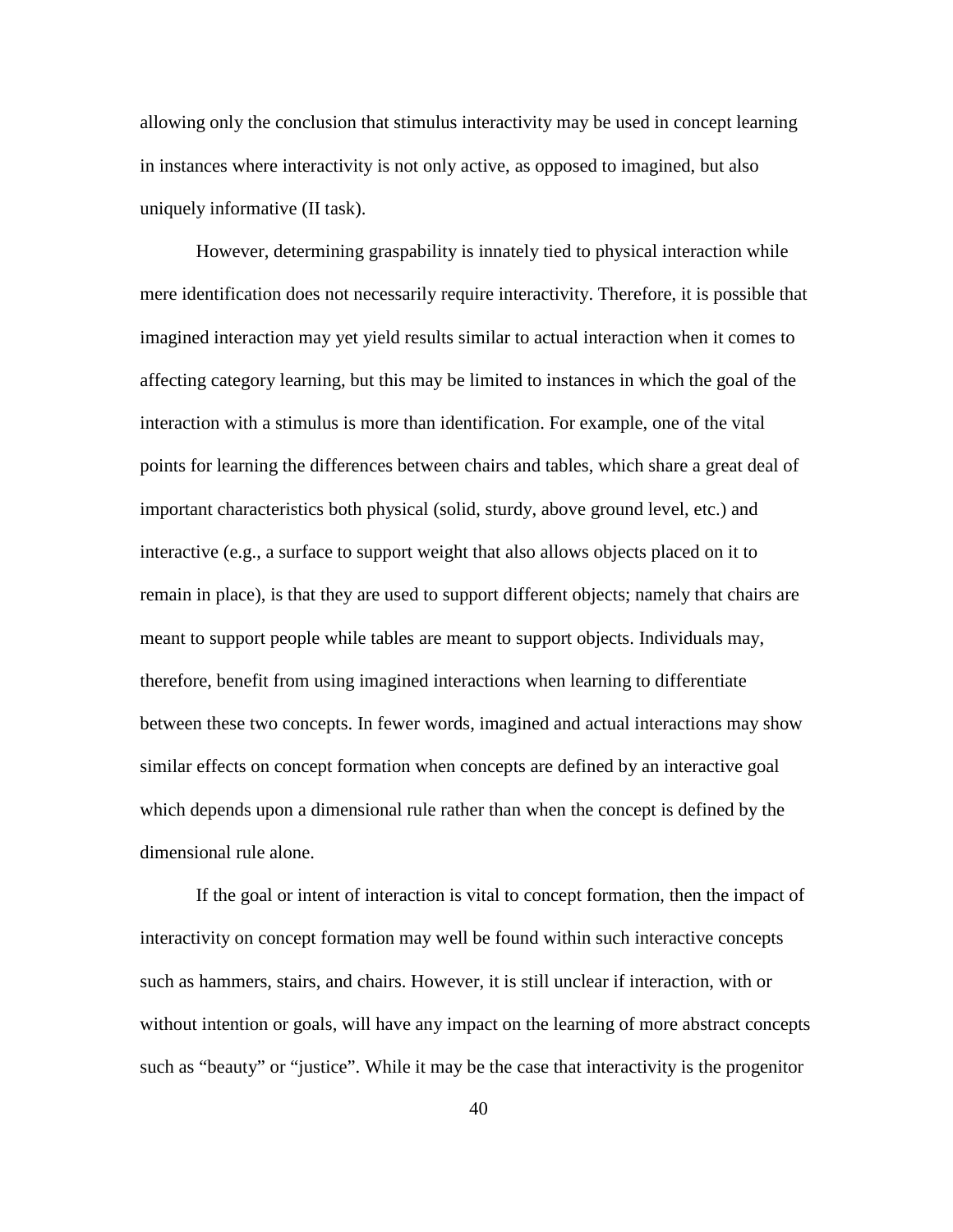of many concepts and categories, it may be just as difficult to define the specific interactive origins of such abstract concepts as it is to confine those defining interactions to a specific intention. The concept of justice, for example, may be invoked by many potential interactions. A thief may be imprisoned, fined, have his hand cut off, or even be forced to apologize and return the stolen goods. These interactions are unique, and so are their intentions: some are meant to be deterrents, some are meant to isolate, and some are meant to recompense those injured. While there are likely significant differences in how an individual defines justice, each of these instances can be said to be representative of the concept of justice for that individual. As such, it may be that the diversity of both the defining interaction and intentions may limit the impact of interactivity on the use of such abstract, diverse concepts despite the possibility that interactivity is essential for the learning and formation those same abstract concepts,

## **Future Directions**

The results of the present experiment present several opportunities for future research. The first aims to improve upon the construction of the present experiment through some minor alterations. As previously stated, it is likely the effects witnessed in the present experiment may have been tempered due to the categories' interactive rule being defined by ease of action, rather than absolute capacity. Ideal future learning tasks could perhaps increase the beneficial effects found in the present experiment by having the rule come closer to these more absolute rules. Of course, these interactive rules are subject to the interactive capacities of the individual (Gibson, 1979; Warren, 1984; Warren & Whang, 1986), so establishing the rule for "capacity to interact" will be subject to alterations between participants. There is also the possibility that merely coming close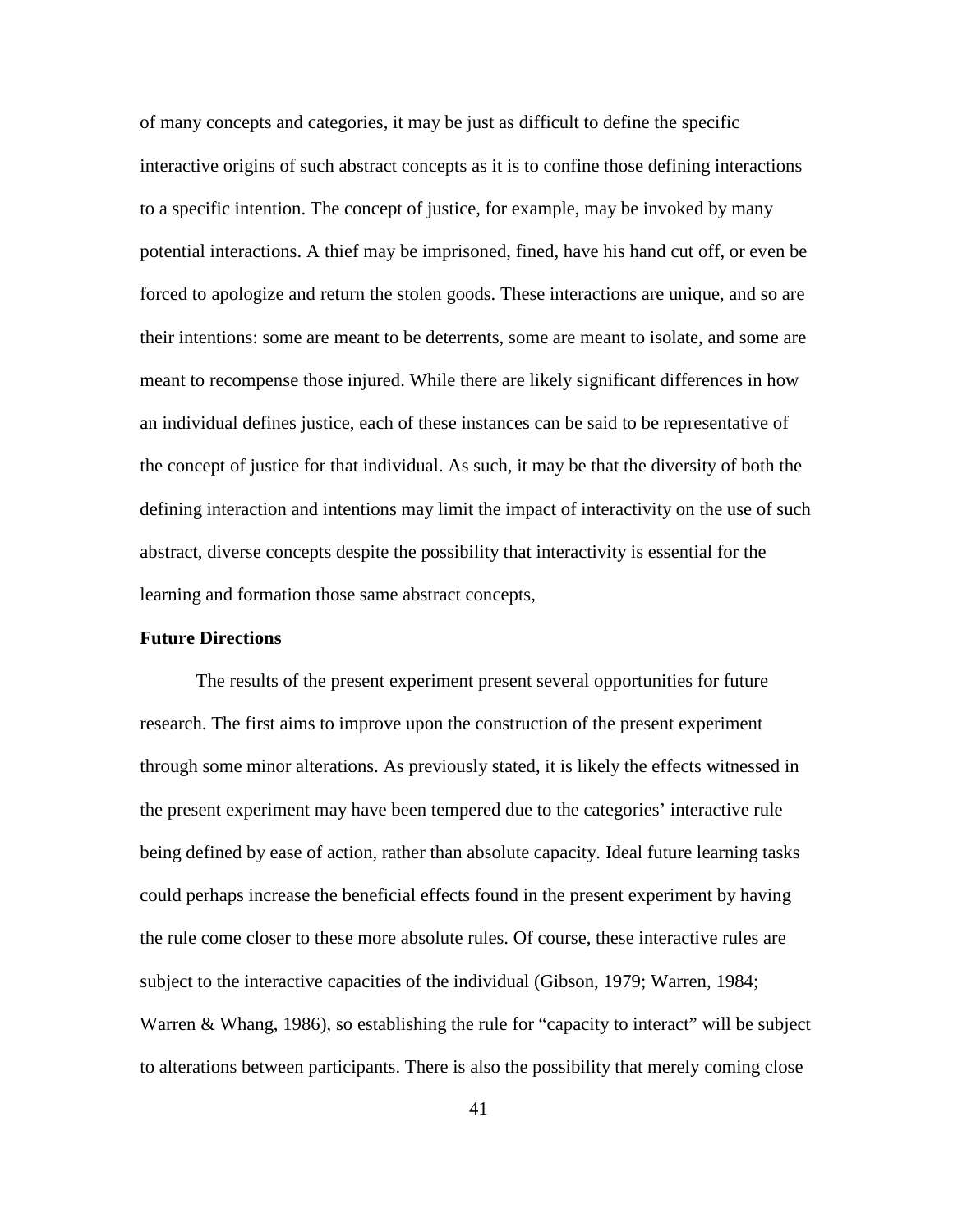to this capacity to interact will improve learning. Say, for instance, that a future experiment, utilizing similar stimuli establishes category B as being heavier than category A by virtue of a multidimensional rule just as in the present experiment. However, unlike the present experiment, several members of category B should be nearly impossible to lift/manipulate. Perhaps access to absolute interactivity would increase the likelihood of participants utilizing the interactive rule, thereby avoiding the difficulties inherent in the II task.

Next, there exists the possibility that conceptual grounding may aide in the transfer of rule information to new experiences. Casale, Roeder, and Ashby (2012) looked at the capacity of participants to extend a learned linear categorization rule, either unidimensional (RB task) or multidimensional (II), to new stimuli with dimensions which placed them close, in psychological space, to that same rule (see Figure 8). They found that participants were much more successful transferring the rule to new stimuli in the RB task compared to the II task. They argued that such "analogical" transfer is difficult for rules learned in the II task because such learning is dependent upon knowledge of unique perceptual combinations rather than an attention based assessment of a single dimension (Maddox & Filoteo, 2001). Here, again, the possibility of conceptual grounding offers a potential, beneficial effect. If interactivity allows for participants to express multidimensional, vision-based categorization rules in terms of a unidimensional, interactivity-based rule, then it is likely that interactivity may allow participants to transfer a supposedly II rule as if it were a RB rule. The potential benefit of allowing individuals to easily transfer supposedly complex distinctions to new stimuli with relative ease represents a huge potential benefit which should not be ignored.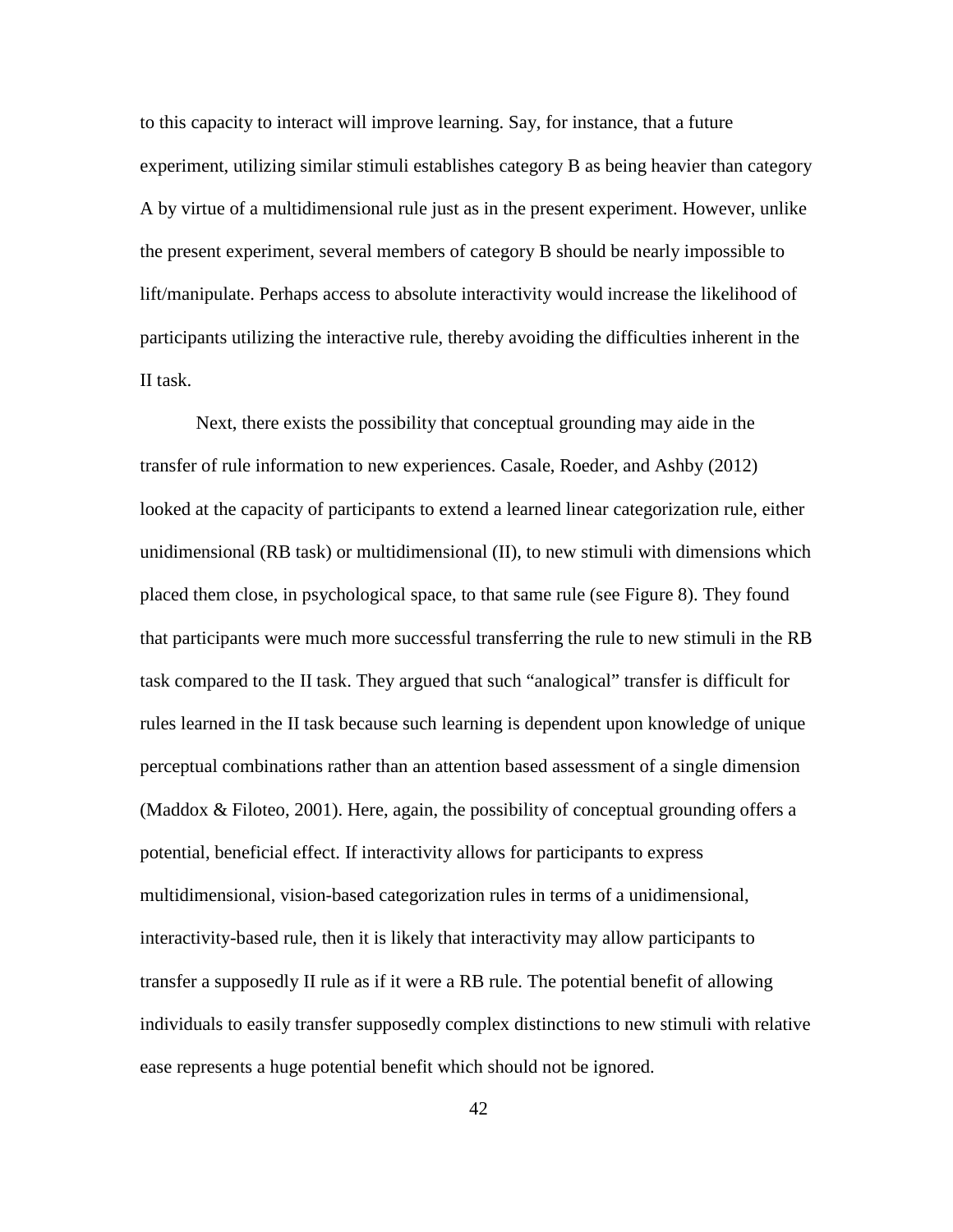

*\*Note.* This figure has been adapted from "Analogical transfer in perceptual categorization." By Casale, M., Roeder, J., & Ashby, F. (2012), *Memory and Cognition, 40*, 434-449. Copyright 2012 by the American Psychological Association. Figure 8. Analogical Transfer in II and RB tasks

There also remains the possibility that the reason interactive instructions lacked any strong effect in the present experiment was due to the task: participants were learning to identify objects rather than on how to interact with them. This task demand may have caused participants to attend more to visual dimensions of stimulus (length and width) and less upon the interactive dimensions (weight/wieldability) of the stimuli. As such, it may be possible that participants with actual or imagined interactions may be more likely to use interactivity in their categorization of stimuli if their learning of categories was defined by the learning of an interactive goal. To illustrate, let us consider the possibility of teaching a young child the difference between a hammer and a wrench. To an adult,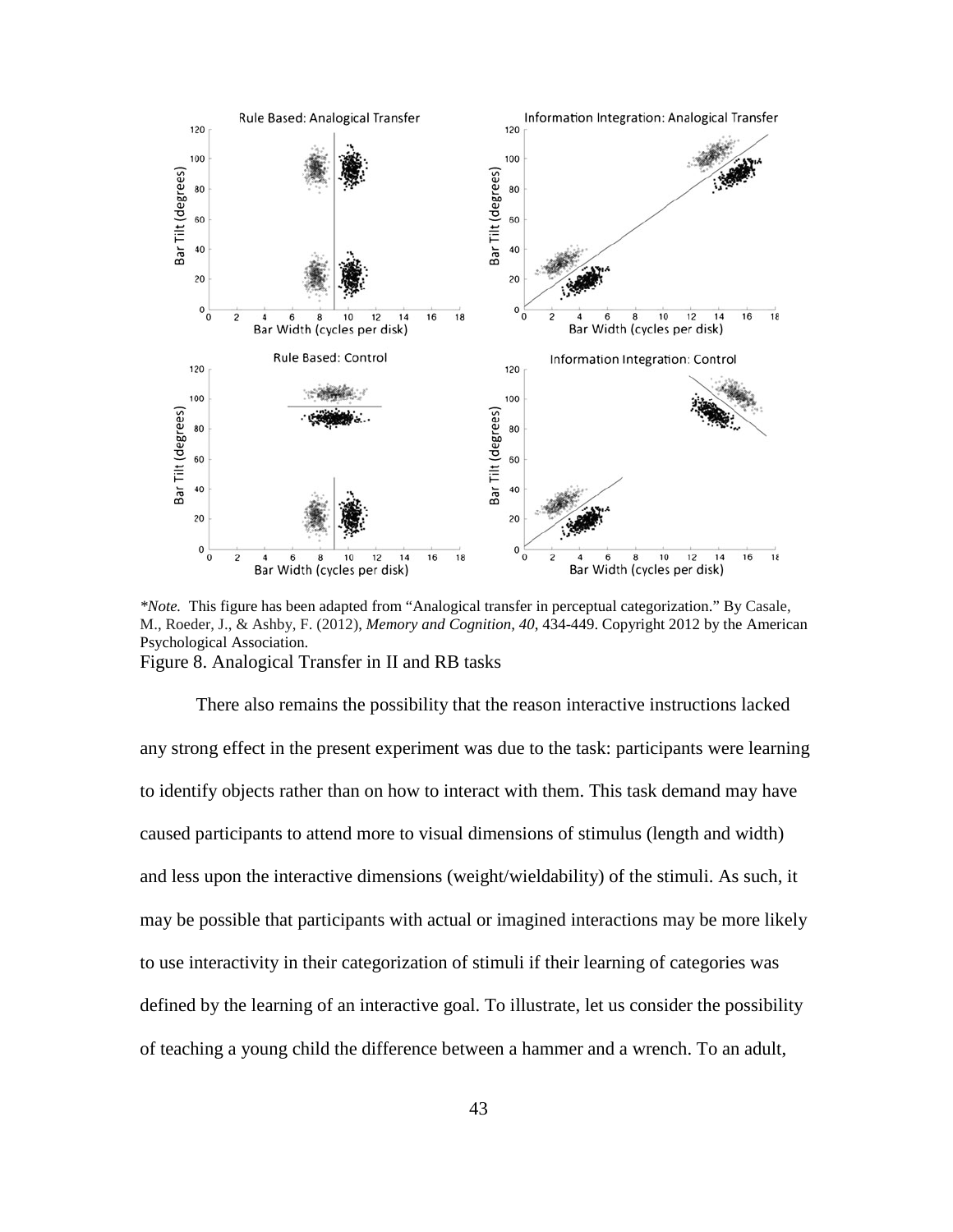this difference may be intuitive, yet to a child who is first experiencing these objects, their visual similarities (e.g., thinner on one end, weighted on one end, metallic, etc.) may lend themselves to confusability. Even early interactions may not necessarily allow for distinction as simply lifting and wielding the objects will not necessarily illuminate their unique functions. It is when each tool is paired with its interactive partner, the hammer with a nail and a wrench with a bolt, that the tools are easily distinguishable. To test this possibility in a future experiment, participants could learn to sort the same stimuli as the present experiment into two groups, however, in interacting with the objects they would be asked to use the stimuli to hammer small pegs into a board. In such a setup, those stimuli with more "weight" would be better "hammers" in essence allowing the same interactive rule to imply an interactive use to the object rather than an interactive rule left unrelated to object use.

Finally, there remains the grand, yet distant outcome of utilizing grounded cognition to aide in the learning and instruction of complex, and potentially abstract concepts. It has been theorized that abstract concepts, such as mathematics, are embodied concepts; grounded to our capacity to interact with the world (Nuñez, 2000). A strong piece of evidence said to support this claim has been the findings that instructors frequently utilize gesture in their explanations and descriptions of a variety of rules in mathematics and physics. Indeed, children taking a test covering a mathematical principle performed better when given prior instructions which included instructional pointing than when given instructions without pointing (Valenzeno, Alibali, & Klatsky, 2003). However, this type of research is the exception rather than the rule regarding the potential influence of conceptual grounding to the learning of complex information. A large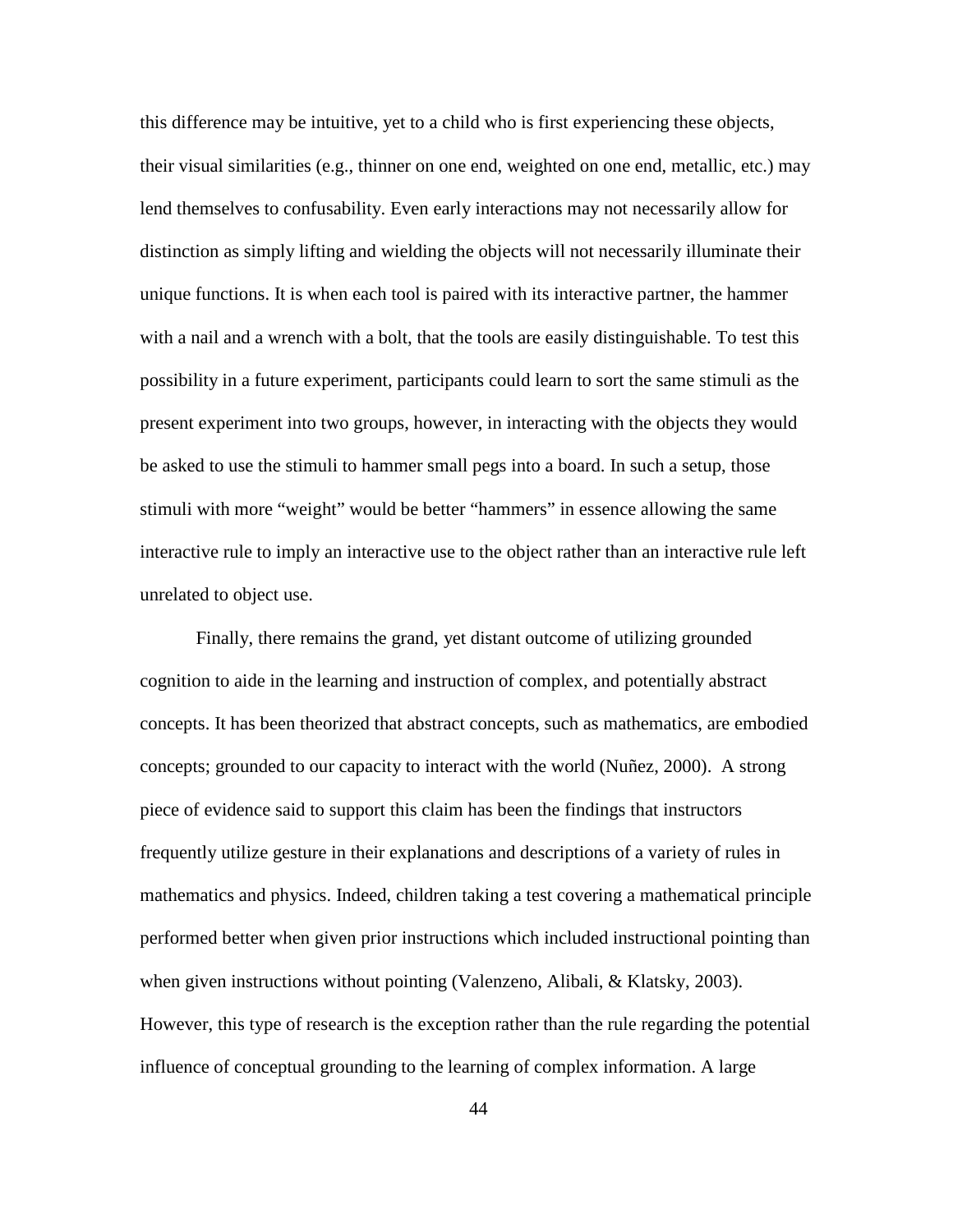portion of the research on this topic has focused on describing the actions of teachers attempting to explain this material to students, with little concern for its efficacy (see Alibali & Nathan, 2012 for a summary). Additional research, akin to that of the present experiment as well as the work of Valenzeno et al. (2003) should seek to offer greater insight into the potential impact of conceptual grounding to the learning of complex concepts by controlling the types of instructions students receive, rather than by simply observing it.

## **Conclusions**

Grounded cognition offers a potentially beneficial and easily accessible method to aide in the learning of complex concepts by simplifying them to a more immediately available relationship between the individual and the environment. This possibility has important implications in potentially understanding how we learn complex rules and offers potential learning aides, so investigating it further is worthwhile. While the current results allow for some small confidence in the capacity of conceptual ground and stimulus interactivity to aide in learning, there remains much work to be done to flesh out the extent and limitations of this strategy.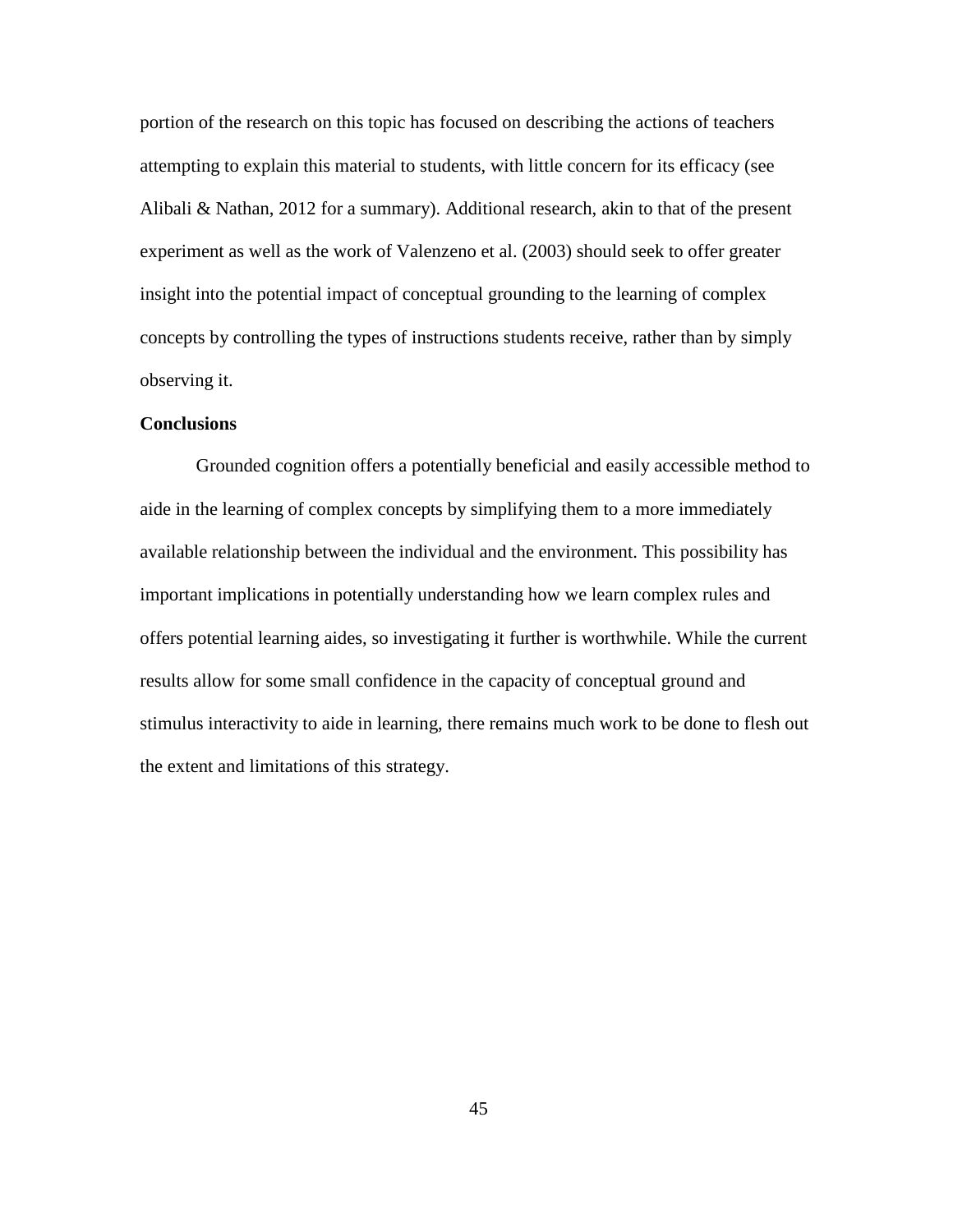#### REFERENCES

- Alibali, M. W., & Nathan, M. J. (2012). Embodiment in mathematics teaching and learning: Evidence from learners' and teachers' gestures. *Journal of the Learning Sciences*, *21*(2), 247-286.
- Anderson, M. L. (2003). Embodied cognition: A field guide. *Artificial intelligence*, *149*(1), 91-130.
- Ashby, F. G., & Gott, R. E. (1988). Decision rules in the perception and categorization of multidimensional stimuli. *Journal of Experimental Psychology: Learning, Memory, and Cognition*, *14*(1), 33.
- Ashby, F. G., Maddox, W. T., & Lee, W. W. (1994). On the dangers of averaging across subjects when using multidimensional scaling or the similarity-choice model. *Psychological Science*, *5*(3), 144-151.
- Ashby, F. G., Noble, S., Filoteo, J. V., Waldron, E. M., & Ell, S. W. (2003). Category learning deficits in Parkinson's disease. *Neuropsychology*, *17*(1), 115.
- Ashby, F. G., Queller, S., & Berretty, P. M. (1999). On the dominance of unidimensional rules in unsupervised categorization. *Perception & Psychophysics*, *61*(6), 1178- 1199.
- Ashby, F. G., & Waldron, E. M. (1999). On the nature of implicit categorization. *Psychonomic Bulletin & Review*, *6*(3), 363-378.
- Boulenger, V., Mechtouff, L., Thobois, S., Broussolle, E., Jeannerod, M., & Nazir, T. A. (2008). Word processing in Parkinson's disease is impaired for action verbs but not for concrete nouns. *Neuropsychologia*, *46*(2), 743-756.
- Buccino, G., Riggio, L., Melli, G., Binkofski, F., Gallese, V., & Rizzolatti, G. (2005). Listening to action-related sentences modulates the activity of the motor system: a combined TMS and behavioral study. *Cognitive Brain Research*, *24*(3), 355-363.
- Casale, M. B., Roeder, J. L., & Ashby, F. G. (2012). Analogical transfer in perceptual categorization. *Memory & cognition*, *40*(3), 434-449.
- Clark, H. H., & Brennan, S. E. (1991). Grounding in communication. *Perspectives on socially shared cognition*, *13*(1991), 127-149.
- Creem, S. H., & Proffitt, D. R. (2001). Defining the cortical visual systems: "what","where", and "how". *Acta psychologica*, *107*(1), 43-68.

Estes, W. K. (1956). The problem of inference from curves based on group data.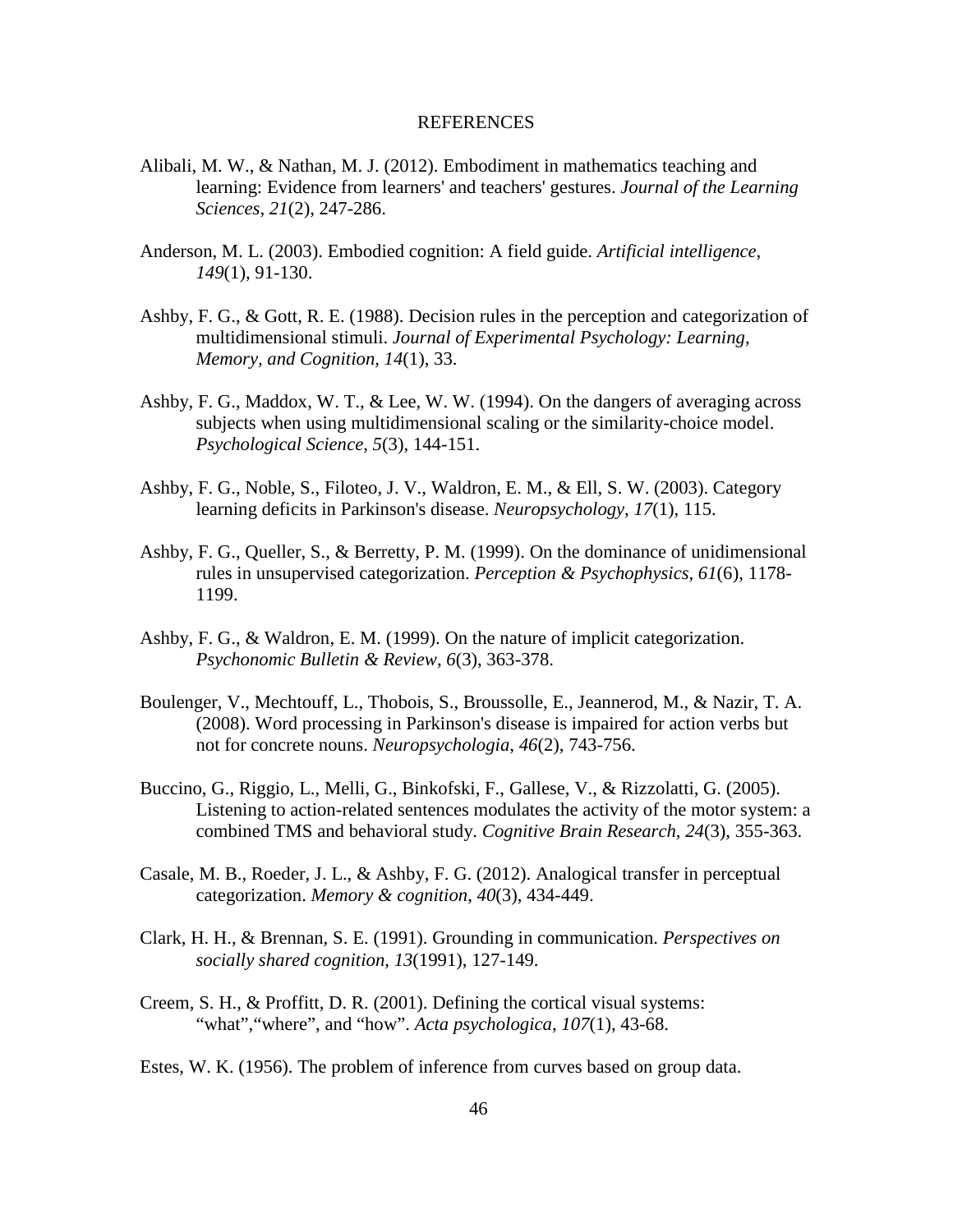*Psychological bulletin*, *53*(2), 134.

- Faillenot, I., Toni, I., Decety, J., Grégoire, M. C., & Jeannerod, M. (1997). Visual pathways for object-oriented action and object recognition: functional anatomy with PET. *Cerebral Cortex*, *7*(1), 77-85.
- Frak, V., Paulignan, Y., & Jeannerod, M. (2001). Orientation of the opposition axis in mentally simulated grasping. *Experimental Brain Research*, *136*(1), 120-127.
- Gibson, J. J. (1986). *The ecological approach to visual perception*. Psychology Press.
- Gick, M. L., & Holyoak, K. J. (1983). Schema induction and analogical transfer. *Cognitive psychology*, *15*(1), 1-38.
- Glenberg, A. M. (1997). What memory is for. *Behavioral & Brain Sciences*, 20, 1-55.
- Glenberg, A. M., & Gallese, V. (2012). Action-based language: A theory of language acquisition, comprehension, and production. *Cortex*, *48*(7), 905-922.
- Glenberg, A. M., & Kaschak, M. P. (2002). Grounding language in action. *Psychonomic bulletin & review*, *9*(3), 558-565.
- Glenberg, A. M., Robertson, D. A., Kaschak, M. P., & Malter, A. J. (2003). Embodied meaning and negative priming. *Behavioral and Brain Sciences*, *26*(05), 644-647.
- Glenberg, A. M., Sato, M., Cattaneo, L., Riggio, L., Palumbo, D., & Buccino, G. (2008). Processing abstract language modulates motor system activity. *The Quarterly Journal of Experimental Psychology*, *61*(6), 905-919.
- Goldstone, R. L., & Wilensky, U. (2008). Promoting transfer by grounding complex systems principles. *The Journal of the Learning Sciences*, *17*(4), 465-516.
- Hauk, O., Johnsrude, I., & Pulvermüller, F. (2004). Somatotopic representation of action words in human motor and premotor cortex. *Neuron*, *41*(2), 301-307.
- Hayes, K. J. (1953). The backward curve: a method for the study of learning. *Psychological review*, *60*(4), 269.
- Homa, D., Hout, M. C., Milliken, L., & Milliken, A. M. (2011). Bogus concerns about the false prototype enhancement effect. *Journal of experimental psychology: learning, memory, and cognition*, *37*(2), 368.
- Jeannerod, M. (2001). Neural simulation of action: a unifying mechanism for motor cognition. *Neuroimage*, *14*(1), S103-S109.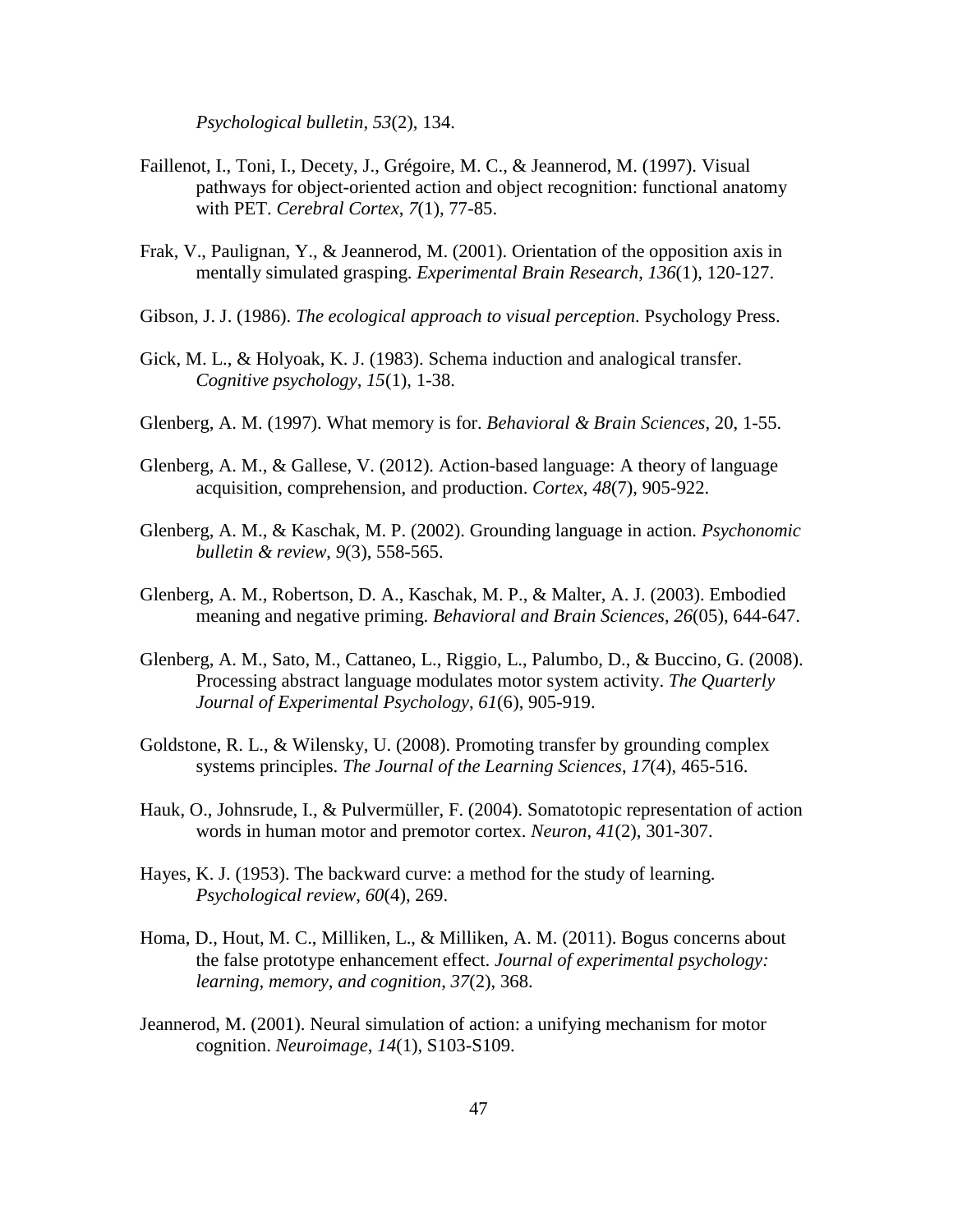- Maddox, W. T. (1999). On the dangers of averaging across observers when comparing decision bound models and generalized context models of categorization. *Perception & Psychophysics*, *61*(2), 354-374.
- Maddox, W. T., Ashby, F. G., & Bohil, C. J. (2003). Delayed feedback effects on rulebased and information-integration category learning. *Journal of experimental psychology: learning, memory, and cognition*, *29*(4), 650.
- Maddox, W., & Filoteo, J. V. (2001). Striatal contributions to category learning: Quantitative modeling of simple linear and complex nonlinear rule learning in patients with Parkinson's disease. *Journal of the International Neuropsychological Society*, *7*(06), 710-727.
- Mahon, B. Z., & Caramazza, A. (2008). A critical look at the embodied cognition hypothesis and a new proposal for grounding conceptual content. *Journal of physiology-Paris*, *102*(1), 59-70.
- Martin, A. (2007). The representation of object concepts in the brain. *Annu. Rev. Psychol.*, *58*, 25-45.
- McBeath, M. K., Schiano, D. J., & Tversky, B. (1997). Three-dimensional bilateral symmetry bias in judgments of figural identity and orientation. *Psychological Science*, *8*(3), 217-223.
- McBeath, M. K., Shaffer, D. M., & Kaiser, M. K. (1995). How baseball outfielders determine where to run to catch fly balls. *SCIENCE, 268*(*5210*), 569-569.
- Mervis, C. B., & Rosch, E. (1981). Categorization of natural objects. *Annual review of psychology*, *32*(1), 89-115.
- Minda, J. P., & Smith, J. D. (2001). Prototypes in category learning: the effects of category size, category structure, and stimulus complexity. *Journal of Experimental Psychology: Learning, Memory, and Cognition*, *27*(3), 775.
- Neininger, B., & Pulvermüller, F. (2003). Word-category specific deficits after lesions in the right hemisphere. *Neuropsychologia*, *41*(1), 53-70.
- Nosofsky, R. M., & Zaki, S. R. (2002). Exemplar and prototype models revisited: response strategies, selective attention, and stimulus generalization. *Journal of Experimental Psychology: Learning, Memory, and Cognition*, *28*(5), 924.
- Nunez, R. E. (2000). Mathematical Idea Analysis: What Embodied Cognitive Science Can Say about the Human Nature of Mathematics.

Oudejans, R. R., Michaels, C. F., Bakker, F. C., & Dolné, M. A. (1996). The relevance of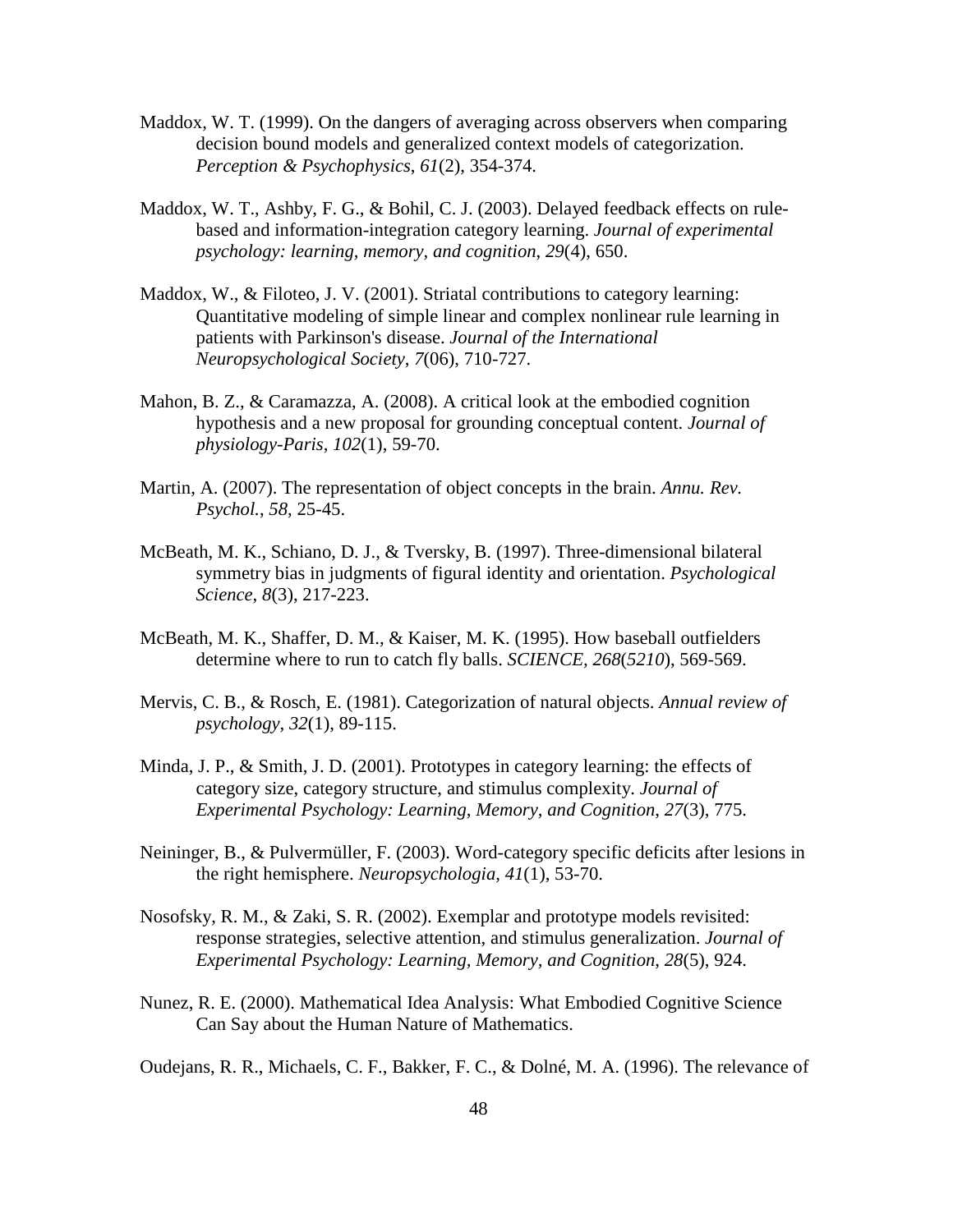action in perceiving affordances: perception of catchableness of fly balls. *Journal of Experimental Psychology: Human Perception and Performance*, *22*(4), 879.

- Posner, M. I., & Keele, S. W. (1968). On the genesis of abstract ideas. *Journal of experimental psychology*, *77*(3p1), 353.
- Posner, M. I., & Petersen, S. E. (1990). The attention system of the human brain. Annual Review of Neuroscience, 13, 25-42.
- Pulvermüller, F. (2005). Brain mechanisms linking language and action. *Nature Reviews Neuroscience*, *6*(7), 576-582.
- Reber, P. J., & Squire, L. R. (1999). Intact learning of artificial grammars and intact category learning by patients with Parkinson's disease. *Behavioral neuroscience*, *113*(2), 235.
- Rosch, E., Mervis, C. B., Gray, W. D., Johnson, D. M., & Boyes-Braem, P. (1976). Basic objects in natural categories. *Cognitive psychology*, *8*(3), 382-439.
- Murphy, G. L., & Smith, E. E. (1982). Basic-level superiority in picture categorization. *Journal of verbal learning and verbal behavior*, *21*(1), 1-20.
- Seger, C. A., & Miller, E. K. (2010). Category learning in the brain. *Annual review of neuroscience*, *33*, 203.
- Shepard, R. N. (1978). The mental image. *American psychologist*, *33*(2), 125.
- Shepard, R. N. (1984). Ecological constraints on internal representation: resonant kinematics of perceiving, imagining, thinking, and dreaming. *Psychological review*, *91*(4), 417.
- Tanaka, J. W., & Taylor, M. (1991). Object categories and expertise: Is the basic level in the eye of the beholder?. *Cognitive psychology*, *23*(3), 457-482.
- Turvey, M. T. (1992). Affordances and prospective control: An outline of the ontology. *Ecological psychology*, *4*(3), 173-187.
- Valenzeno, L., Alibali, M. W., & Klatzky, R. (2003). Teachers' gestures facilitate students' learning: A lesson in symmetry. *Contemporary Educational Psychology*, *28*(2), 187-204.
- Waldron, E. M., & Ashby, F. G. (2001). The effects of concurrent task interference on category learning: Evidence for multiple category learning systems. *Psychonomic Bulletin & Review*, *8*(1), 168-176.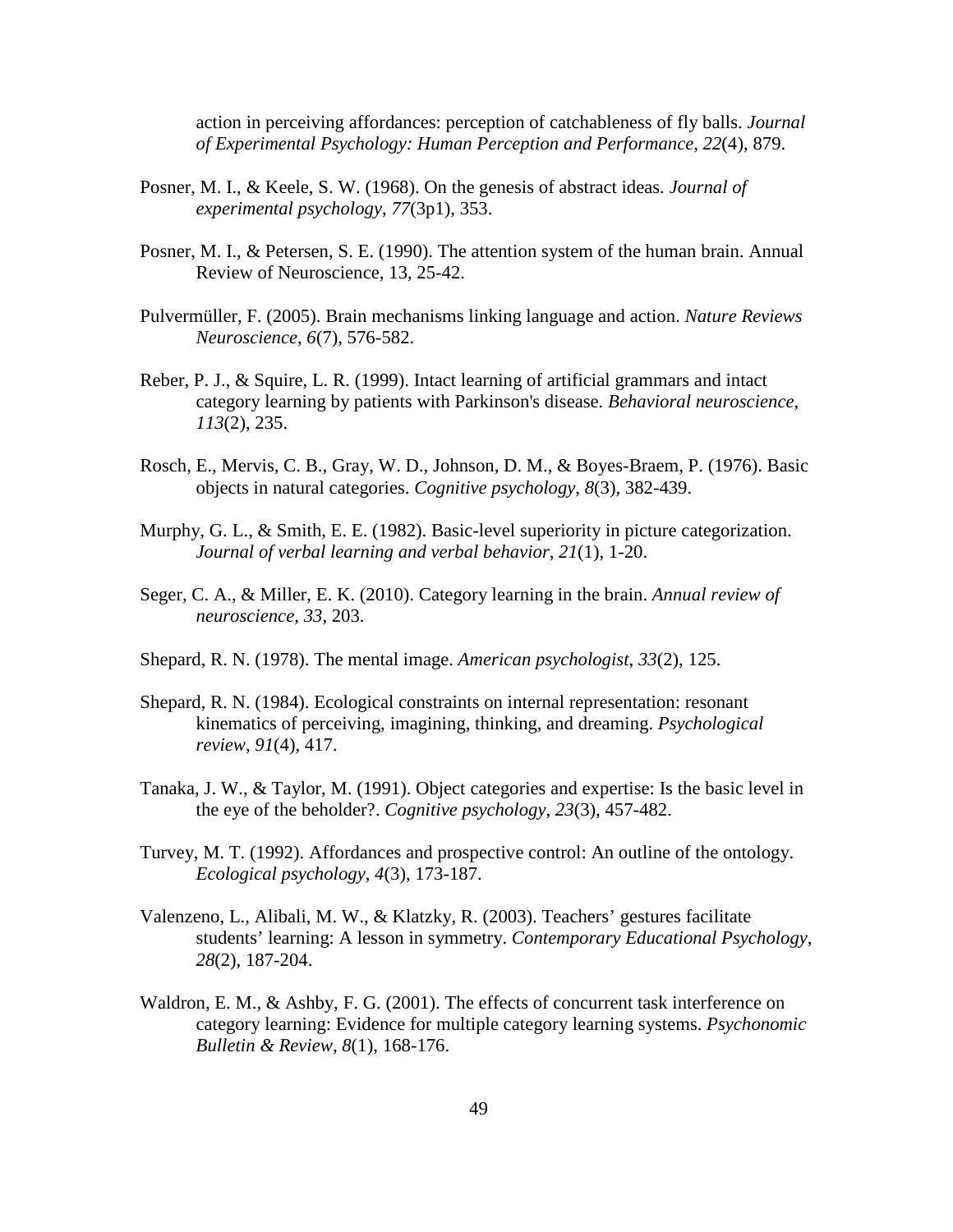- Warren, W. H. (1984). Perceiving affordances: visual guidance of stair climbing. *Journal of Experimental Psychology: Human Perception and Performance*, *10*(5), 683.
- Warren Jr, W. H., & Whang, S. (1987). Visual guidance of walking through apertures: body-scaled information for affordances. *Journal of Experimental Psychology: Human Perception and Performance*, *13*(3), 371.
- Winocur, G., & Eskes, G. (1998). Prefrontal cortex and caudate nucleus in conditional associative learning: dissociated effects of selective brain lesions in rats. *Behavioral neuroscience*, *112*(1), 89.
- Zaki, S., Nosofsky, R., Stanton, R., & Cohen, A. (2003).Prototype and Exemplar Accounts of Category Learning and Attentional Allocation: A reassessment. *Journal of Experimental Psychology: Learning, Memory, and Cognition, 29*(*6*), 1160-1173.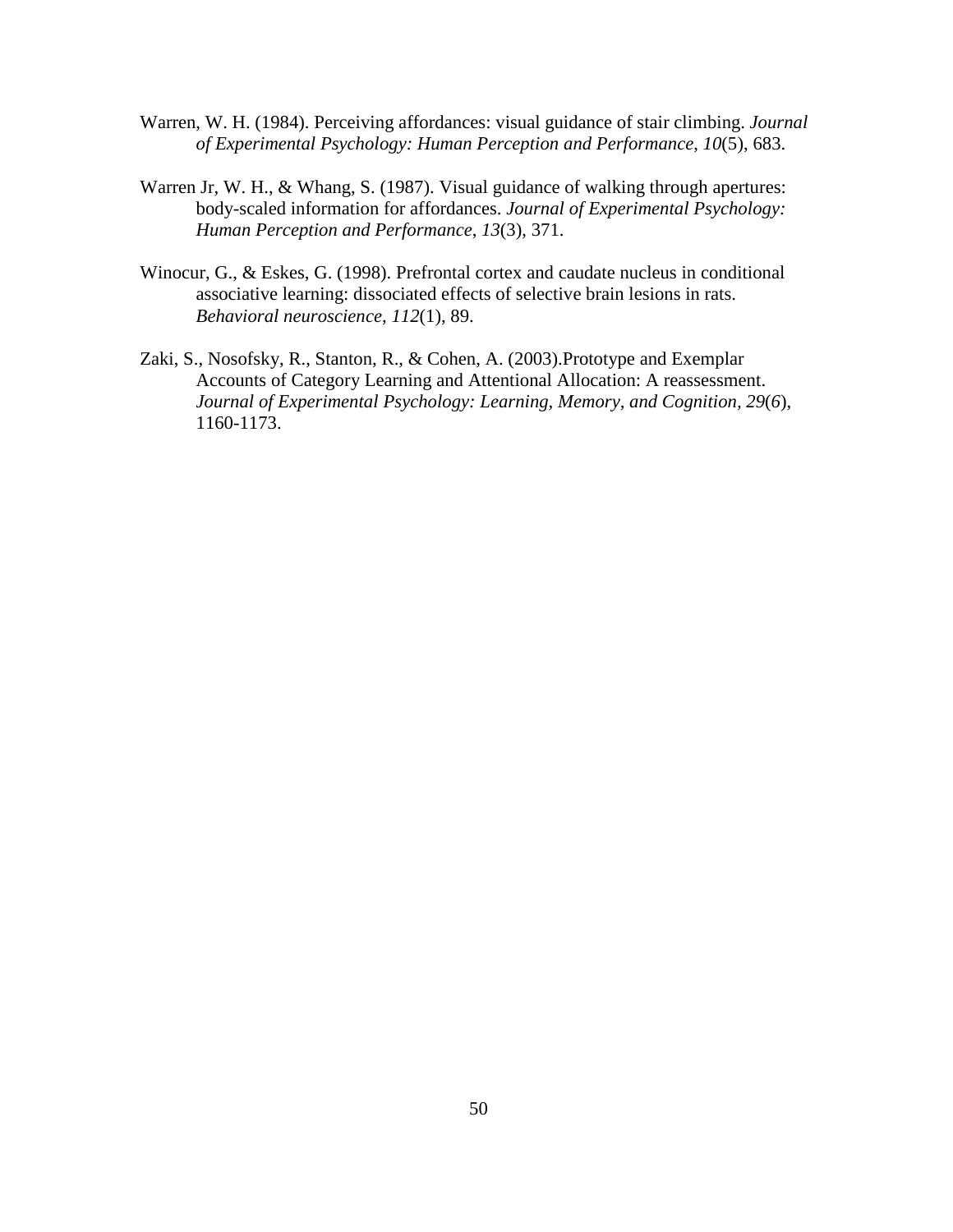## APPENDIX A

INSTRUCTIONS GIVEN TO PARTICIPANTS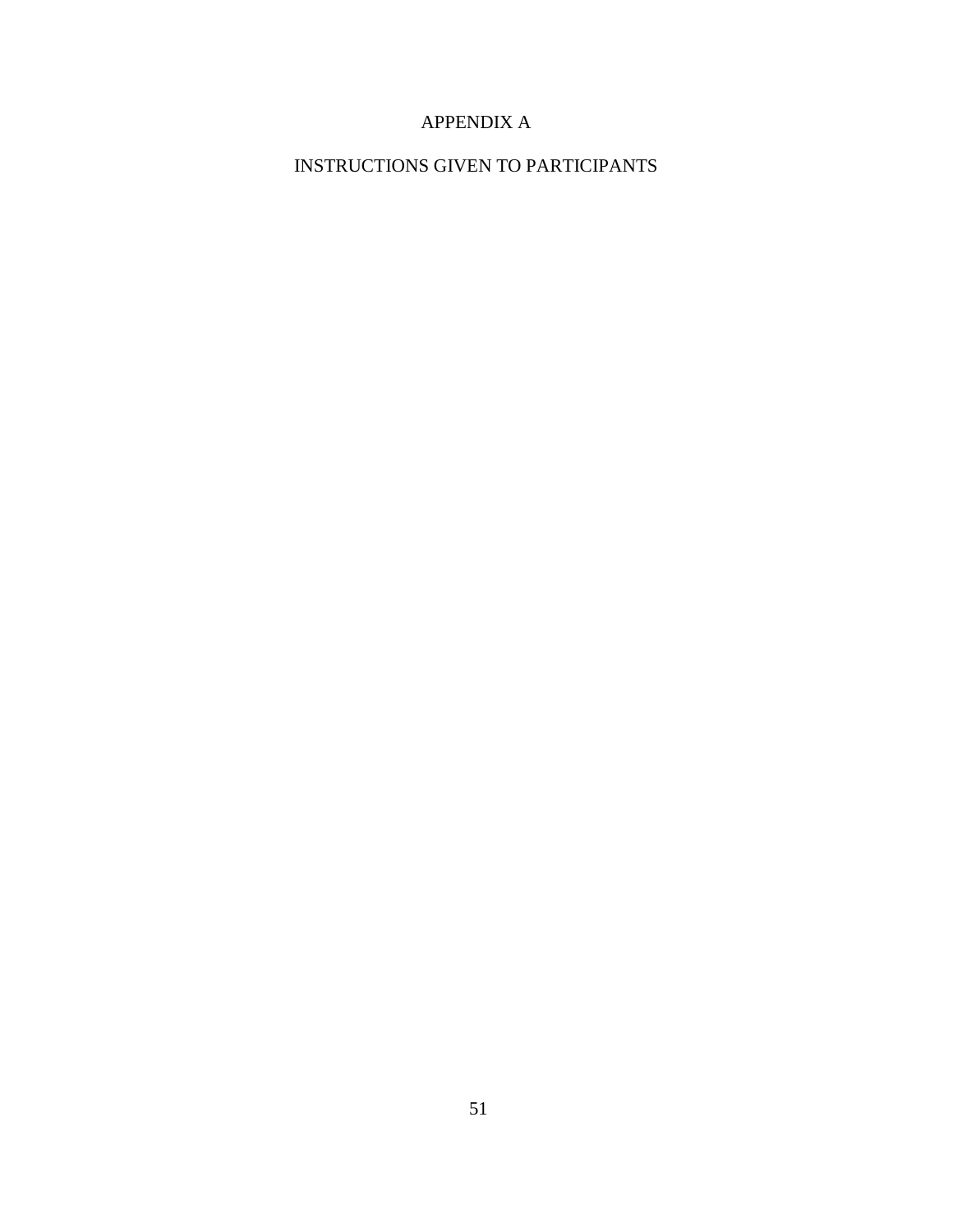To all participants:

"Thank you for your participation. If at any time you feel as though you cannot continue, you may stop the experiment at no penalty. Your task today will be to learn how to sort a series of objects into two distinct groups. You have never seen or interacted with these objects before so, at the beginning of the experiment you will have no idea as to which group an object belongs to, but you will learn, and here's how: I will take these objects one at a time and place them on the table in front of you."

## Then the instructions diverge

A or B:

"You will then look at, but not touch, the object and then make your best guess as to whether it is an "A" or "B". "

#### Kids Toys:

"The objects are simplistic children's toys made out of wood. You will look at, but not touch these toys, and make your best guess as to whether it is a "Type A" or "Type B" toy."

Imagined Interactions:

"You will look at each object and imagine picking it up with your right hand on the right side of the object. Imagine manipulating the object: waving it around, swinging it, etc. I only ask that you don't imagine rotating the object so that you could see the opposite side. After imagining interacting with the object, make your best guess as to whether the object is an "A" or "B"."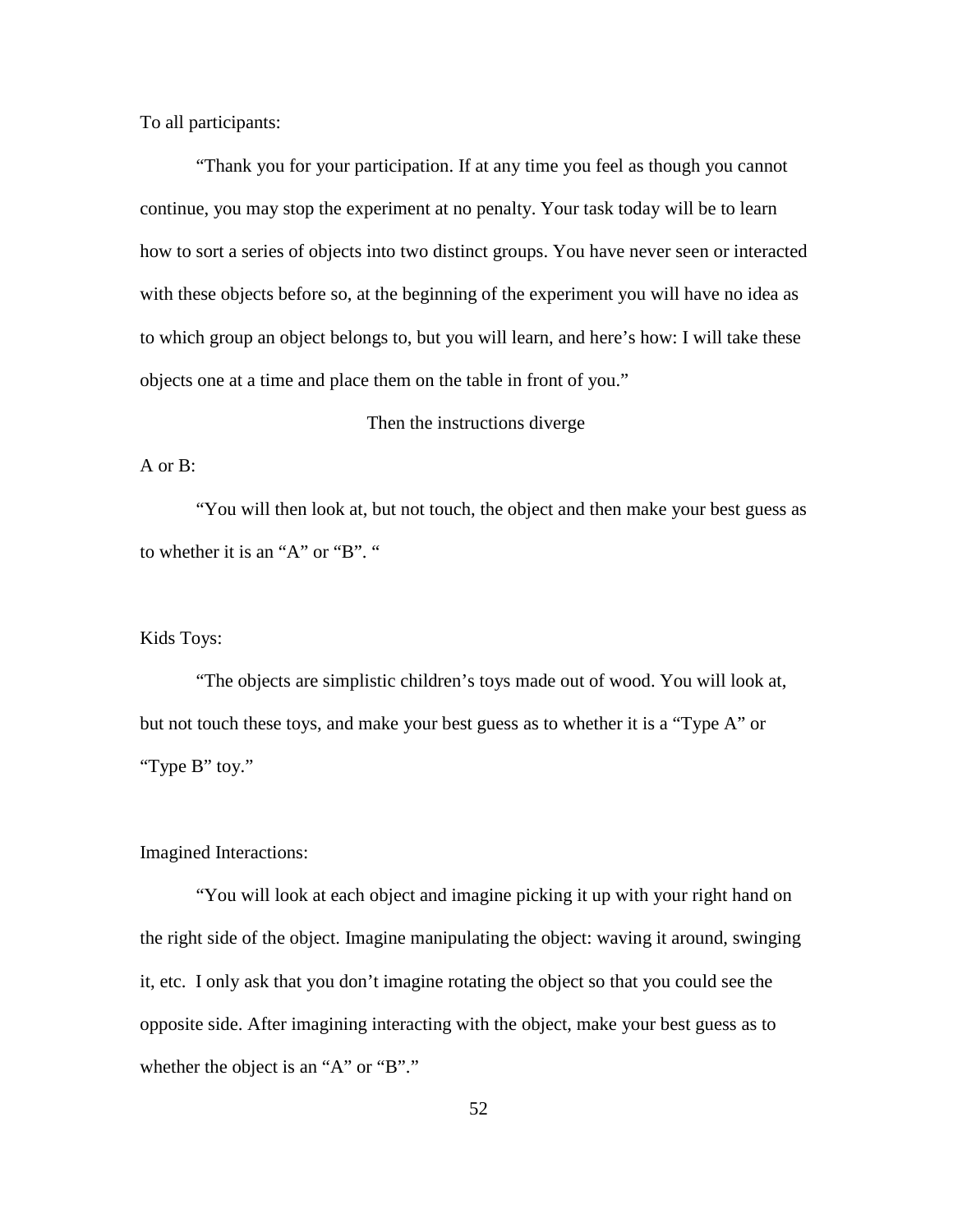Actual Interactions:

"You will look at each object and the pick it up by the right side with your right hand. Feel free to manipulate the object: waving it around, swinging it, etc. I only ask that you don't rotate the object so that you could see the opposite side. After imagining interacting with the object, make your best guess as to whether the object is an "A" or "B"."

## Then the instructions converge

"After you have made your judgment, I will tell you if you are correct or incorrect. Then I will take the object behind the curtain and replace it with another. And the process will repeat. After going through each object once, we will repeat the process again, going through each object randomly. We will go through a total of 6 rounds. At the beginning of this experience, you will be simply guessing, but as we go through more and more stimuli, you will get better. Do you have any questions?"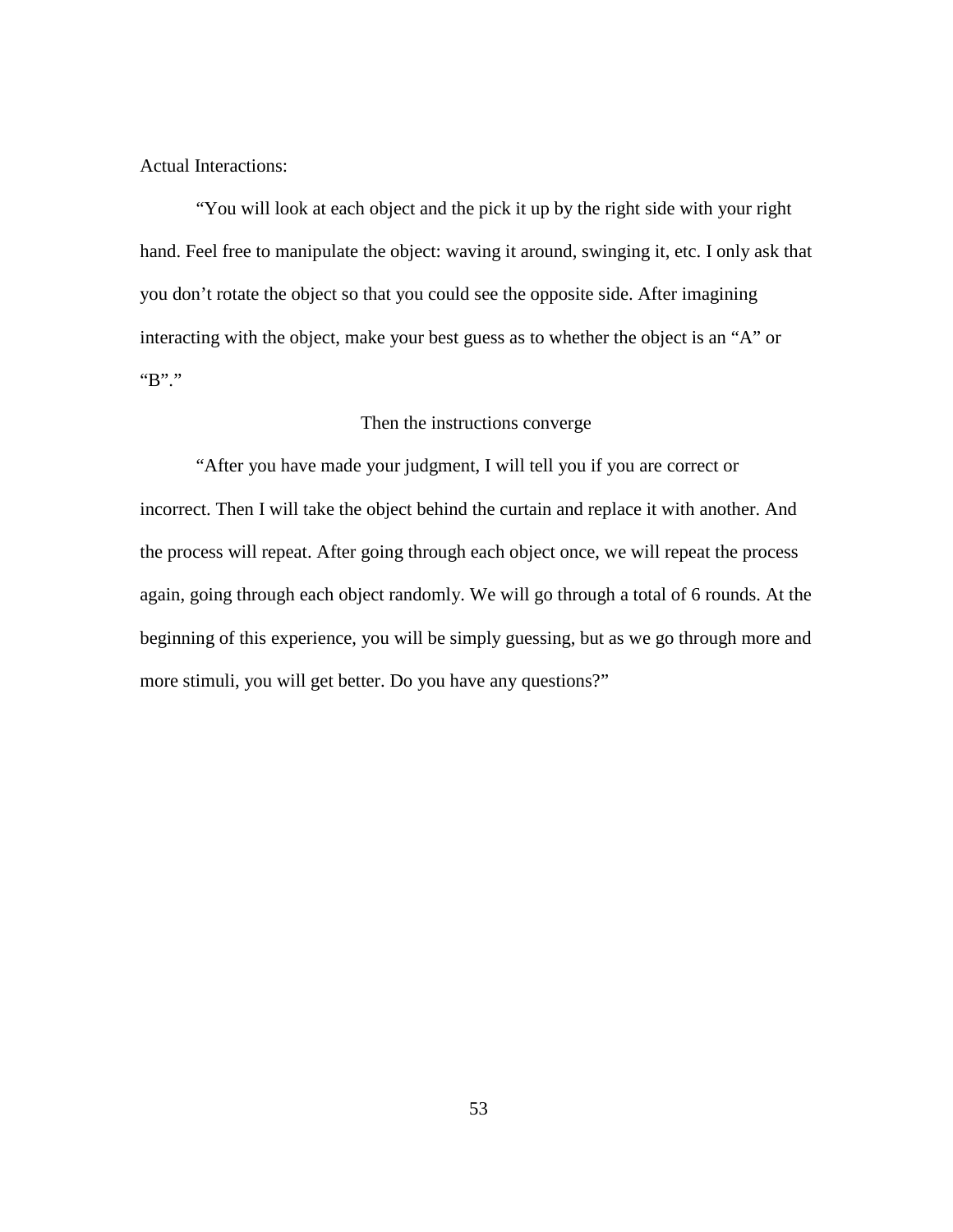## APPENDIX B

## BAYESIAN MODEL PRIORS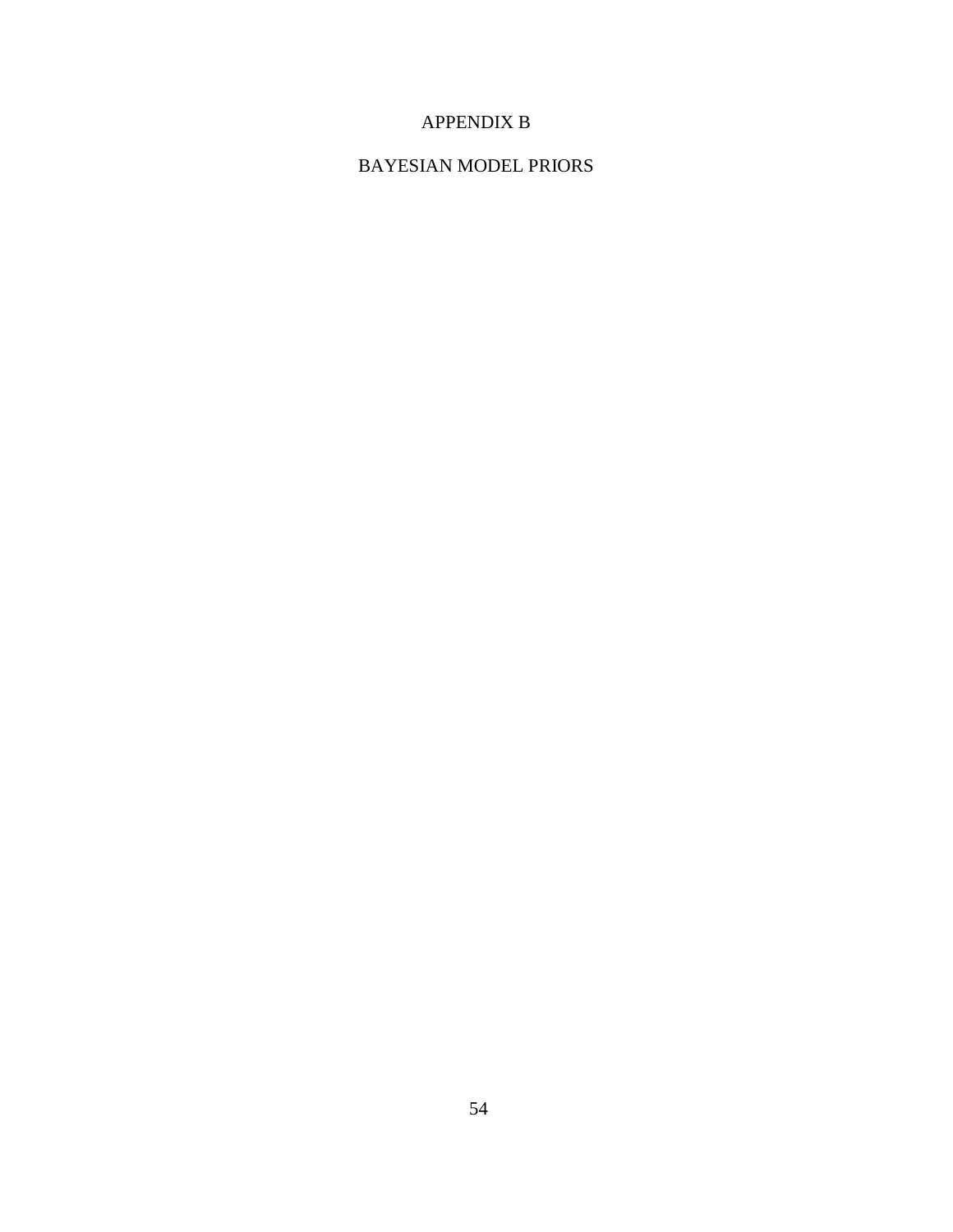| $N = 20$                                                 |
|----------------------------------------------------------|
| $\tau_1 \sim$ dgamma $(\alpha_{\tau 1}, \beta_{\tau 1})$ |
| $\alpha_{\tau} = 1$                                      |
| $\beta_{\tau} = 1$                                       |
| $\tau_2 \sim$ dgamma $(\alpha_{\tau2}, \beta_{\tau2})$   |
| $\alpha_{\tau2}=1$                                       |
| $\beta_{\tau2}=1$                                        |
| $T_k \sim \text{dbeta}(\alpha_k, \beta_k)$               |
| All $\alpha = 2$                                         |
| All $\beta_1 = 2$                                        |
| All $\beta_2 = 3$                                        |
| All $\beta_3 = 4$                                        |
| All $\beta_4 = 5$                                        |
| All $\beta_5 = 6$                                        |
| All $\beta_6 = 7$                                        |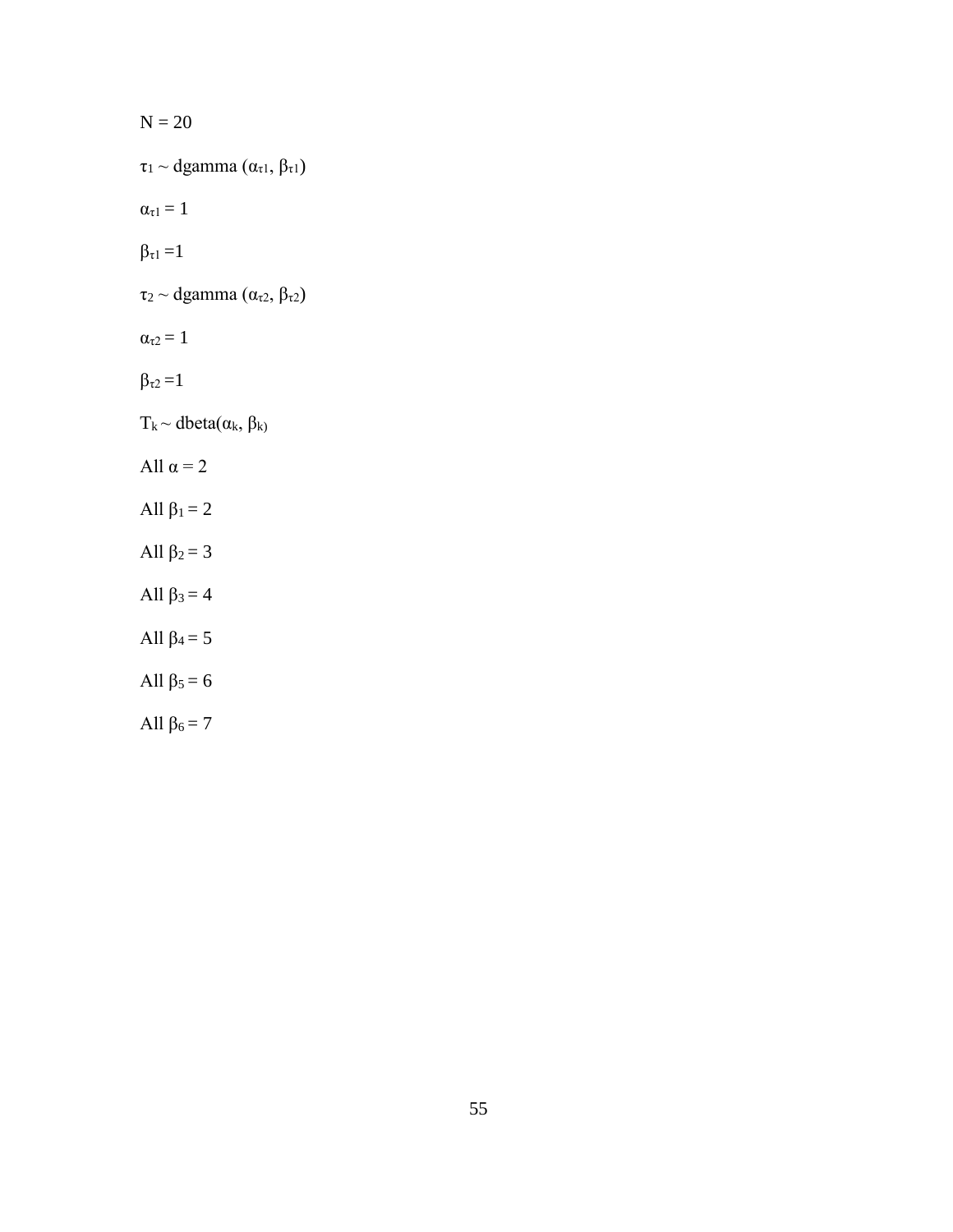# APPENDIX C

## BAYESIAN MODELS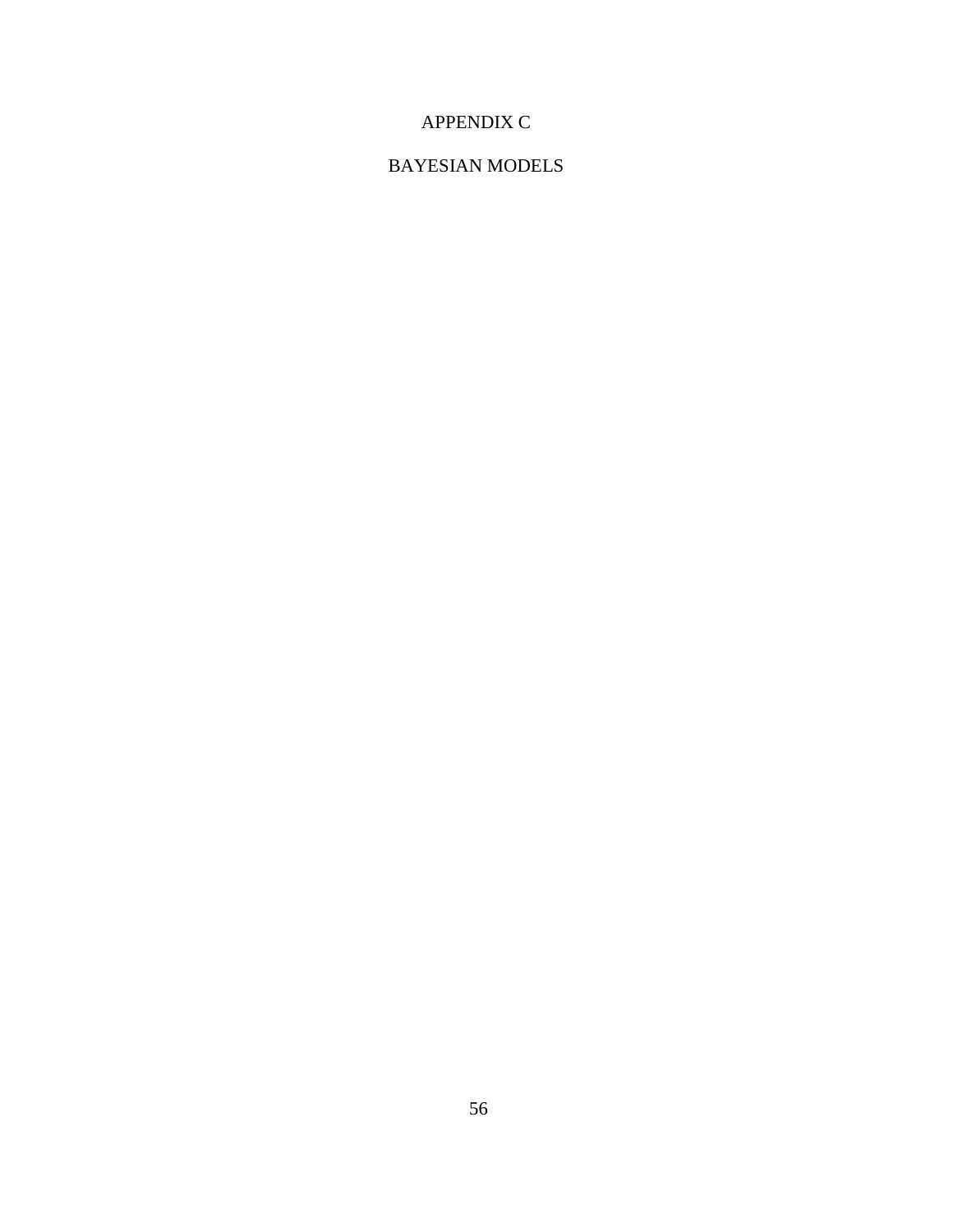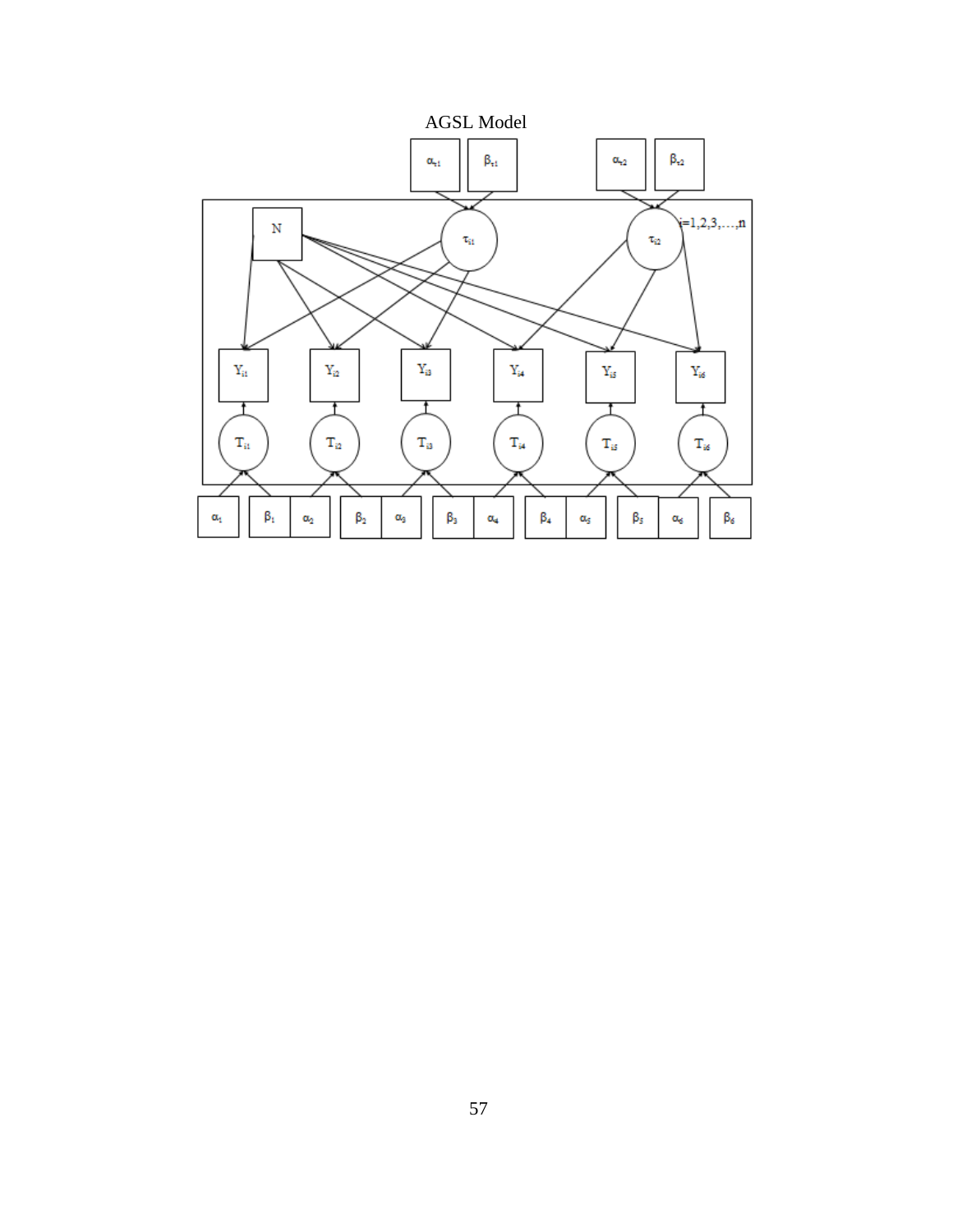

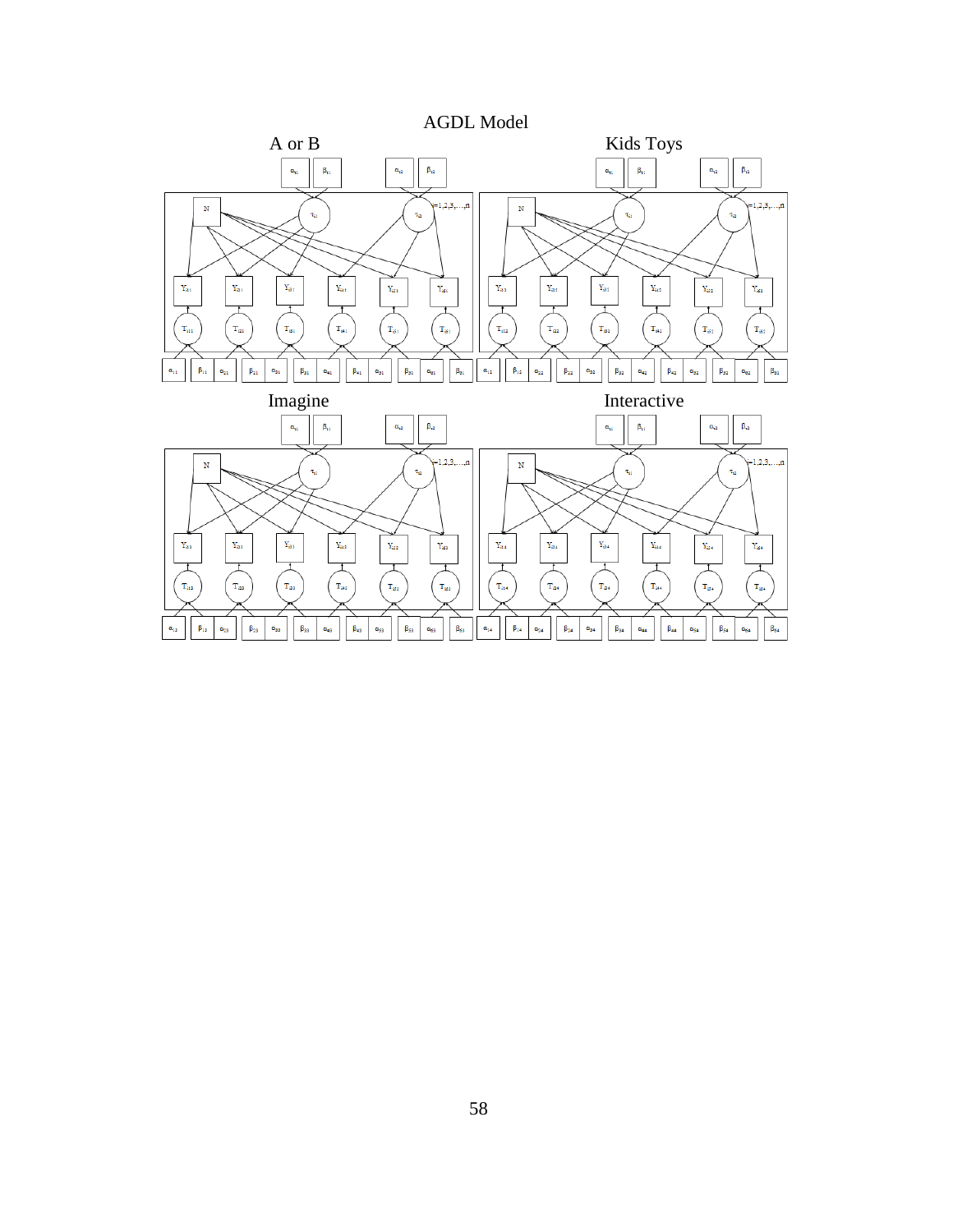